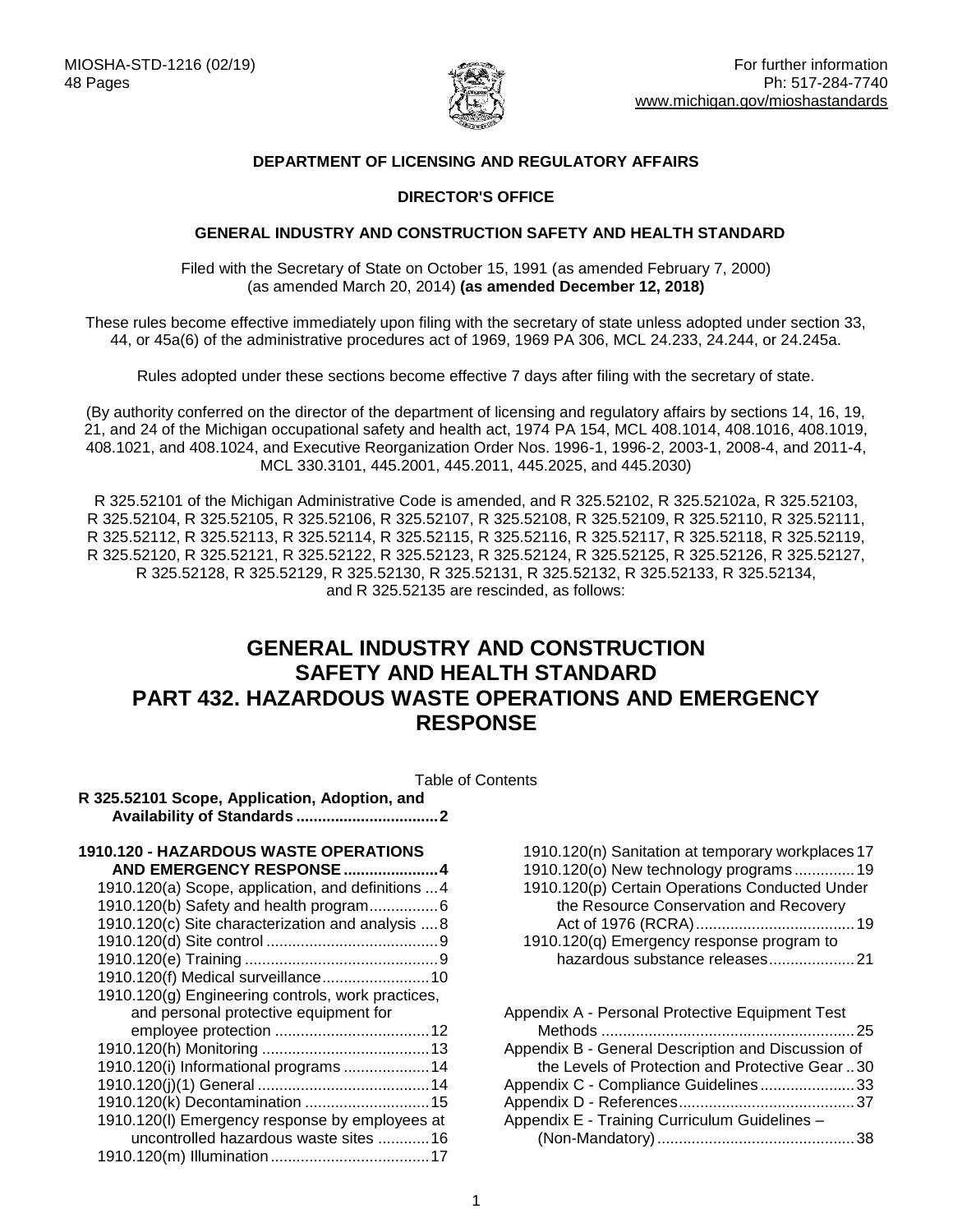#### **R 325.52101 Scope, application, adoption, and availability of standards.**

<span id="page-1-0"></span>**Rule 1.** (1) These rules prescribe the requirements for safety and health programs, training, medical surveillance, control methods, sanitation, and personal protective equipment for employees who are involved in hazardous waste operations and response to chemical emergencies.

(2) The following federal Occupational Safety and Health Administration (OSHA) regulations are adopted by reference in these rules:

(a) 29 CFR 1910.120 "Hazardous waste operations and emergency response," as amended February 8, 2013.

(b) 29 CFR 1910.120, appendix A "Personal protective equipment test methods," as in effect as of the effective date of these rules.

(c) 29 CFR 1910.120, appendix B "General description and discussion of the levels of protection and protective gear," as amended August 22, 1994.

(d) 29 CFR 1910.120, appendix C "Compliance guidelines," as in effect as of the effective date of these rules.

(e) 29 CFR 1910.120, appendix D "References," as in effect as of the effective date of these rules.

(f) 29 CFR 1910.120, appendix E "Training Curriculum Guidelines," as amended February 8, 2013.

(3) A reference to the "Threshold Limit Values and Biological Exposure Indices for 1987-88" dated 1987 means "Threshold Limit Values and Biological Exposure Indices for 1990-1991" 1990 edition. The ACGIH publication is available from the American Conference of Governmental Industrial Hygienist, 1330 Kemper Meadow Drive, Cincinnati, Ohio 45240-4148, or via the internet at the following website: [www.acgih.org,](http://www.acgih.org/) at a cost, as of the time of adoption of these rules, of \$25.00.

(4) A reference to 29 CFR 1910.1200, means Occupational Health Standard Part 430. "Hazard Communication."

(5) A reference to 29 CFR part 1910, subpart G, means General Industry Safety and Health Standard Part 380. "Occupational Noise Exposure in General Industry."

(6) A reference to 29 CFR part 1910, subpart Z, means General Industry Safety and Health Standard Part 301. "Air Contaminants for General Industry."

(7) A reference to 29 CFR 1910.134, means Occupational Health Standard Part 451. "Respiratory Protection."

(8) A reference to 29 CFR part 1910, subpart I, means all of the following:

(a) Construction Safety and Health Standard Part 6. "Personal Protective Equipment."

(b) General Industry Safety and Health Standard Part 33. "Personal Protective Equipment."

(c) General Industry Safety and Health Standard Part 433. "Personal Protective Equipment."

(9) A reference to 29 CFR 1910. 38, 1910.156, 1910.165, and part 1910, subpart L, means all of the following:

(a) Construction Safety Standard Part 18. "Fire Protection and Prevention."

(b) General Industry Safety and Health Standard Part 6. "Fire Exits."

(c) General Industry Safety Standard Part 73. "Fire Brigades."

(10) A reference to 29 CFR 1910.141, means General Industry Safety and Health Standard Part 474. "Sanitation."

(11) A reference to 29 CFR 1910.1020, means General Industry and Construction Safety and Health Standard Part 470. "Employee Medical Records and Trade Secrets."

(12) A reference to 29 CFR part 1926, subpart P means Construction Safety Standard Part 9. "Excavation, Trenching, And Shoring."

(13) The adopted federal regulations have the same force and effect as a rule promulgated under the Michigan occupational safety and health act, 1974 PA 154, MCL 408.1001 to 408.1094.

(14) The OSHA regulations adopted in these rules are available from the United States Department of Labor, Occupational Safety and Health Administration website, www.osha.gov, at no charge, as of the time of adoption of these rules.

(15) The regulations adopted in these rules are available for inspection at the Department of Licensing and Regulatory Affairs, MIOSHA Regulatory Services Section, 530 West Allegan Street, P.O. Box 30643, Lansing, Michigan, 48909-8143.

(16) The regulations adopted in these rules may be obtained from the publisher or the Department of Licensing and Regulatory Affairs, MIOSHA Regulatory Services Section, 530 West Allegan Street, P.O. Box 30643, Lansing, Michigan, 48909-8143, at the cost charged in this rule, plus \$20.00 for shipping and handling.

(17) The following Michigan Occupational Safety and Health Administration (MIOSHA) standards are referenced in these rules. Up to 5 copies of these standards may be obtained at no charge from the Michigan Department of Licensing and Regulatory Affairs, MIOSHA Regulatory Services Section, 530 West Allegan Street, P.O. Box 30643, Lansing, Michigan, 48909-8143 or via the internet at the following website: [www.michigan.gov/mioshastandards.](http://www.michigan.gov/mioshastandards) For quantities greater then 5, the cost, as of the time of adoption of these rules, is 4 cents per page.

(a) Construction Safety Standard Part 9. "Excavation, Trenching, And Shoring." R 408.40901 to R 408.40953.

(b) Construction Safety Standard Part 18. "Fire Protection and Prevention." R 408.41801 to R 408.41884.

(c) Construction Safety and Health Standard Part 6. "Personal Protective Equipment." R 408.40601 to R 408.40660.

(d) General Industry Safety Standard Part 73. "Fire Brigades." R 408.17301 to R 408.17322.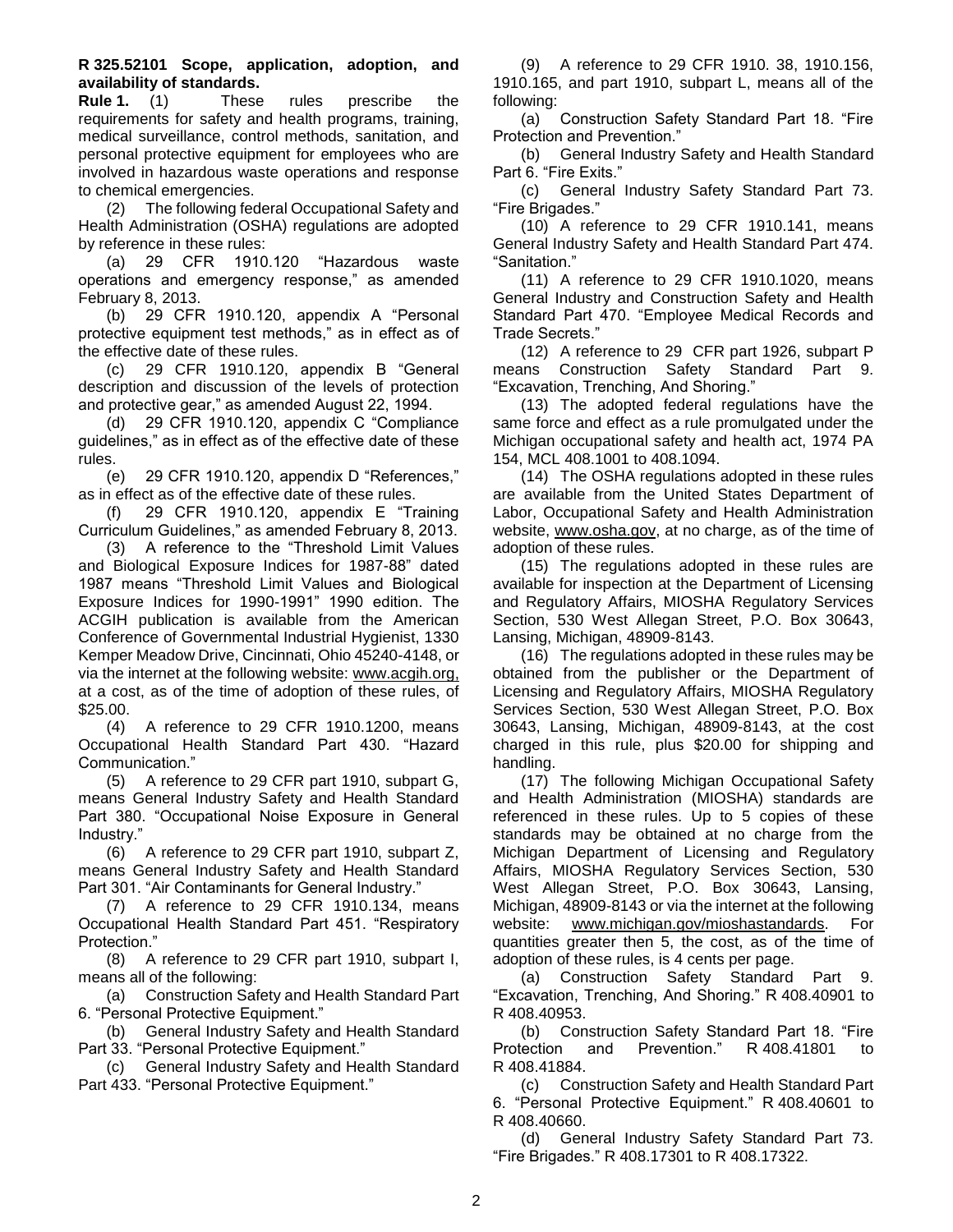(e) General Industry Safety and Health Standard Part 6. "Fire Exits." R 408.10601 to R 408.10697.

(f) General Industry Safety and Health Standard Part 33. "Personal Protective Equipment." R 408.13301 to R 408.13398.

(g) General Industry Safety and Health Standard Part 301. "Air Contaminants for General Industry." R 325.51101 to R 325.51107.

(h) General Industry Safety and Health Standard Part 380. "Occupational Noise Exposure in General Industry." R 325.60101 to R 325.60128.

(i) General Industry Safety and Health Standard Part 433. "Personal Protective Equipment." R 325.60001 to R 325.60013.

(j) General Industry Safety and Health Standard Part 474. "Sanitation." R 325.47401 to R 325.47425.

(k) General Industry and Construction Safety and Health Standard Part 470. "Employee Medical Records and Trade Secrets." R 325.3451 to R 325.3476.

(l) Occupational Health Standard Part 430. "Hazard Communication." R 325.77001 to R 325.77004.

(m) Occupational Health Standard Part 451. "Respiratory Protection." R 325.60051 to R 325.60052.

R 325.52102 Rescinded.

R 325.52102a Rescinded.

R 325.52103 Rescinded.

R 325.52104 Rescinded.

R 325.52105 Rescinded.

R 325.52106 Rescinded.

R 325.52107 Rescinded.

R 325.52108 Rescinded.

R 325.52109 Rescinded.

R 325.52110 Rescinded.

R 325.52111 Rescinded.

R 325.52112 Rescinded.

R 325.52113 Rescinded.

R 325.52114 Rescinded.

R 325.52115 Rescinded.

R 325.52116 Rescinded.

R 325.52117 Rescinded.

R 325.52118 Rescinded.

R 325.52119 Rescinded.

R 325.52120 Rescinded.

R 325.52121 Rescinded.

R 325.52122 Rescinded.

R 325.52123 Rescinded.

R 325.52124 Rescinded.

R 325.52125 Rescinded.

R 325.52126 Rescinded.

R 325.52127 Rescinded.

R 325.52128 Rescinded.

R 325.52129 Rescinded.

R 325.52130 Rescinded.

R 325.52131 Rescinded.

R 325.52132 Rescinded.

R 325.52133 Rescinded.

R 325.52134 Rescinded.

R 325.52135 Rescinded.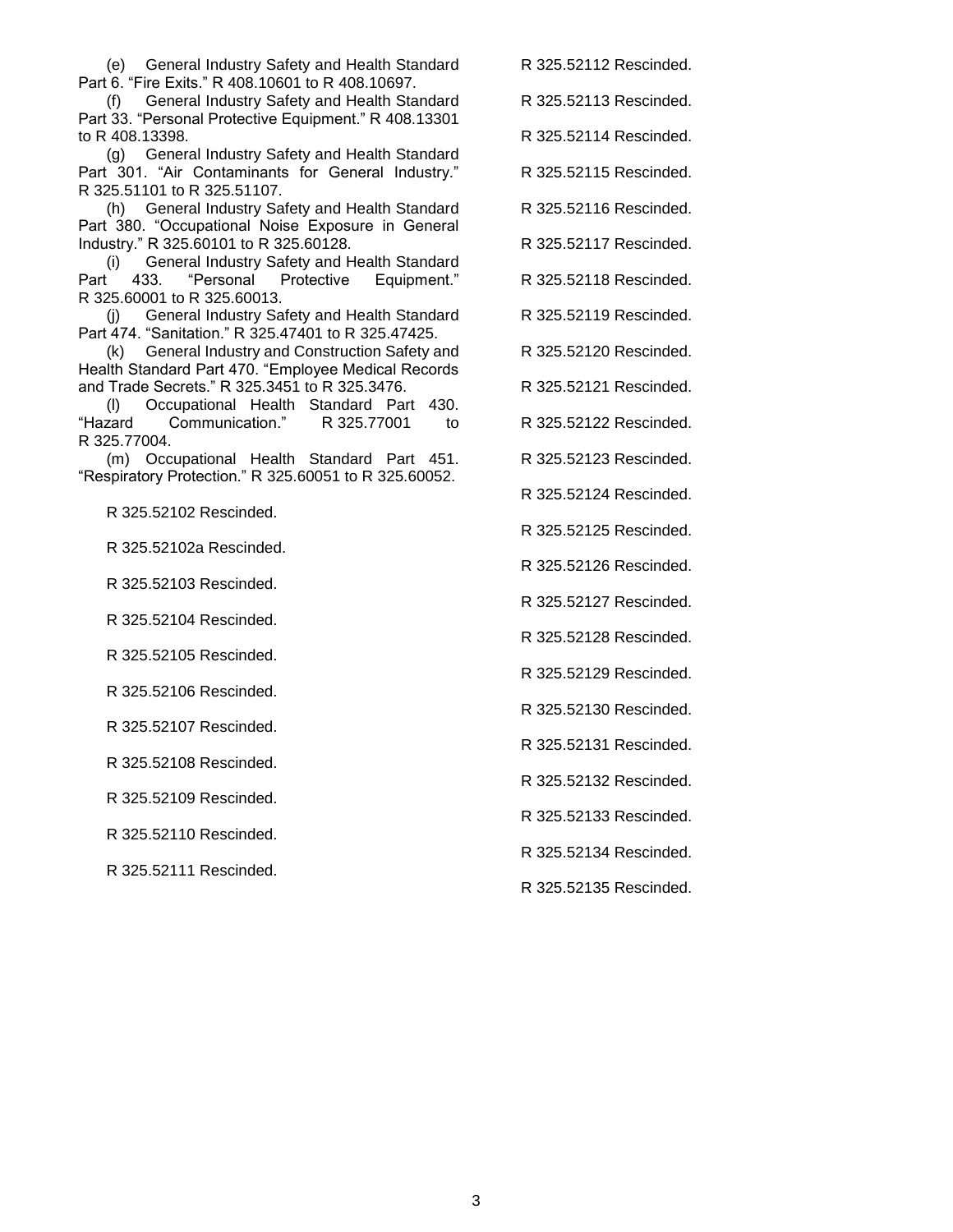## <span id="page-3-1"></span><span id="page-3-0"></span>**1910.120 - HAZARDOUS WASTE OPERATIONS AND EMERGENCY RESPONSE**

## **1910.120(a) Scope, application, and definitions.**

**1910.120(a)(1) Scope.** This section covers the following operations, unless the employer can demonstrate that the operation does not involve employee exposure or the reasonable possibility for employee exposure to safety or health hazards:

1910.120(a)(1)(i) Clean-up operations required by a governmental body, whether Federal, state local or other involving hazardous substances that are conducted at uncontrolled hazardous waste sites (including, but not limited to, the EPA's National Priority Site List (NPL), state priority site lists, sites recommended for the EPA NPL, and initial investigations of government identified sites which are conducted before the presence or absence of hazardous substances has been ascertained);

1910.120(a)(1)(ii) Corrective actions involving clean-up operations at sites covered by the Resource Conservation and Recovery Act of 1976 (RCRA) as amended (42 U.S.C. 6901 et seq);

1910.120(a)(1)(iii) Voluntary clean-up operations at sites recognized by Federal, state, local or other governmental bodies as uncontrolled hazardous waste sites;

1910.120(a)(1)(iv) Operations involving hazardous waste that are conducted at treatment, storage, disposal (TSD) facilities regulated by 40 CFR Parts 264 and 265 pursuant to RCRA; or by agencies under agreement with U.S.E.P.A. to implement RCRA regulations; and

1910.120(a)(1)(v) Emergency response operations for releases of, or substantial threats of releases of, hazardous substances without regard to the location of the hazard.

#### **1910.120(a)(2) Application.**

1910.120(a)(2)(i) All requirements of Part 1910 and Part 1926 of Title 29 of the Code of Federal Regulations apply pursuant to their terms to hazardous waste and emergency response operations whether covered by this section or not. If there is a conflict or overlap, the provision more protective of employee safety and health shall apply without regard to 29 CFR 1910.5(c)(1).

1910.120(a)(2)(ii) Hazardous substance clean-up operations within the scope of paragraphs (a)(1)(i) through (a)(1)(iii) of this section must comply with all paragraphs of this section except paragraphs (p) and (q).

1910.120(a)(2)(iii) Operations within the scope of paragraph (a)(1)(iv) of this section must comply only with the requirements of paragraph (p) of this section.

#### Notes and Exceptions:

1910.120(a)(2)(iii)(A) All provisions of paragraph (p) of this section cover any treatment, storage or disposal (TSD) operation regulated by 40 CFR parts 264 and 265 or by state law authorized under RCRA, and required to have a permit or interim status from EPA pursuant to 40 CFR 270.1 or from a state agency pursuant to RCRA.

1910.120(a)(2)(iii)(B) Employers who are not required to have a permit or interim status because they are conditionally exempt small quantity generators under 40 CFR 261.5 or are generators who qualify under 40 CFR 262.34 for exemptions from regulation under 40 CFR parts 264, 265 and 270 ("excepted employers") are not covered by paragraphs (p)(1) through (p)(7) of this section. Excepted employers who are required by the EPA or state agency to have their employees engage in emergency response or who direct their employees to engage in emergency response are covered by paragraph  $(p)(8)$  of this section, and cannot be exempted by  $(p)(8)(i)$  of this section.

1910.120(a)(2)(iii)(C) If an area is used primarily for treatment, storage or disposal, any emergency response operations in that area shall comply with paragraph (p) (8) of this section. In other areas not used primarily for treatment, storage, or disposal, any emergency response operations shall comply with paragraph (q) of this section. Compliance with the requirements of paragraph (q) of this section shall be deemed to be in compliance with the requirements of paragraph (p)(8) of this section.

1910.120(a)(2)(iv) Emergency response operations for releases of, or substantial threats of releases of, hazardous substances which are not covered by paragraphs  $(a)(1)(i)$  through  $(a)(1)(iv)$  of this section must only comply with the requirements of paragraph (q) of this section.

## **1910.120(a)(3) Definitions**

- Buddy system means a system of organizing employees into work groups in such a manner that each employee of the work group is designated to be observed by at least one other employee in the work group. The purpose of the buddy system is to provide rapid assistance to employees in the event of an emergency.
- Clean-up operation means an operation where hazardous substances are removed, contained, incinerated, neutralized,d stabilized, cleared-up, or in any other manner processed or handled with the ultimate goal of making the site safer for people or the environment.
- Decontamination means the removal of hazardous substances from employees and their equipment to the extent necessary to preclude the occurrence of foreseeable adverse health effects.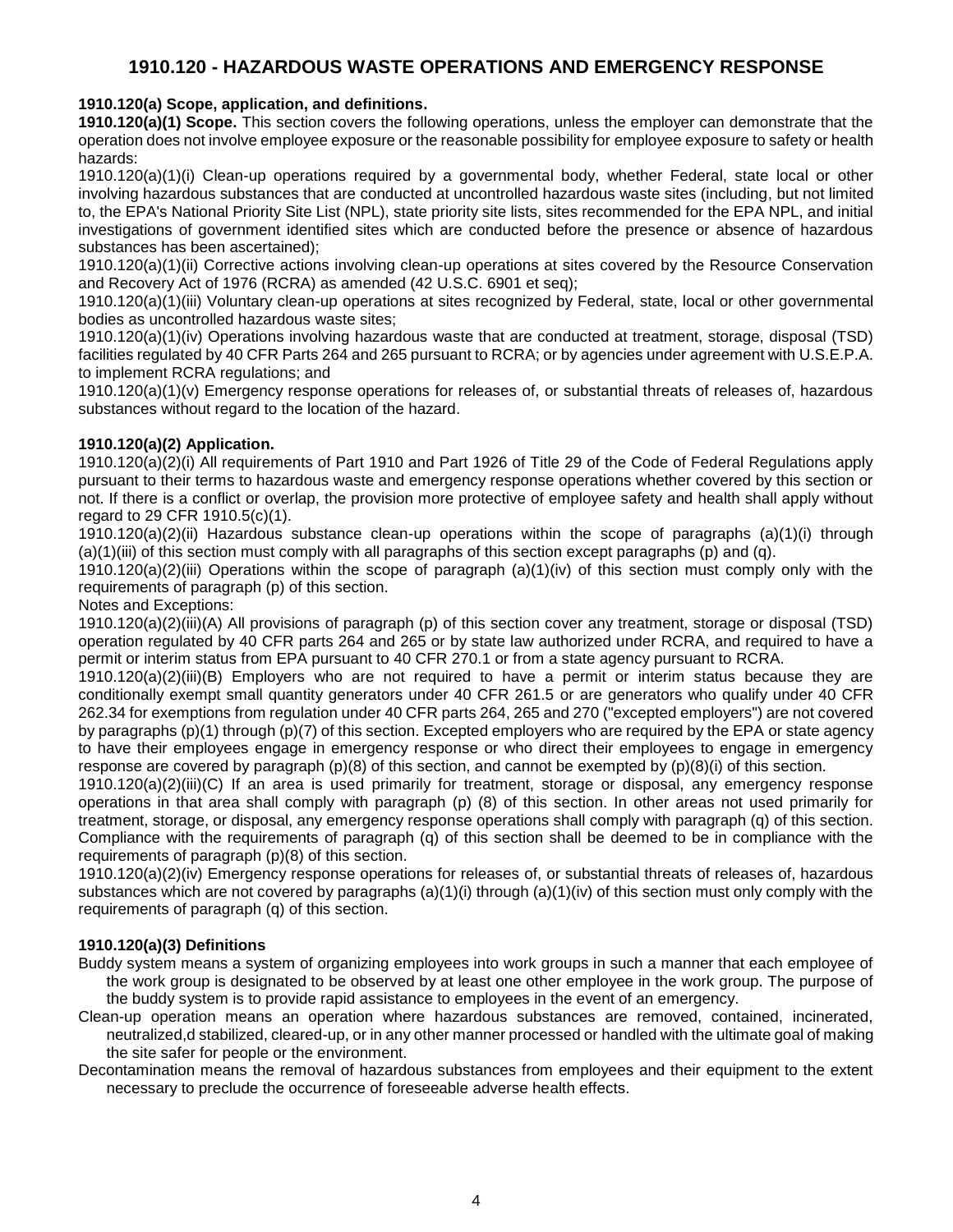- Emergency response or responding to emergencies means a response effort by employees from outside the immediate release area or by other designated responders (i.e., mutual aid groups, local fire departments, etc.) to an occurrence which results, or is likely to result, in an uncontrolled release of a hazardous substance. Responses to incidental releases of hazardous substances where the substance can be absorbed, neutralized, or otherwise controlled at the time of release by employees in the immediate release area, or by maintenance personnel are not considered to be emergency responses within the scope of this standard. Responses to releases of hazardous substances where there is no potential safety or health hazard (i.e., fire, explosion, or chemical exposure) are not considered to be emergency responses.
- Facility means
	- (A) any building, structure, installation, equipment, pipe or pipeline (including any pipe into a sewer or publicly owned treatment works), well, pit, pond, lagoon, impoundment, ditch, storage container, motor vehicle, rolling stock, or aircraft, or
	- (B) any site or area where a hazardous substance has been deposited, stored, disposed of, or placed, or otherwise come to be located; but does not include any consumer product in consumer use or any water-borne vessel.
- Hazardous materials response (HAZMAT) team means an organized group of employees, designated by the employer, who are expected to perform work to handle and control actual or potential leaks or spills of hazardous substances requiring possible close approach to the substance. The team members perform responses to releases or potential releases of hazardous substances for the purpose of control or stabilization of the incident. A HAZMAT team is not a fire brigade nor is a typical fire brigade a HAZMAT team. A HAZMAT team, however, may be a separate component of a fire brigade or fire department.
- Hazardous substance means any substance designated or listed under (A) through (D) of this definition, exposure to which results or may result in adverse effects on the health or safety of employees:
	- [A] Any substance defined under section 103(14) of the Comprehensive Environmental Response Compensation and Liability Act (CERCLA) (42 U.S.C. 9601).
	- [B] Any biologic agent and other disease causing agent which after release into the environment and upon exposure, ingestion, inhalation, or assimilation into any person, either directly from the environment or indirectly by ingestion through food chains, will or may reasonably be anticipated to cause death, disease, behavioral abnormalities, cancer, genetic mutation, physiological malfunctions (including malfunctions in reproduction) or physical deformations in such persons or their offspring.
	- [C] Any substance listed by the U.S. Department of Transportation as hazardous materials under 49 CFR 172.101 and appendices; and
	- [D] Hazardous waste as herein defined.

Hazardous waste means --

- [A] A waste or combination of wastes as defined in 40 CFR 261.3, or
- [B] Those substances defined as hazardous wastes in 49 CFR 171.8.
- Hazardous waste operation means any operation conducted within the scope of this standard.
- Hazardous waste site or Site means any facility or location within the scope of this standard at which hazardous waste operations take place.
- Health hazard means a chemical or a pathogen where acute or chronic health effects may occur in exposed employees. It also includes stress due to temperature extremes. The term health hazard includes chemicals that are classified in accordance with the Hazard Communication Standard, 29 CFR 1910.1200, as posing one of the following hazardous effects: Acute toxicity (any route of exposure); skin corrosion or irritation; serious eye damage or eye irritation; respiratory or skin sensitization; germ cell mutagenicity; carcinogenicity; reproductive toxicity; specific target organ toxicity (single or repeated exposure); aspiration toxicity or simple asphyxiant. (See Appendix A to § 1910.1200—Health Hazard Criteria (Mandatory) for the criteria for determining whether a chemical is classified as a health hazard.)
- IDLH or Immediately dangerous to life or health means an atmospheric concentration of any toxic, corrosive or asphyxiant substance that poses an immediate threat to life or would interfere with an individual's ability to escape from a dangerous atmosphere.
- Oxygen deficiency means that concentration of oxygen by volume below which atmosphere supplying respiratory protection must be provided. It exists in atmospheres where the percentage of oxygen by volume is less than 19.5 percent oxygen.
- Permissible exposure limit means the exposure, inhalation or dermal permissible exposure limit specified in 29 CFR Part 1910, Subparts G and Z.
- Published exposure level means the exposure limits published in "NIOSH Recommendations for Occupational Health Standards" dated 1986, which is incorporated by reference as specified in § 1910.6, or if none is specified, the exposure limits published in the standards specified by the American Conference of Governmental Industrial Hygienists in their publication "Threshold Limit Values and Biological Exposure Indices for 1987-88" dated 1987, which is incorporated by reference as specified in § 1910.6.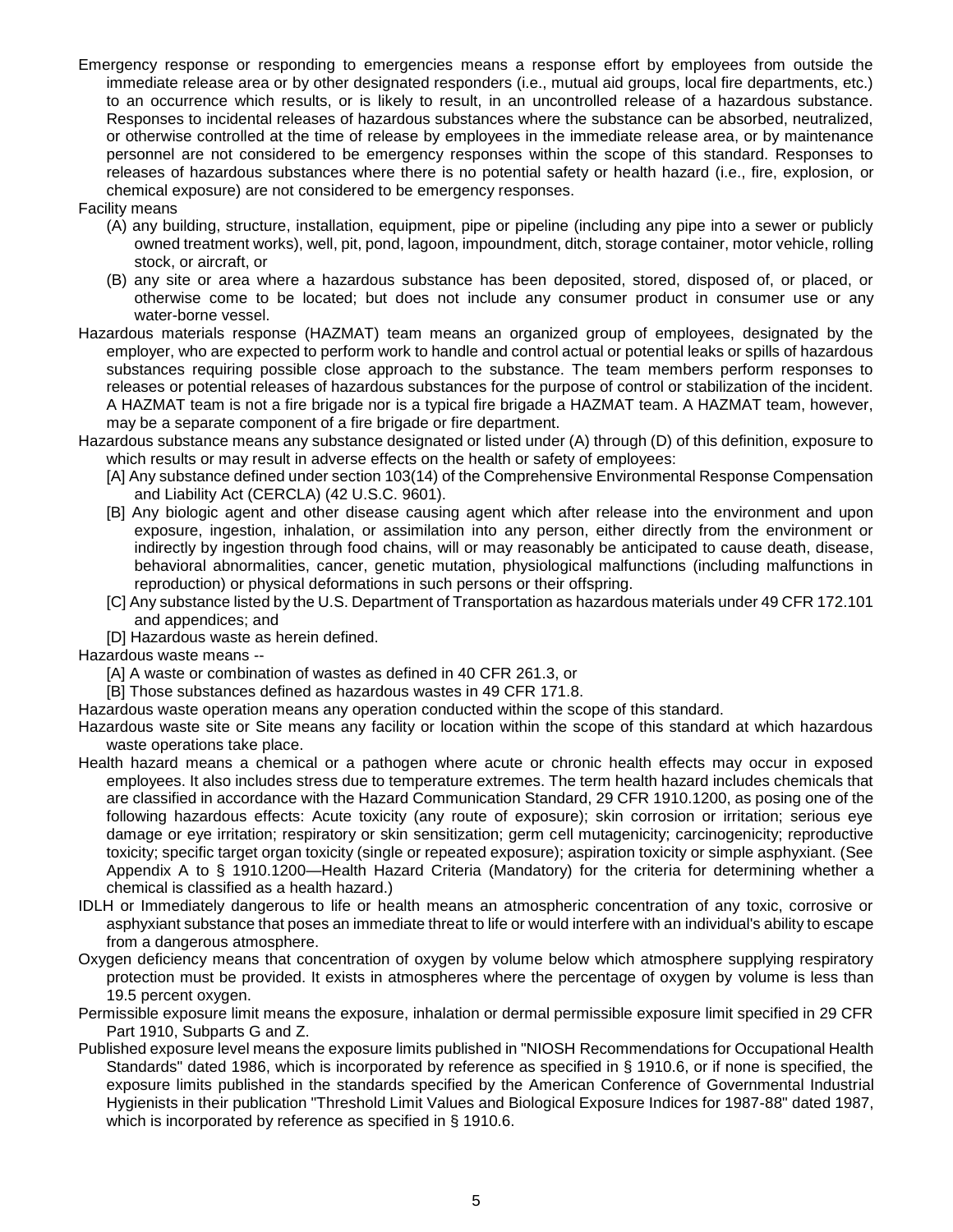- Post emergency response means that portion of an emergency response performed after the immediate threat of a release has been stabilized or eliminated and clean-up of the site has begun. If post emergency response is performed by an employer's own employees who were part of the initial emergency response, it is considered to be part of the initial response and not post emergency response. However, if a group of an employer's own employees, separate from the group providing initial response, performs the clean-up operation, then the separate group of employees would be considered to be performing post-emergency response and subject to paragraph (q)(11) of this section.
- Qualified person means a person with specific training, knowledge and experience in the area for which the person has the responsibility and the authority to control.
- Site safety and health supervisor (or official) means the individual located on a hazardous waste site who is responsible to the employer and has the authority and knowledge necessary to implement the site safety and health plan and verify compliance with applicable safety and health requirements.
- Small quantity generator means a generator of hazardous wastes who in any calendar month generates no more than 1,000 kilograms (2,205) pounds of hazardous waste in that month.
- Uncontrolled hazardous waste site means an area identified as an uncontrolled hazardous waste site by a governmental body, whether Federal, state, local or other where an accumulation of hazardous substances creates a threat to the health and safety of individuals or the environment or both. Some sites are found on public lands such as those created by former municipal, county or state landfills where illegal or poorly managed waste disposal has taken place. Other sites are found on private property, often belonging to generators or former generators of hazardous substance wastes. Examples of such sites include, but are not limited to, surface impoundments, landfills, dumps, and tank or drum farms. Normal operations at TSD sites are not covered by this definition.

## <span id="page-5-0"></span>**1910.120(b) Safety and health program.**

NOTE TO (b): Safety and health programs developed and implemented to meet other federal, state, or local regulations are considered acceptable in meeting this requirement if they cover or are modified to cover the topics required in this paragraph. An additional or separate safety and health program is not required by this paragraph.

#### **1910.120(b)(1) General.**

1910.120(b)(1)(i) Employers shall develop and implement a written safety and health program for their employees involved in hazardous waste operations. The program shall be designed to identify, evaluate, and control safety and health hazards, and provide for emergency response for hazardous waste operations.

1910.120(b)(1)(ii) The written safety and health program shall incorporate the following:

1910.120(b)(1)(ii)(A) An organizational structure;

1910.120(b)(1)(ii)(B) A comprehensive workplan;

1910.120(b)(1)(ii)(C) A site-specific safety and health plan which need not repeat the employer's standard operating procedures required in paragraph  $(b)(1)(ii)(F)$  of this section;

1910.120(b)(1)(ii)(D) The safety and health training program;

1910.120(b)(1)(ii)(E) The medical surveillance program;

1910.120(b)(1)(ii)(F) The employer's standard operating procedures for safety and health; and

1910.120(b)(1)(ii)(G) Any necessary interface between general program and site specific activities.

1910.120(b)(1)(iii) Site excavation. Site excavations created during initial site preparation or during hazardous waste operations shall be shored or sloped as appropriate to prevent accidental collapse in accordance with Subpart P of 29 CFR Part 1926.

1910.120(b)(1)(iv) Contractors and sub-contractors. An employer who retains contractor or sub-contractor services for work in hazardous waste operations shall inform those contractors, sub-contractors, or their representatives of the site emergency response procedures and any potential fire, explosion, health, safety or other hazards of the hazardous waste operation that have been identified by the employer's information program.

1910.120(b)(1)(v) Program availability. The written safety and health program shall be made available to any contractor or subcontractor or their representative who will be involved with the hazardous waste operation; to employees; to employee designated representatives; to OSHA personnel, and to personnel of other Federal, state, or local agencies with regulatory authority over the site.

## **1910.120(b)(2) Organizational structure part of the site program.**

1910.120(b)(2)(i) The organizational structure part of the program shall establish the specific chain of command and specify the overall responsibilities of supervisors and employees. It shall include, at a minimum, the following elements:

1910.120(b)(2)(i)(A) A general supervisor who has the responsibility and authority to direct all hazardous waste operations.

1910.120(b)(2)(i)(B) A site safety and health supervisor who has the responsibility and authority to develop and implement the site safety and health plan and verify compliance.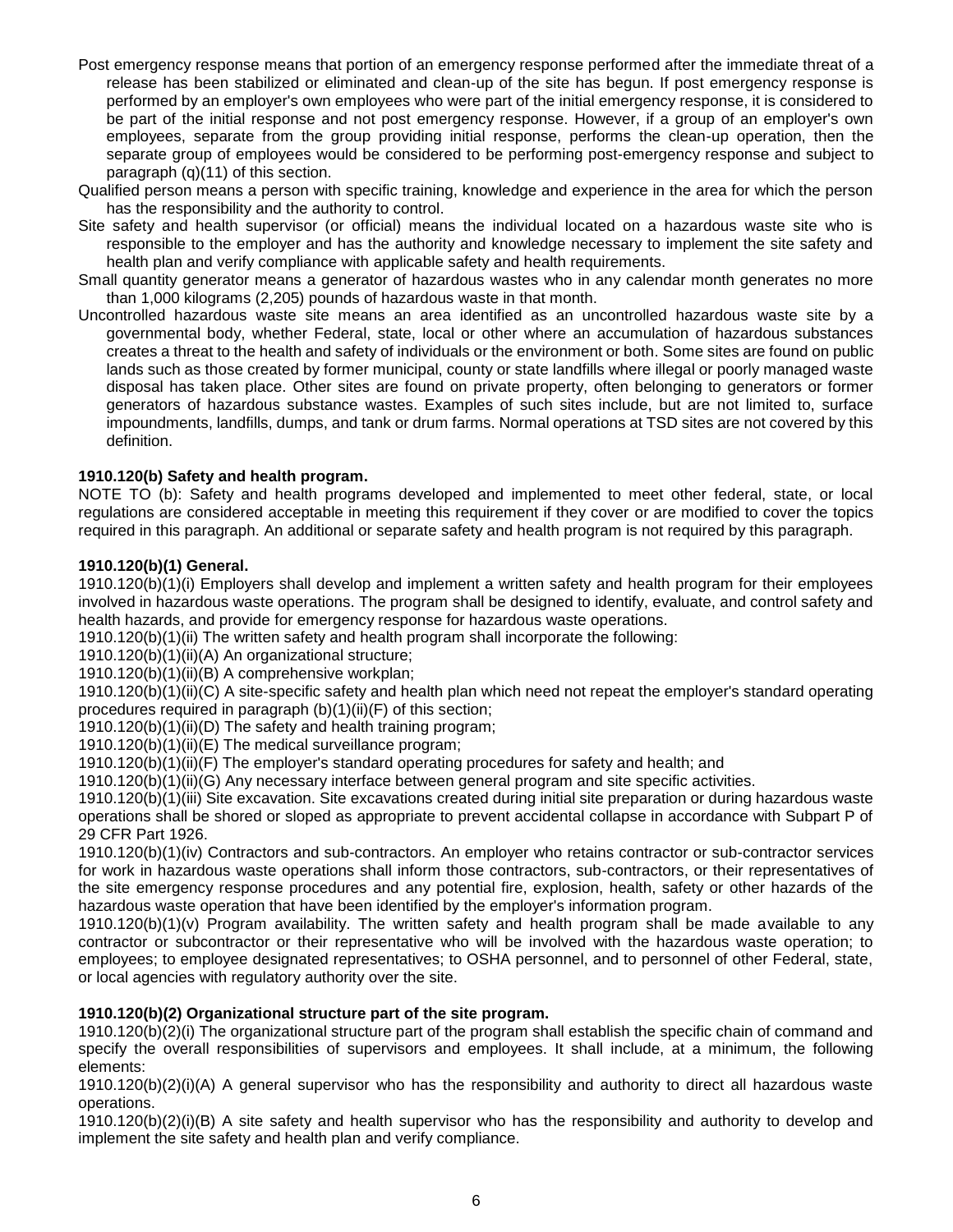1910.120(b)(2)(i)(C) All other personnel needed for hazardous waste site operations and emergency response and their general functions and responsibilities.

1910.120(b)(2)(i)(D) The lines of authority, responsibility, and communication.

1910.120(b)(2)(ii) The organizational structure shall be reviewed and updated as necessary to reflect the current status of waste site operations.

**1910.120(b)(3) Comprehensive workplan part of the site program.** The comprehensive workplan part of the program shall address the tasks and objectives of the site operations and the logistics and resources required to reach those tasks and objectives.

1910.120(b)(3)(i) The comprehensive workplan shall address anticipated clean-up activities as well as normal operating procedures which need not repeat the employer's procedures available elsewhere.

1910.120(b)(3)(ii) The comprehensive workplan shall define work tasks and objectives and identify the methods for accomplishing those tasks and objectives.

1910.120(b)(3)(iii) The comprehensive workplan shall establish personnel requirements for implementing the plan.

1910.120(b)(3)(iv) The comprehensive workplan shall provide for the implementation of the training required in paragraph (e) of this section.

1910.120(b)(3)(v) The comprehensive workplan shall provide for the implementation of the required informational programs required in paragraph (i) of this section.

1910.120(b)(3)(vi) The comprehensive workplan shall provide for the implementation of the medical surveillance program described in paragraph (f) if this section.

#### **1910.120(b)(4) Site-specific safety and health plan part of the program.**

1910.120(b)(4)(i) General. The site safety and health plan, which must be kept on site, shall address the safety and health hazards of each phase of site operation and include the requirements and procedures for employee protection. 1910.120(b)(4)(ii) Elements. The site safety and health plan, as a minimum, shall address the following:

1910.120(b)(4)(ii)(A) A safety and health risk or hazard analysis for each site task and operation found in the workplan.

1910.120(b)(4)(ii)(B) Employee training assignments to assure compliance with paragraph (e) of this section.

1910.120(b)(4)(ii)(C) Personal protective equipment to be used by employees for each of the site tasks and operations being conducted as required by the personal protective equipment program in paragraph (g)(5) of this section.

1910.120(b)(4)(ii)(D) Medical surveillance requirements in accordance with the program in paragraph (f) of this section.

1910.120(b)(4)(ii)(E) Frequency and types of air monitoring, personnel monitoring, and environmental sampling techniques and instrumentation to be used, including methods of maintenance and calibration of monitoring and sampling equipment to be used.

1910.120(b)(4)(ii)(F) Site control measures in accordance with the site control program required in paragraph (d) of this section.

1910.120(b)(4)(ii)(G) Decontamination procedures in accordance with paragraph (k) of this section.

1910.120(b)(4)(ii)(H) An emergency response plan meeting the requirements of paragraph (l) of this section for safe and effective responses to emergencies, including the necessary PPE and other equipment.

1910.120(b)(4)(ii)(I) Confined space entry procedures.

1910.120(b)(4)(ii)(J) A spill containment program meeting the requirements of paragraph (j) of this section.

1910.120(b)(4)(iii) Pre-entry briefing. The site specific safety and health plan shall provide for pre-entry briefings to be held prior to initiating any site activity, and at such other times as necessary to ensure that employees are apprised of the site safety and health plan and that this plan is being followed. The information and data obtained from site characterization and analysis work required in paragraph (c) of this section shall be used to prepare and update the site safety and health plan.

1910.120(b)(4)(iv) Effectiveness of site safety and health plan. Inspections shall be conducted by the site safety and health supervisor or, in the absence of that individual, another individual who is knowledgeable in occupational safety and health, acting on behalf of the employer as necessary to determine the effectiveness of the site safety and health plan. Any deficiencies in the effectiveness of the site safety and health plan shall be corrected by the employer.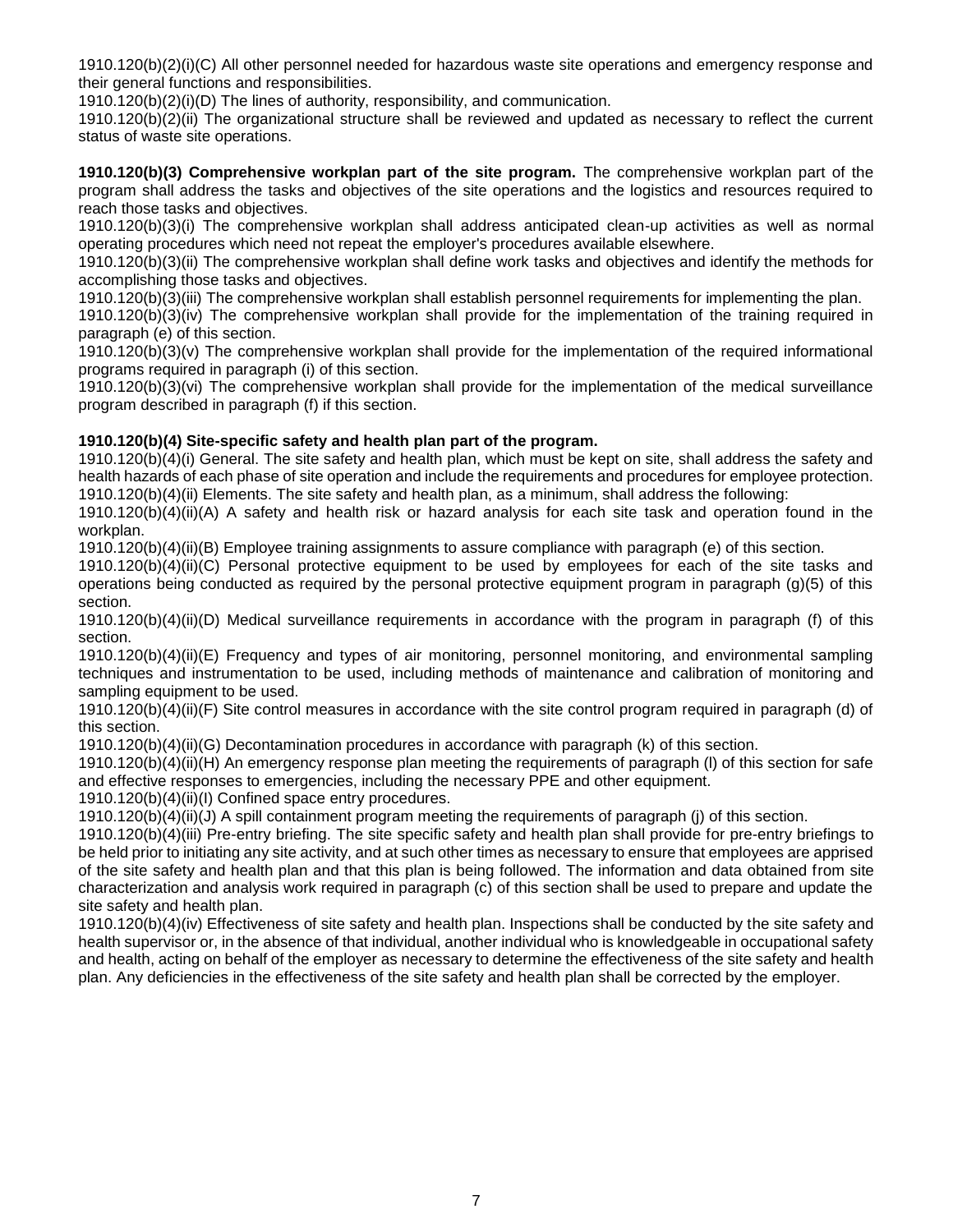#### <span id="page-7-0"></span>**1910.120(c) Site characterization and analysis**

**1910.120(c)(1) General.** Hazardous waste sites shall be evaluated in accordance with this paragraph to identify specific site hazards and to determine the appropriate safety and health control procedures needed to protect employees from the identified hazards.

**1910.120(c)(2) Preliminary evaluation**. A preliminary evaluation of a site's characteristics shall be performed prior to site entry by a qualified person in order to aid in the selection of appropriate employee protection methods prior to site entry. Immediately after initial site entry, a more detailed evaluation of the site's specific characteristics shall be performed by a qualified person in order to further identify existing site hazards and to further aid in the selection of the appropriate engineering controls and personal protective equipment for the tasks to be performed.

**1910.120(c)(3) Hazard identification.** All suspected conditions that may pose inhalation or skin absorption hazards that are immediately dangerous to life or health (IDLH) or other conditions that may cause death or serious harm shall be identified during the preliminary survey and evaluated during the detailed survey. Examples of such hazards include, but are not limited to, confined space entry, potentially explosive or flammable situations, visible vapor clouds, or areas where biological indicators such as dead animals or vegetation are located.

**1910.120(c)(4) Required information.** The following information to the extent available shall be obtained by the employer prior to allowing employees to enter a site:

1910.120(c)(4)(i) Location and approximate size of the site.

1910.120(c)(4)(ii) Description of the response activity and/or the job task to be performed.

1910.120(c)(4)(iii) Duration of the planned employee activity.

1910.120(c)(4)(iv) Site topography and accessibility by air and roads.

1910.120(c)(4)(v) Safety and health hazards expected at the site.

1910.120(c)(4)(vi) Pathways for hazardous substance dispersion.

1910.120(c)(4)(vii) Present status and capabilities of emergency response teams that would provide assistance to on-site employees at the time of an emergency.

1910.120(c)(4)(viii) Hazardous substances and health hazards involved or expected at the site and their chemical and physical properties.

**1910.120(c)(5) Personal protective equipment.** Personal protective equipment (PPE) shall be provided and used during initial site entry in accordance with the following requirements:

1910.120(c)(5)(i) Based upon the results of the preliminary site evaluation, an ensemble of PPE shall be selected and used during initial site entry which will provide protection to a level of exposure below permissible exposure limits and published exposure levels for known or suspected hazardous substances and health hazards and which will provide protection against other known and suspected hazards identified during the preliminary site evaluation. If there is no permissible exposure limit or published exposure level, the employer may use other published studies and information as a guide to appropriate personal protective equipment.

1910.120(c)(5)(ii) If positive-pressure self-contained breathing apparatus is not used as part of the entry ensemble, and if respiratory protection is warranted by the potential hazards identified during the preliminary site evaluation, an escape self-contained breathing apparatus of at least five minute's duration shall be carried by employees during initial site entry.

1910.120(c)(5)(iii) If the preliminary site evaluation does not produce sufficient information to identify the hazards or suspected hazards of the site an ensemble providing equivalent to Level B PPE shall be provided as minimum protection, and direct reading instruments shall be used as appropriate for identifying IDLH conditions. (See Appendix B for guidelines on Level B protective equipment.)

1910.120(c)(5)(iv) Once the hazards of the site have been identified, the appropriate PPE shall be selected and used in accordance with paragraph (g) of this section.

**1910.120(c)(6) Monitoring.** The following monitoring shall be conducted during initial site entry when the site evaluation produces information which shows the potential for ionizing radiation or IDLH conditions, or when the site information is not sufficient reasonably to eliminate these possible conditions:

1910.120(c)(6)(i) Monitoring with direct reading instruments for hazardous levels of ionizing radiation.

 $1910.120(c)(6)$ (ii) Monitoring the air with appropriate direct reading test equipment for (i.e., combustible gas meters, detector tubes) for IDLH and other conditions that may cause death or serious harm (combustible or explosive atmospheres, oxygen deficiency, toxic substances.)

1910.120(c)(6)(iii) Visually observing for signs of actual or potential IDLH or other dangerous conditions.

1910.120(c)(6)(iv) An ongoing air monitoring program in accordance with paragraph (h) of this section shall be implemented after site characterization has determined the site is safe for the start-up of operations.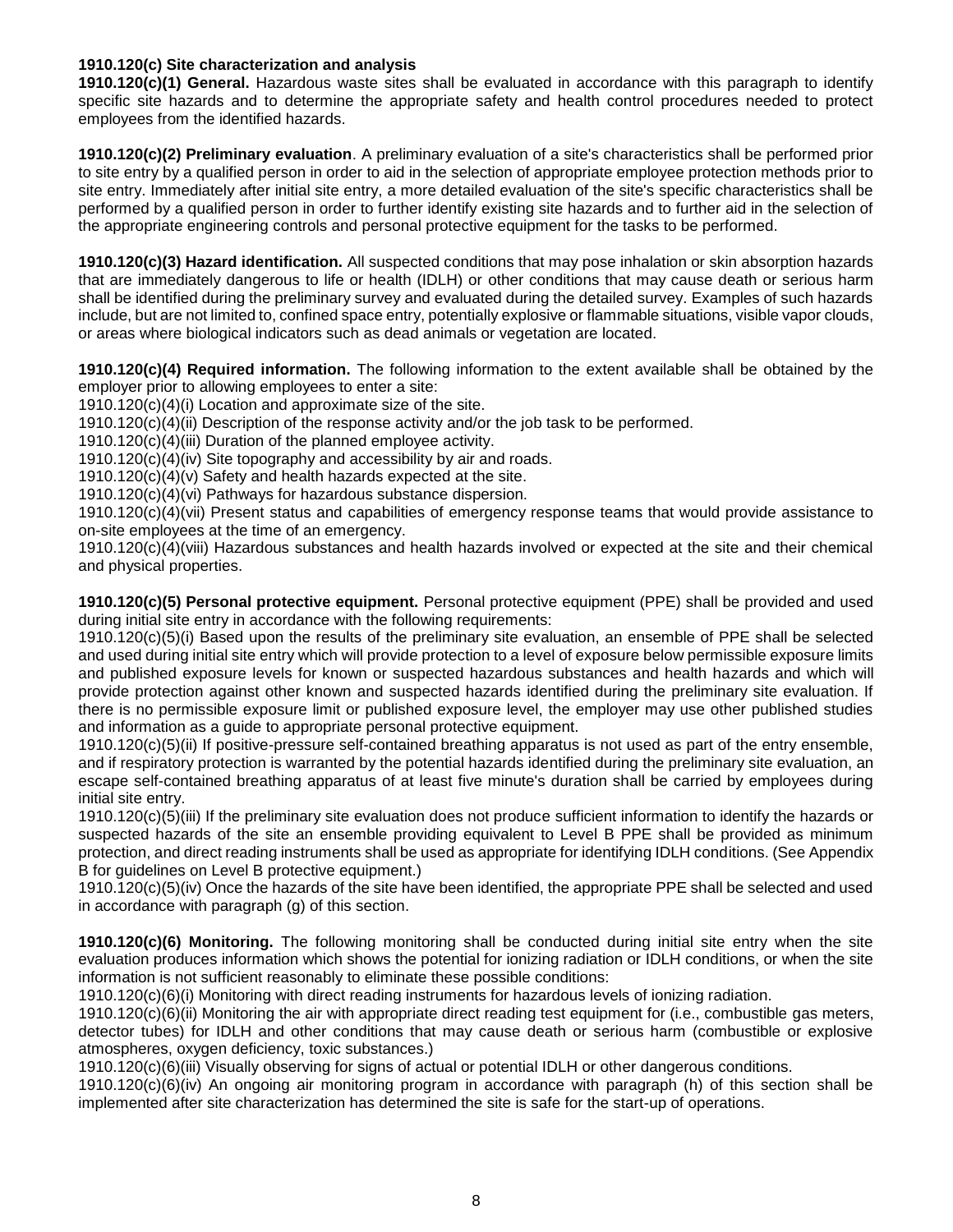**1910.120(c)(7) Risk identification.** Once the presence and concentrations of specific hazardous substances and health hazards have been established, the risks associated with these substances shall be identified. Employees who will be working on the site shall be informed of any risks that have been identified. In situations covered by the Hazard Communication Standard, 29 CFR 1910.1200, training required by that standard need not be duplicated. NOTE TO PARAGRAPH (c)(7). - Risks to consider include, but are not limited to:

- [a] Exposures exceeding the permissible exposure limits and published exposure levels.
- [b] IDLH Concentrations.
- [c] Potential Skin Absorption and Irritation Sources.
- [d] Potential Eye Irritation Sources.
- [e] Explosion Sensitivity and Flammability Ranges.
- [f] Oxygen deficiency.

**1910.120(c)(8) Employee notification.** Any information concerning the chemical, physical, and toxicologic properties of each substance known or expected to be present on site that is available to the employer and relevant to the duties an employee is expected to perform shall be made available to the affected employees prior to the commencement of their work activities. The employer may utilize information developed for the hazard communication standard for this purpose.

#### <span id="page-8-0"></span>**1910.120(d) Site control.**

**1910.120(d)(1) General.** Appropriate site control procedures shall be implemented to control employee exposure to hazardous substances before clean-up work begins.

**1910.120(d)(2) Site control program.** A site control program for protecting employees which is part of the employer's site safety and health program required in paragraph (b) of this section shall be developed during the planning stages of a hazardous waste clean-up operation and modified as necessary as new information becomes available.

**1910.120(d)(3) Elements of the site control program.** The site control program shall, as a minimum, include: A site map; site work zones; the use of a "buddy system"; site communications including alerting means for emergencies; the standard operating procedures or safe work practices; and, identification of the nearest medical assistance. Where these requirements are covered elsewhere they need not be repeated.

## <span id="page-8-1"></span>**1910.120(e) Training.**

#### **1910.120(e)(1) General.**

1910.120(e)(1)(i) All employees working on site (such as but not limited to equipment operators, general laborers and others) exposed to hazardous substances, health hazards, or safety hazards and their supervisors and management responsible for the site shall receive training meeting the requirements of this paragraph before they are permitted to engage in hazardous waste operations that could expose them to hazardous substances, safety, or health hazards, and they shall receive review training as specified in this paragraph.

1910.120(e)(1)(ii) Employees shall not be permitted to participate in or supervise field activities until they have been trained to a level required by their job function and responsibility.

**1910.120(e)(2) Elements to be covered.** The training shall thoroughly cover the following:

1910.120(e)(2)(i) Names of personnel and alternates responsible for site safety and health;

1910.120(e)(2)(ii) Safety, health and other hazards present on the site;

1910.120(e)(2)(iii) Use of personal protective equipment;

1910.120(e)(2)(iv) Work practices by which the employee can minimize risks from hazards;

1910.120(e)(2)(v) Safe use of engineering controls and equipment on the site;

1910.120(e)(2)(vi) Medical surveillance requirements including recognition of symptoms and signs which might indicate over exposure to hazards; and

1910.120(e)(2)(vii) The contents of paragraphs (G) through (J) of the site safety and health plan set forth in paragraph  $(b)(4)(ii)$  of this section.

#### **1910.120(e)(3) Initial training.**

1910.120(e)(3)(i) General site workers (such as equipment operators, general laborers and supervisory personnel) engaged in hazardous substance removal or other activities which expose or potentially expose workers to hazardous substances and health hazards shall receive a minimum of 40 hours of instruction off the site, and a minimum of three days actual field experience under the direct supervision of a trained experienced supervisor.

1910.120(e)(3)(ii) Workers on site only occasionally for a specific limited task (such as, but not limited to, ground water monitoring, land surveying, or geophysical surveying) and who are unlikely to be exposed over permissible exposure limits and published exposure limits shall receive a minimum of 24 hours of instruction off the site, and the minimum of one day actual field experience under the direct supervision of a trained, experienced supervisor.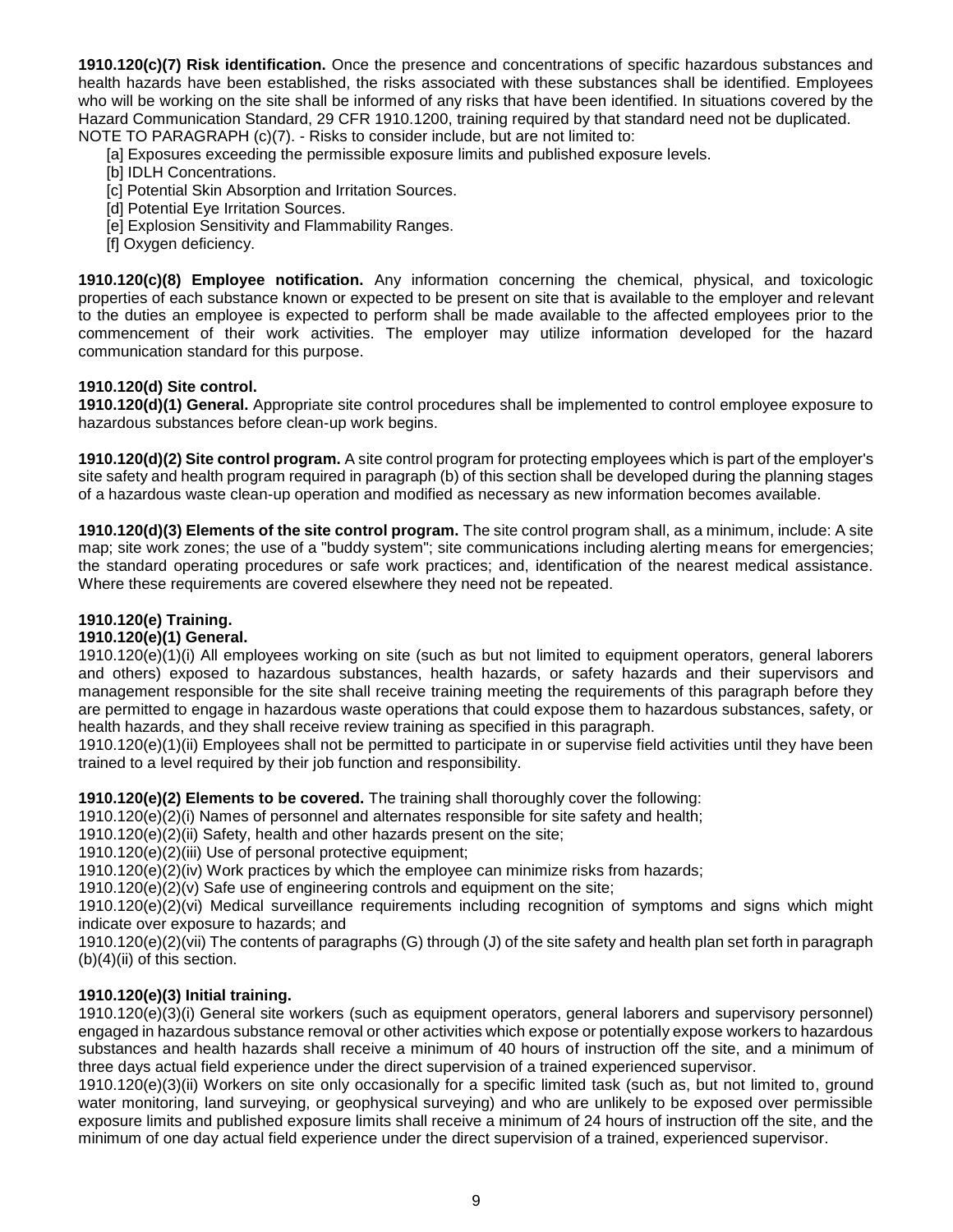1910.120(e)(3)(iii) Workers regularly on site who work in areas which have been monitored and fully characterized indicating that exposures are under permissible exposure limits and published exposure limits where respirators are not necessary, and the characterization indicates that there are no health hazards or the possibility of an emergency developing, shall receive a minimum of 24 hours of instruction off the site, and the minimum of one day actual field experience under the direct supervision of a trained, experienced supervisor.

1910.120(e)(3)(iv) Workers with 24 hours of training who are covered by paragraphs (e)(3)(ii) and (e)(3)(iii) of this section, and who become general site workers or who are required to wear respirators, shall have the additional 16 hours and two days of training necessary to total the training specified in paragraph (e)(3)(i).

**1910.120(e)(4) Management and supervisor training.** On-site management and supervisors directly responsible for, or who supervise employees engaged in, hazardous waste operations shall receive 40 hours initial training, and three days of supervised field experience (the training may be reduced to 24 hours and one day if the only area of their responsibility is employees covered by paragraphs (e)(3)(ii) and (e)(3)(iii)) and at least eight additional hours of specialized training at the time of job assignment on such topics as, but not limited to, the employer's safety and health program and the associated employee training program, personal protective equipment program, spill containment program, and health hazard monitoring procedure and techniques.

**1910.120(e)(5) Qualifications for trainers.** Trainers shall be qualified to instruct employees about the subject matter that is being presented in training. Such trainers shall have satisfactorily completed a training program for teaching the subjects they are expected to teach, or they shall have the academic credentials and instructional experience necessary for teaching the subjects. Instructors shall demonstrate competent instructional skills and knowledge of the applicable subject matter.

**1910.120(e)(6) Training certification**. Employees and supervisors that have received and successfully completed the training and field experience specified in paragraphs (e)(1) through (e)(4) of this section shall be certified by their instructor or the head instructor and trained supervisor as having completed the necessary training. A written certificate shall be given to each person so certified. Any person who has not been so certified or who does not meet the requirements of paragraph (e)(9) of this section shall be prohibited from engaging in hazardous waste operations.

**1910.120(e)(7) Emergency response.** Employees who are engaged in responding to hazardous emergency situations at hazardous waste clean-up sites that may expose them to hazardous substances shall be trained in how to respond to such expected emergencies.

**1910.120(e)(8) Refresher training.** Employees specified in paragraph (e)(1) of this section, and managers and supervisors specified in paragraph (e)(4) of this section, shall receive eight hours of refresher training annually on the items specified in paragraph (e)(2) and/or (e)(4) of this section, any critique of incidents that have occurred in the past year that can serve as training examples of related work, and other relevant topics.

**1910.120(e)(9) Equivalent training.** Employers who can show by documentation or certification that an employee's work experience and/or training has resulted in training equivalent to that training required in paragraphs (e)(1) through (e)(4) of this section shall not be required to provide the initial training requirements of those paragraphs to such employees and shall provide a copy of the certification or documentation to the employee upon request. However, certified employees or employees with equivalent training new to a site shall receive appropriate, site specific training before site entry and have appropriate supervised field experience at the new site. Equivalent training includes any academic training or the training that existing employees might have already received from actual hazardous waste site experience.

## <span id="page-9-0"></span>**1910.120(f) Medical surveillance**

**1910.120(f)(1) General.** Employees engaged in operations specified in paragraphs (a)(1)(i) through (a)(1)(iv) of this section and not covered by (a)(2)(iii) exceptions and employers of employees specified in paragraph (q)(9) shall institute a medical surveillance program in accordance with this paragraph.

**1910.120(f)(2) Employees covered**. The medical surveillance program shall be instituted by the employer for the following employees:

1910.120(f)(2)(i) All employees who are or may be exposed to hazardous substances or health hazards at or above the established permissible exposure limit, above the published exposure levels for these substances, without regard to the use of respirators, for 30 days or more a year;

1910.120(f)(2)(ii) All employees who wear a respirator for 30 days or more a year or as required by § 1910.134;

1910.120(f)(2)(iii) All employees who are injured, become ill or develop signs or symptoms due to possible overexposure involving hazardous substances or health hazards from an emergency response or hazardous waste operation; and

1910.120(f)(2)(iv) Members of HAZMAT teams.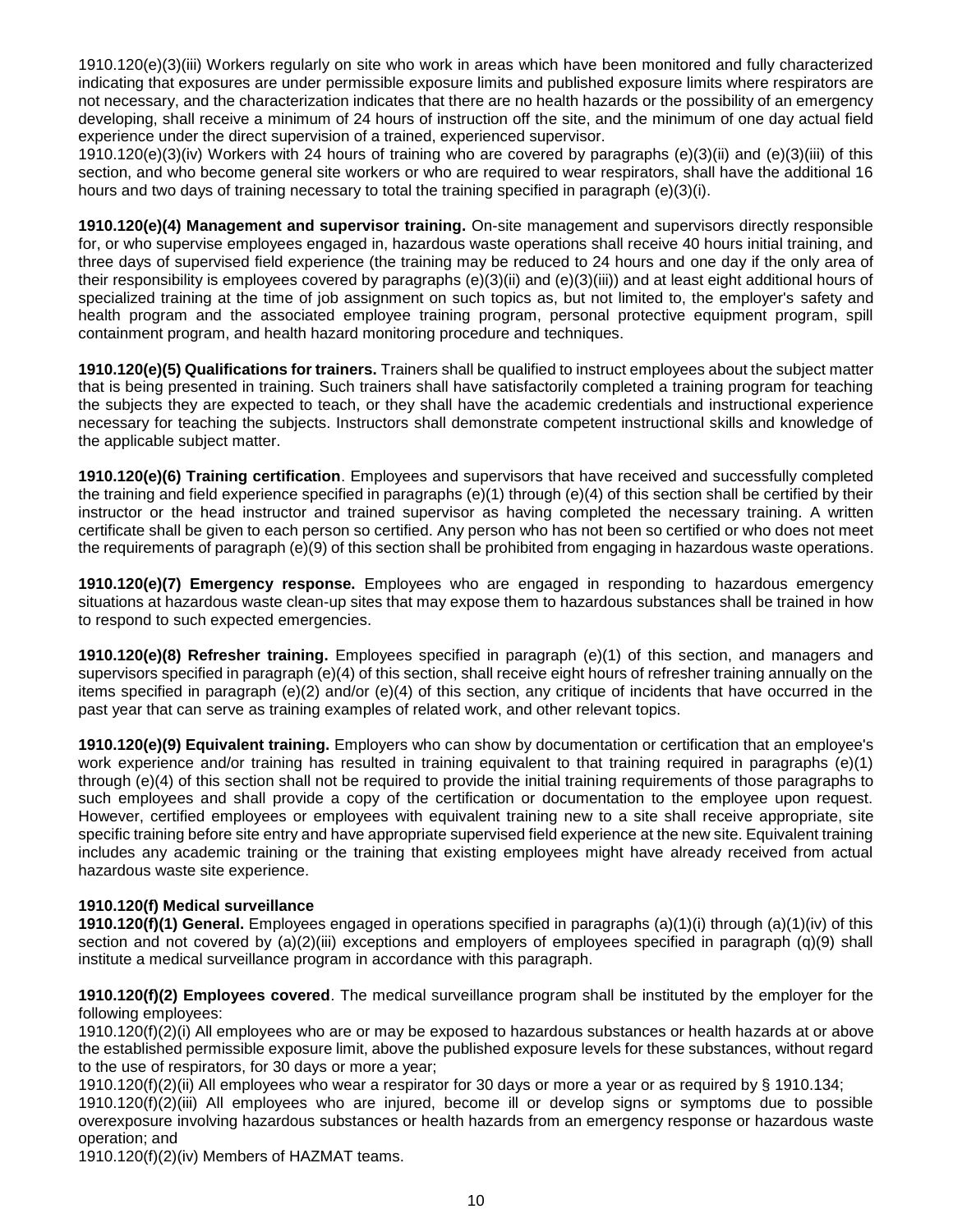**1910.120(f)(3) Frequency of medical examinations and consultations**. Medical examinations and consultations shall be made available by the employer to each employee covered under paragraph (f)(2) of this section on the following schedules:

1910.120(f)(3)(i) For employees covered under paragraphs (f)(2)(i), (f)(2)(ii), and (f)(2)(iv);

1910.120(f)(3)(i)(A) Prior to assignment;

1910.120(f)(3)(i)(B) At least once every twelve months for each employee covered unless the attending physician believes a longer interval (not greater than biennially) is appropriate;

1910.120(f)(3)(i)(C) At termination of employment or reassignment to an area where the employee would not be covered if the employee has not had an examination within the last six months.

1910.120(f)(3)(i)(D) As soon as possible upon notification by an employee that the employee has developed signs or symptoms indicating possible overexposure to hazardous substances or health hazards, or that the employee has been injured or exposed above the permissible exposure limits or published exposure levels in an emergency situation;

1910.120(f)(3)(i)(E) At more frequent times, if the examining physician determines that an increased frequency of examination is medically necessary.

1910.120(f)(3)(ii) For employees covered under paragraph (f)(2)(iii) and for all employees including of employers covered by paragraph (a)(1)(iv) who may have been injured, received a health impairment, developed signs or symptoms which may have resulted from exposure to hazardous substances resulting from an emergency incident, or exposed during an emergency incident to hazardous substances at concentrations above the permissible exposure limits or the published exposure levels without the necessary personal protective equipment being used:

1910.120(f)(3)(ii)(A) As soon as possible following the emergency incident or development of signs or symptoms; 1910.120(f)(3)(ii)(B) At additional times, if the examining physician determines that follow-up examinations or consultations are medically necessary.

#### **1910.120(f)(4) Content of medical examinations and consultations.**

1910.120(f)(4)(i) Medical examinations required by paragraph (f)(3) of this section shall include a medical and work history (or updated history if one is in the employee's file) with special emphasis on symptoms related to the handling of hazardous substances and health hazards, and to fitness for duty including the ability to wear any required PPE under conditions (i.e., temperature extremes) that may be expected at the work site.

1910.120(f)(4)(ii) The content of medical examinations or consultations made available to employees pursuant to paragraph (f) shall be determined by the attending physician. The guidelines in the Occupational Safety and Health Guidance Manual for Hazardous Waste Site Activities (See Appendix D, reference # 10) should be consulted.

**1910.120(f)(5) Examination by a physician and costs**. All medical examinations and procedures shall be performed by or under the supervision of a licensed physician, preferably one knowledgeable in occupational medicine, and shall be provided without cost to the employee, without loss of pay, and at a reasonable time and place.

**1910.120(f)(6) Information provided to the physician**. The employer shall provide one copy of this standard and its appendices to the attending physician and in addition the following for each employee:

1910.120(f)(6)(i) A description of the employee's duties as they relate to the employee's exposures,

1910.120(f)(6)(ii) The employee's exposure levels or anticipated exposure levels.

1910.120(f)(6)(iii) A description of any personal protective equipment used or to be used.

1910.120(f)(6)(iv) Information from previous medical examinations of the employee which is not readily available to the examining physician.

1910.120(f)(6)(v) Information required by §1910.134.

## **1910.120(f)(7) Physician's written opinion.**

1910.120(f)(7)(i) The employer shall obtain and furnish the employee with a copy of a written opinion from the examining physician containing the following:

1910.120(f)(7)(i)(A) The physician's opinion as to whether the employee has any detected medical conditions which would place the employee at increased risk of material impairment of the employee's health from work in hazardous waste operations or emergency response, or from respirator use.

1910.120(f)(7)(i)(B) The physician's recommended limitations upon the employees assigned work.

1910.120(f)(7)(i)(C) The results of the medical examination and tests if requested by the employee.

1910.120(f)(7)(i)(D) A statement that the employee has been informed by the physician of the results of the medical examination and any medical conditions which require further examination or treatment.

1910.120(f)(7)(ii) The written opinion obtained by the employer shall not reveal specific findings or diagnoses unrelated to occupational exposure.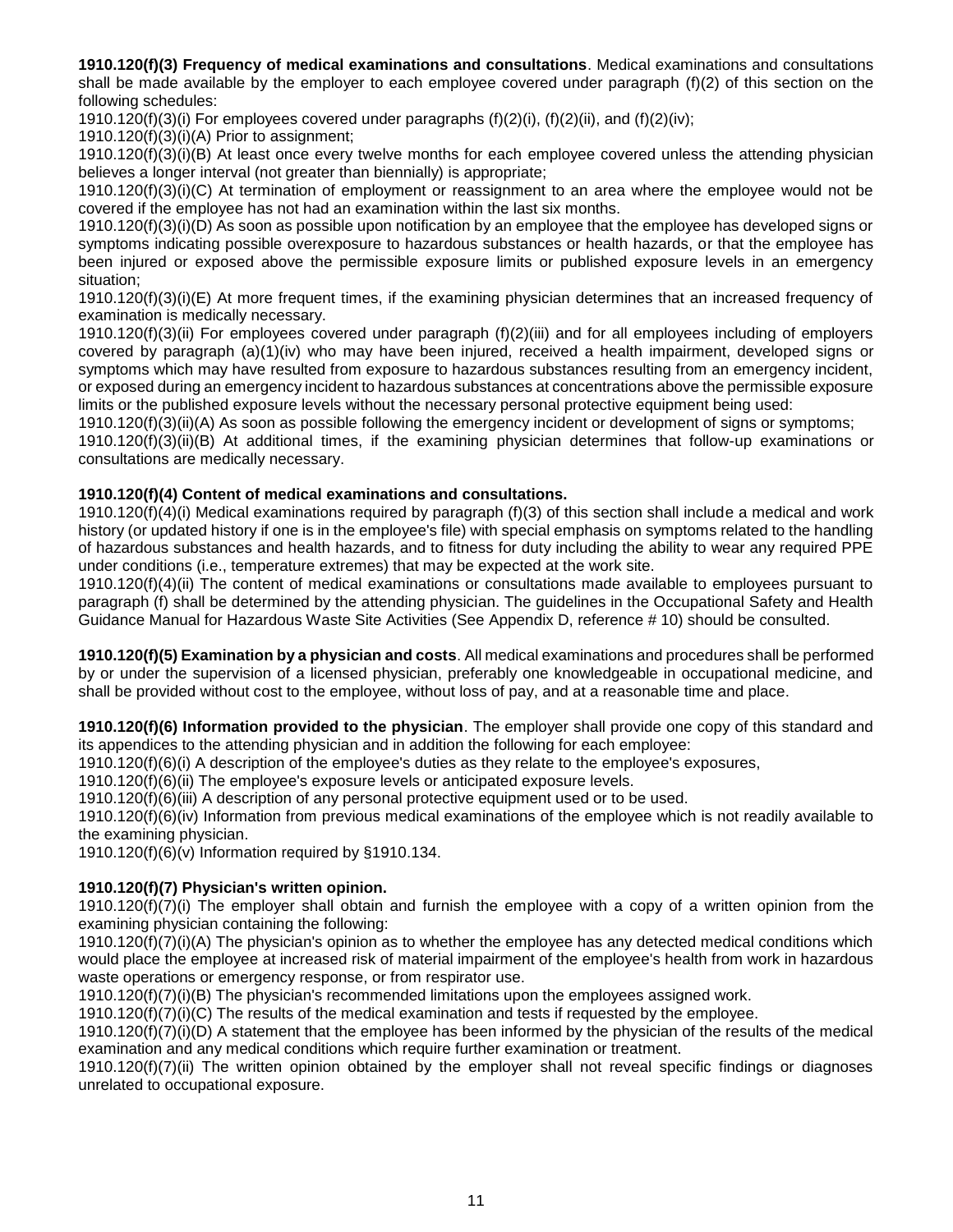#### **1910.120(f)(8) Recordkeeping.**

1910.120(f)(8)(i) An accurate record of the medical surveillance required by paragraph (f) of this section shall be retained. This record shall be retained for the period specified and meet the criteria of 29 CFR 1910.1020. 1910.120(f)(8)(ii) The record required in paragraph (f)(8)(i) of this section shall include at least the following

information: 1910.120(f)(8)(ii)(A) The name and social security number of the employee;

1910.120(f)(8)(ii)(B) Physicians' written opinions, recommended limitations and results of examinations and tests;

1910.120(f)(8)(ii)(C) Any employee medical complaints related to exposure to hazardous substances;

1910.120(f)(8)(ii)(D) A copy of the information provided to the examining physician by the employer, with the exception of the standard and its appendices.

<span id="page-11-0"></span>**1910.120(g) Engineering controls, work practices, and personal protective equipment for employee protection.** Engineering controls, work practices and PPE for substances regulated in Subpart Z. (i) Engineering controls, work practices, personal protective equipment, or a combination of these shall be implemented in accordance with this paragraph to protect employees from exposure to hazardous substances and safety and health hazards.

#### **1910.120(g)(1) Engineering controls, work practices and PPE for substances regulated in Subparts G and Z.**

1910.120(g)(1)(i) Engineering controls and work practices shall be instituted to reduce and maintain employee exposure to or below the permissible exposure limits for substances regulated by 29 CFR Part 1910, to the extent required by Subpart Z, except to the extent that such controls and practices are not feasible.

NOTE TO PARAGRAPH (g)(1)(i): Engineering controls which may be feasible include the use of pressurized cabs or control booths on equipment, and/or the use of remotely operated material handling equipment. Work practices which may be feasible are removing all non-essential employees from potential exposure during opening of drums, wetting down dusty operations and locating employees upwind of possible hazards.

1910.120(g)(1)(ii) Whenever engineering controls and work practices are not feasible, or not required, any reasonable combination of engineering controls, work practices and PPE shall be used to reduce and maintain to or below the permissible exposure limits or dose limits for substances regulated by 29 CFR Part 1910, Subpart Z.

1910.120(g)(1)(iii) The employer shall not implement a schedule of employee rotation as a means of compliance with permissible exposure limits or dose limits except when there is no other feasible way of complying with the airborne or dermal dose limits for ionizing radiation.

1910.120(g)(1)(iv) The provisions of 29 CFR, subpart G, shall be followed.

#### **1910.120(g)(2) Engineering controls, work practices, and PPE for substances not regulated in Subparts G**

**and Z**. An appropriate combination of engineering controls, work practices, and personal protective equipment shall be used to reduce and maintain employee exposure to or below published exposure levels for hazardous substances and health hazards not regulated by 29 CFR Part 1910, Subparts G and Z. The employer may use the published literature and SDS as a guide in making the employer's determination as to what level of protection the employer believes is appropriate for hazardous substances and health hazards for which there is no permissible exposure limit or published exposure limit.

#### **1910.120(g)(3) Personal protective equipment selection.**

1910.120(g)(3)(i) Personal protective equipment (PPE) shall be selected and used which will protect employees from the hazards and potential hazards they are likely to encounter as identified during the site characterization and analysis.

1910.120(g)(3)(ii) Personal protective equipment selection shall be based on an evaluation of the performance characteristics of the PPE relative to the requirements and limitations of the site, the task-specific conditions and duration, and the hazards and potential hazards identified at the site.

1910.120(g)(3)(iii) Positive pressure self-contained breathing apparatus, or positive pressure air-line respirators equipped with an escape air supply shall be used when chemical exposure levels present will create a substantial possibility of immediate death, immediate serious illness or injury, or impair the ability to escape.

1910.120(g)(3)(iv) Totally-encapsulating chemical protective suits (protection equivalent to Level A protection as recommended in Appendix B) shall be used in conditions where skin absorption of a hazardous substance may result in a substantial possibility of immediate death, immediate serious illness or injury, or impair the ability to escape.

1910.120(g)(3)(v) The level of protection provided by PPE selection shall be increased when additional information or site conditions show that increased protection is necessary to reduce employee exposures below permissible exposure limits and published exposure levels for hazardous substances and health hazards. (See Appendix B for guidance on selecting PPE ensembles.)

NOTE TO PARAGRAPH (g)(3): The level of employee protection provided may be decreased when additional information or site conditions show that decreased protection will not result in hazardous exposures to employees. 1910.120(g)(3)(vi) Personal protective equipment shall be selected and used to meet the requirements of 29 CFR Part 1910, Subpart I, and additional requirements specified in this section.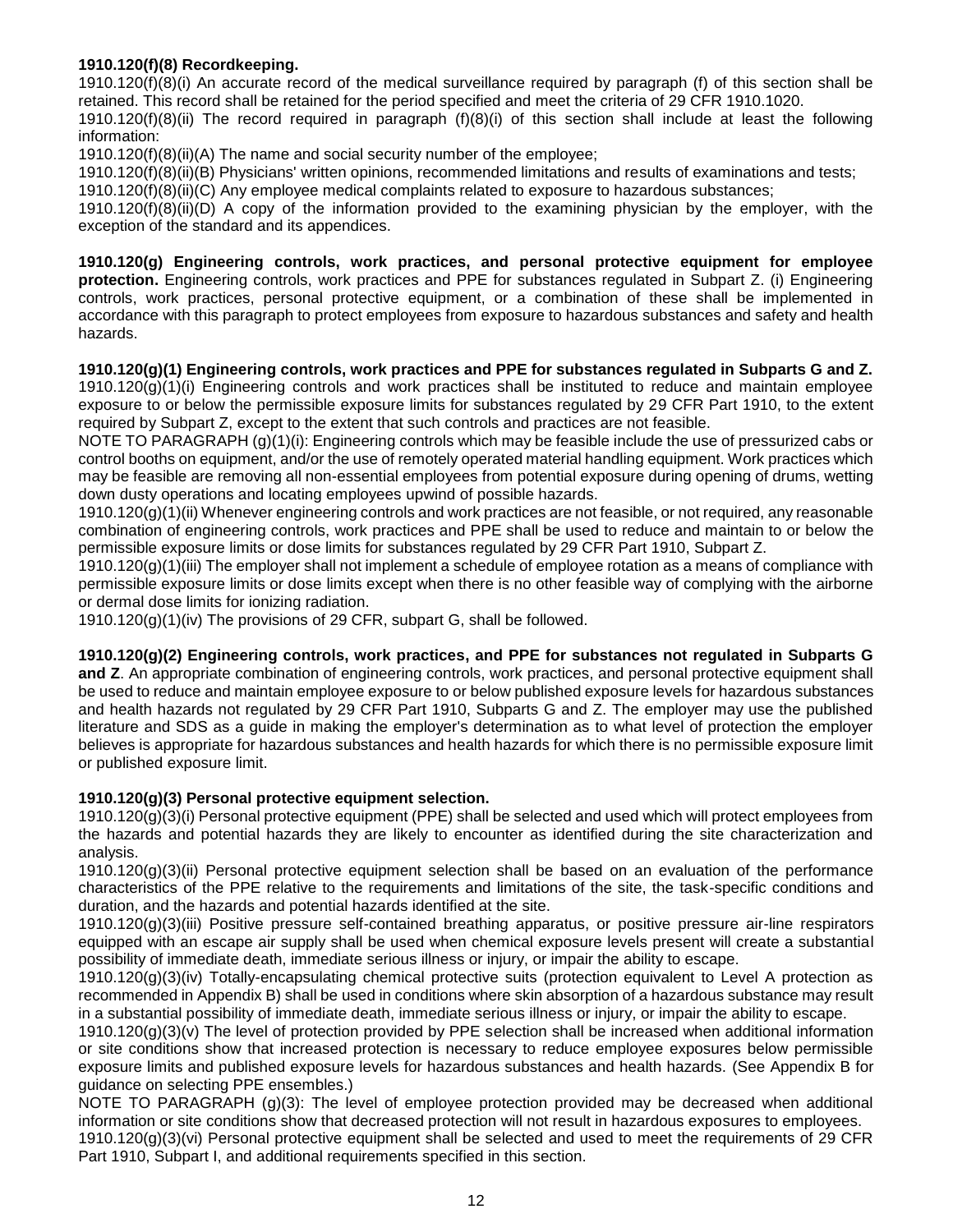## **1910.120(g)(4) Totally-encapsulating chemical protective suits.**

1910.120(g)(4)(i) Totally-encapsulating suits shall protect employees from the particular hazards which are identified during site characterization and analysis.

1910.120(g)(4)(ii) Totally-encapsulating suits shall be capable of maintaining positive air pressure. (See Appendix A for a test method which may be used to evaluate this requirement.)

1910.120(g)(4)(iii) Totally-encapsulating suits shall be capable of preventing inward test gas leakage of more than 0.5 percent. (See Appendix A for a test method which may be used to evaluate this requirement.)

**1910.120(g)(5) Personal protective equipment (PPE) program**. A personal protective equipment program, which is part of the employer's safety and health program required in paragraph (b) of this section or required in paragraph (p)(1) of this section and which is also a part of the site-specific safety and health plan shall be established. The PPE program shall address the elements listed below. When elements, such as donning and doffing procedures, are provided by the manufacturer of a piece of equipment and are attached to the plan, they need not be rewritten into the plan as long as they adequately address the procedure or element.

 $1910.120(g)(5)(i)$  PPE selection based upon site hazards,

1910.120(g)(5)(ii) PPE use and limitations of the equipment,

1910.120(g)(5)(iii) Work mission duration,

1910.120(g)(5)(iv) PPE maintenance and storage,

1910.120(g)(5)(v) PPE decontamination and disposal,

1910.120(g)(5)(vi) PPE training and proper fitting,

1910.120(g)(5)(vii) PPE donning and doffing procedures,

1910.120(g)(5)(viii) PPE inspection procedures prior to, during, and after use,

1910.120(g)(5)(ix) Evaluation of the effectiveness of the PPE program, and

1910.120(g)(5)(x) Limitations during temperature extremes, heat stress, and other appropriate medical considerations.

## <span id="page-12-0"></span>**1910.120(h) Monitoring.**

#### **1910.120(h)(1) General.**

1910.120(h)(1)(i) Monitoring shall be performed in accordance with this paragraph where there may be a question of employee exposure to hazardous concentrations of hazardous substances in order to assure proper selection of engineering controls, work practices and personal protective equipment so that employees are not exposed to levels which exceed permissible exposure limits, or published exposure levels if there are no permissible exposure limits, for hazardous substances.

1910.120(h)(1)(ii) Air monitoring shall be used to identify and quantify airborne levels of hazardous substances and safety and health hazards in order to determine the appropriate level of employee protection needed on site.

**1910.120(h)(2) Initial entry.** Upon initial entry, representative air monitoring shall be conducted to identify any IDLH condition, exposure over permissible exposure limits or published exposure levels, exposure over a radioactive material's dose limits or other dangerous condition such as the presence of flammable atmospheres, oxygen-deficient environments.

**1910.120(h)(3) Periodic monitoring**. Periodic monitoring shall be conducted when the possibility of an IDLH condition or flammable atmosphere has developed or when there is indication that exposures may have risen over permissible exposure limits or published exposure levels since prior monitoring. Situations where it shall be considered whether the possibility that exposures have risen are as follows:

1910.120(h)(3)(i) When work begins on a different portion of the site.

1910.120(h)(3)(ii) When contaminants other than those previously identified are being handled.

1910.120(h)(3)(iii) When a different type of operation is initiated (e.g., drum opening as opposed to exploratory well drilling.)

1910.120(h)(3)(iv) When employees are handling leaking drums or containers or working in areas with obvious liquid contamination (e.g., a spill or lagoon.)

**1910.120(h)(4) Monitoring of high-risk employees**. After the actual clean-up phase of any hazardous waste operation commences; for example, when soil, surface water or containers are moved or disturbed; the employer shall monitor those employees likely to have the highest exposures to those hazardous substances and health hazards likely to be present above permissible exposure limits or published exposure levels by using personal sampling frequently enough to characterize employee exposures. The employer may utilize a representative sampling approach by documenting that the employees and chemicals chosen for monitoring are based on the criteria stated in the first sentence of this paragraph. If the employees likely to have the highest exposure are over permissible exposure limits or published exposure limits, then monitoring shall continue to determine all employees likely to be above those limits. The employer may utilize a representative sampling approach by documenting that the employees and chemicals chosen for monitoring are based on the criteria stated above.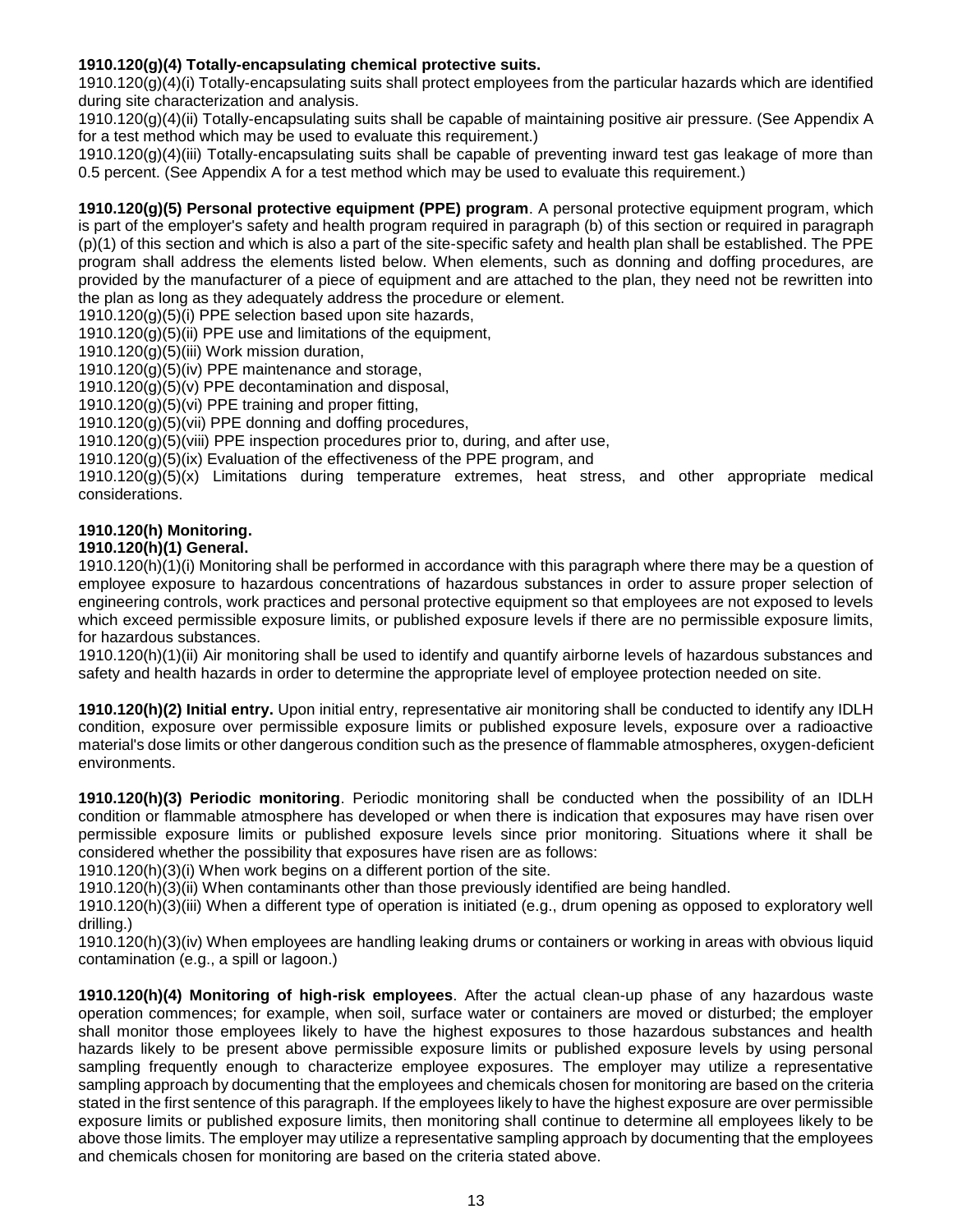NOTE TO PARAGRAPH (h): It is not required to monitor employees engaged in site characterization operations covered by paragraph (c) of this section.

## <span id="page-13-0"></span>**1910.120(i) Informational programs.**

Employers shall develop and implement a program which is part of the employer's safety and health program required in paragraph (b) of this section to inform employees, contractors, and subcontractors (or their representative) actually engaged in hazardous waste operations of the nature, level and degree of exposure likely as a result of participation in such hazardous waste operations. Employees, contractors and subcontractors working outside of the operations part of a site are not covered by this standard.

## **1910.120(j) Handling drums and containers**

## <span id="page-13-1"></span>**1910.120(j)(1) General.**

1910.120(j)(1)(i) Hazardous substances and contaminated, liquids and other residues shall be handled, transported, labeled, and disposed of in accordance with this paragraph.

1910.120(j)(1)(ii) Drums and containers used during the clean-up shall meet the appropriate DOT, OSHA, and EPA regulations for the wastes that they contain.

1910.120(j)(1)(iii) When practical, drums and containers shall be inspected and their integrity shall be assured prior to being moved. Drums or containers that cannot be inspected before being moved because of storage conditions (i.e., buried beneath the earth, stacked behind other drums, stacked several tiers high in a pile, etc.) shall be moved to an accessible location and inspected prior to further handling.

1910.120(j)(1)(iv) Unlabeled drums and containers shall be considered to contain hazardous substances and handled accordingly until the contents are positively identified and labeled.

1910.120(j)(1)(v) Site operations shall be organized to minimize the amount of drum or container movement.

1910.120(j)(1)(vi) Prior to movement of drums or containers, all employees exposed to the transfer operation shall be warned of the potential hazards associated with the contents of the drums or containers.

1910.120(j)(1)(vii) U.S. Department of Transportation specified salvage drums or containers and suitable quantities of proper absorbent shall be kept available and used in areas where spills, leaks, or ruptures may occur.

1910.120(j)(1)(viii) Where major spills may occur, a spill containment program, which is part of the employer's safety and health program required in paragraph (b) of this section, shall be implemented to contain and isolate the entire volume of the hazardous substance being transferred.

1910.120(j)(1)(ix) Drums and containers that cannot be moved without rupture, leakage, or spillage shall be emptied into a sound container using a device classified for the material being transferred.

1910.120(j)(1)(x) A ground-penetrating system or other type of detection system or device shall be used to estimate the location and depth of buried drums or containers.

1910.120(j)(1)(xi) Soil or covering material shall be removed with caution to prevent drum or container rupture.

1910.120(j)(1)(xii) Fire extinguishing equipment meeting the requirements of 29 CFR Part 1910, Subpart L, shall be on hand and ready for use to control incipient fires.

**1910.120(j)(2) Opening drums and containers.** The following procedures shall be followed in areas where drums or containers are being opened:

1910.120(j)(2)(i) Where an airline respirator system is used, connections to the source of air supply shall be protected from contamination and the entire system shall be protected from physical damage.

1910.120(j)(2)(ii) Employees not actually involved in opening drums or containers shall be kept a safe distance from the drums or containers being opened.

1910.120(j)(2)(iii) If employees must work near or adjacent to drums or containers being opened, a suitable shield that does not interfere with the work operation shall be placed between the employee and the drums or containers being opened to protect the employee in case of accidental explosion.

1910.120(j)(2)(iv) Controls for drum or container opening equipment, monitoring equipment, and fire suppression equipment shall be located behind the explosion-resistant barrier.

1910.120(j)(2)(v) When there is a reasonable possibility of flammable atmospheres being present, material handling equipment and hand tools shall be of the type to prevent sources of ignition.

1910.120(j)(2)(vi) Drums and containers shall be opened in such a manner that excess interior pressure will be safely relieved. If pressure cannot be relieved from a remote location, appropriate shielding shall be placed between the employee and the drums or containers to reduce the risk of employee injury.

1910.120(j)(2)(vii) Employees shall not stand upon or work from drums or containers.

**1910.120(j)(3) Material handling equipment.** Material handling equipment used to transfer drums and containers shall be selected, positioned and operated to minimize sources of ignition related to the equipment from igniting vapors released from ruptured drums or containers.

**1910.120(j)(4) Radioactive wastes**. Drums and containers containing radioactive wastes shall not be handled until such time as their hazard to employees is properly assessed.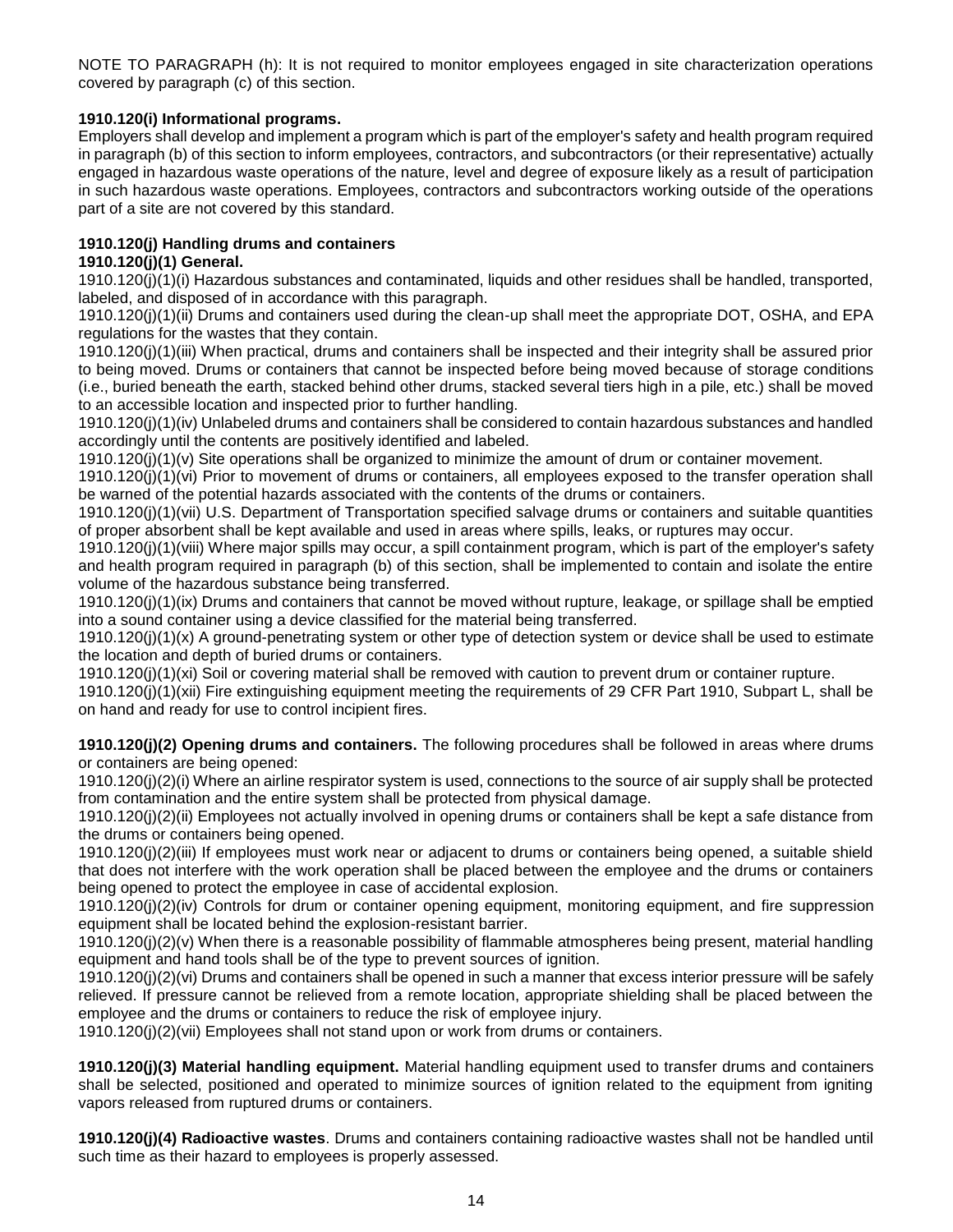**1910.120(j)(5) Shock sensitive wastes**. As a minimum, the following special precautions shall be taken when drums and containers containing or suspected of containing shock-sensitive wastes are handled:

1910.120(j)(5)(i) All non-essential employees shall be evacuated from the area of transfer.

1910.120(j)(5)(ii) Material handling equipment shall be provided with explosive containment devices or protective shields to protect equipment operators from exploding containers.

1910.120(j)(5)(iii) An employee alarm system capable of being perceived above surrounding light and noise conditions shall be used to signal the commencement and completion of explosive waste handling activities.

1910.120(j)(5)(iv) Continuous communications (i.e., portable radios, hand signals, telephones, as appropriate) shall be maintained between the employee-in-charge of the immediate handling area and both the site safety and health supervisor and the command post until such time as the handling operation is completed. Communication equipment or methods that could cause shock sensitive materials to explode shall not be used.

1910.120(j)(5)(v) Drums and containers under pressure, as evidenced by bulging or swelling, shall not be moved until such time as the cause for excess pressure is determined and appropriate containment procedures have been implemented to protect employees from explosive relief of the drum.

1910.120(j)(5)(vi) Drums and containers containing packaged laboratory wastes shall be considered to contain shock-sensitive or explosive materials until they have been characterized.

Caution: Shipping of shock sensitive wastes may be prohibited under U.S. Department of Transportation regulations. Employers and their shippers should refer to 49 CFR 173.21 and 173.50.

**1910.120(j)(6) Laboratory waste packs.** In addition to the requirements of paragraph (j)(5) of this section, the following precautions shall be taken, as a minimum, in handling laboratory waste packs (lab packs):

1910.120(j)(6)(i) Lab packs shall be opened only when necessary and then only by an individual knowledgeable in the inspection, classification, and segregation of the containers within the pack according to the hazards of the wastes.

 $1910.120(j)(6)(ii)$  If crystalline material is noted on any container, the contents shall be handled as a shock-sensitive waste until the contents are identified.

**1910.120(j)(7) Sampling of drum and container contents.** Sampling of containers and drums shall be done in accordance with a sampling procedure which is part of the site safety and health plan developed for and available to employees and others at the specific worksite.

#### **1910.120(j)(8) Shipping and transport.**

1910.120(j)(8)(i) Drums and containers shall be identified and classified prior to packaging for shipment.

1910.120(j)(8)(ii) Drum or container staging areas shall be kept to the minimum number necessary to safely identify and classify materials and prepare them for transport.

1910.120(j)(8)(iii) Staging areas shall be provided with adequate access and egress routes.

1910.120(j)(8)(iv) Bulking of hazardous wastes shall be permitted only after a thorough characterization of the materials has been completed.

#### **1910.120(j)(9) Tank and vault procedures.**

1910.120(j)(9)(i) Tanks and vaults containing hazardous substances shall be handled in a manner similar to that for drums and containers, taking into consideration the size of the tank or vault.

1910.120(j)(9)(ii) Appropriate tank or vault entry procedures as described in the employer's safety and health plan shall be followed whenever employees must enter a tank or vault.

## <span id="page-14-0"></span>**1910.120(k) Decontamination**

**1910.120(k)(1) General.** Procedures for all phases of decontamination shall be developed and implemented in accordance with this paragraph.

#### **1910.120(k)(2) Decontamination procedures.**

1910.120(k)(2)(i) A decontamination procedure shall be developed, communicated to employees and implemented before any employees or equipment may enter areas on site where potential for exposure to hazardous substances exists.

1910.120(k)(2)(ii) Standard operating procedures shall be developed to minimize employee contact with hazardous substances or with equipment that has contacted hazardous substances.

1910.120(k)(2)(iii) All employees leaving a contaminated area shall be appropriately decontaminated; all contaminated clothing and equipment leaving a contaminated area shall be appropriately disposed of or decontaminated.

1910.120(k)(2)(iv) Decontamination procedures shall be monitored by the site safety and health supervisor to determine their effectiveness. When such procedures are found to be ineffective, appropriate steps shall be taken to correct any deficiencies.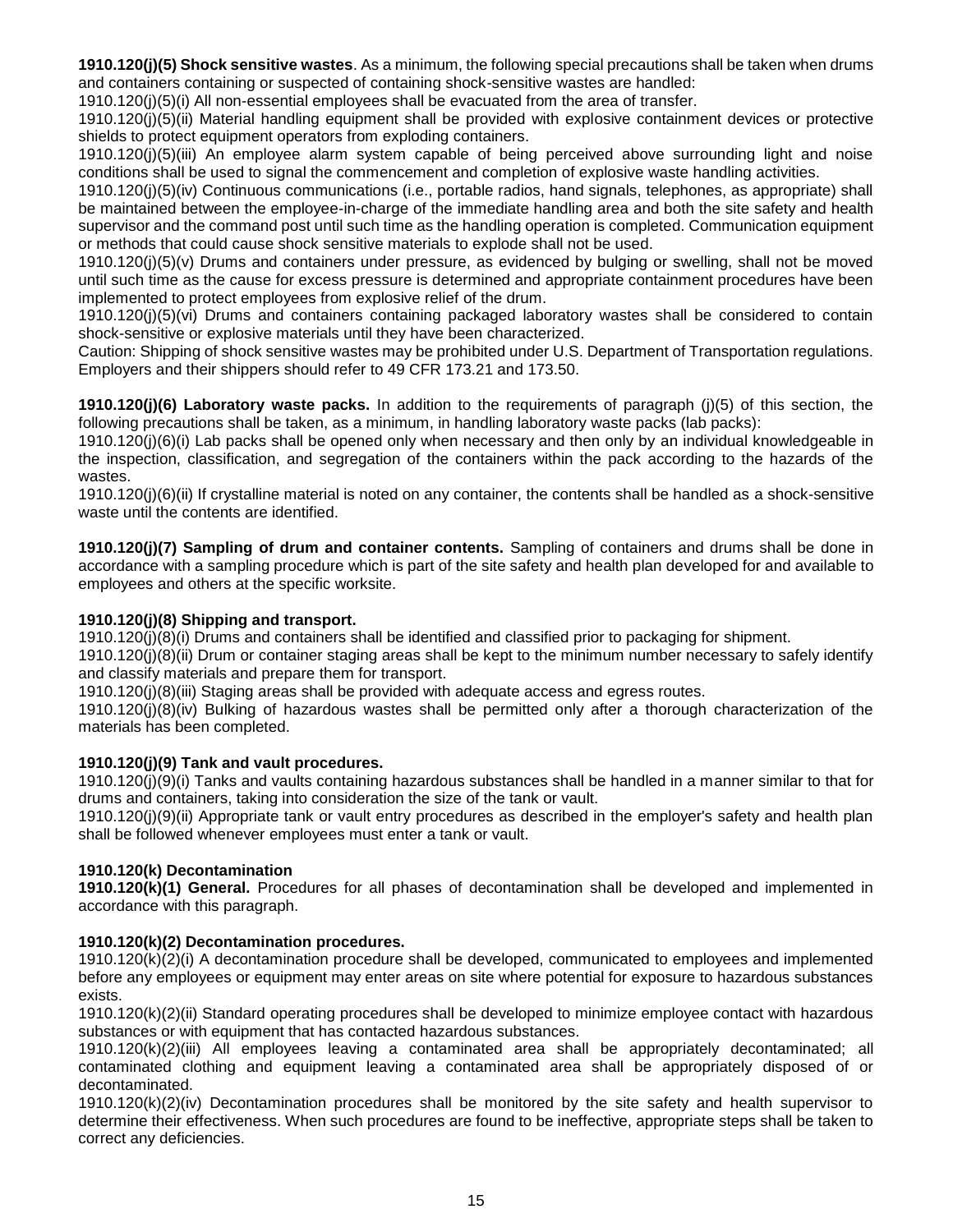**1910.120(k)(3) Location.** Decontamination shall be performed in geographical areas that will minimize the exposure of uncontaminated employees or equipment to contaminated employees or equipment.

**1910.120(k)(4) Equipment and solvents.** All equipment and solvents used for decontamination shall be decontaminated or disposed of properly.

## **1910.120(k)(5) Personal protective clothing and equipment.**

1910.120(k)(5)(i) Protective clothing and equipment shall be decontaminated, cleaned, laundered, maintained or replaced as needed to maintain their effectiveness.

1910.120(k)(5)(ii) Employees whose non-impermeable clothing becomes wetted with hazardous substances shall immediately remove that clothing and proceed to shower. The clothing shall be disposed of or decontaminated before it is removed from the work zone.

**1910.120(k)(6) Unauthorized employees.** Unauthorized employees shall not remove protective clothing or equipment from change rooms.

**1910.120(k)(7) Commercial laundries or cleaning establishments.** Commercial laundries or cleaning establishments that decontaminate protective clothing or equipment shall be informed of the potentially harmful effects of exposures to hazardous substances.

**1910.120(k)(8) Showers and change rooms.** Where the decontamination procedure indicates a need for regular showers and change rooms outside of a contaminated area, they shall be provided and meet the requirements of 29 CFR 1910.141. If temperature conditions prevent the effective use of water, then other effective means for cleansing shall be provided and used.

#### <span id="page-15-0"></span>**1910.120(l) Emergency response by employees at uncontrolled hazardous waste sites 1910.120(l)(1) Emergency response plan.**

1910.120(l)(1)(i) An emergency response plan shall be developed and implemented by all employers within the scope of paragraphs (a)(1)(i) through (ii) of this section to handle anticipated emergencies prior to the commencement of hazardous waste operations. The plan shall be in writing and available for inspection and copying by employees, their representatives, OSHA personnel and other governmental agencies with relevant responsibilities.

1910.120(l)(1)(ii) Employers who will evacuate their employees from the danger area when an emergency occurs, and who do not permit any of their employees to assist in handling the emergency, are exempt from the requirements of this paragraph if they provide an emergency action plan complying with 29 CFR 1910.38.

**1910.120(l)(2) Elements of an emergency response plan.** The employer shall develop an emergency response plan for emergencies which shall address, as a minimum, the following:

1910.120(l)(2)(i) Pre-emergency planning.

1910.120(l)(2)(ii) Personnel roles, lines of authority, training, and communication.

1910.120(l)(2)(iii) Emergency recognition and prevention.

1910.120(l)(2)(iv) Safe distances and places of refuge.

1910.120(l)(2)(v) Site security and control.

1910.120(l)(2)(vi) Evacuation routes and procedures.

1910.120(l)(2)(vii) Decontamination procedures which are not covered by the site safety and health plan.

1910.120(l)(2)(viii) Emergency medical treatment and first aid.

1910.120(l)(2)(ix) Emergency alerting and response procedures.

1910.120(l)(2)(x) Critique of response and follow-up.

1910.120(l)(2)(xi) PPE and emergency equipment.

## **1910.120(l)(3) Procedures for handling emergency incidents.**

1910.120(l)(3)(i) In addition to the elements for the emergency response plan required in paragraph (l)(2) of this section, the following elements shall be included for emergency response plans:

1910.120(l)(3)(i)(A) Site topography, layout, and prevailing weather conditions.

1910.120(l)(3)(i)(B) Procedures for reporting incidents to local, state, and federal governmental agencies.

1910.120(l)(3)(ii) The emergency response plan shall be a separate section of the Site Safety and Health Plan.

1910.120(l)(3)(iii) The emergency response plan shall be compatible and integrated with the disaster, fire and/or emergency response plans of local, state, and federal agencies.

1910.120(l)(3)(iv) The emergency response plan shall be rehearsed regularly as part of the overall training program for site operations.

1910.120(l)(3)(v) The site emergency response plan shall be reviewed periodically and, as necessary, be amended to keep it current with new or changing site conditions or information.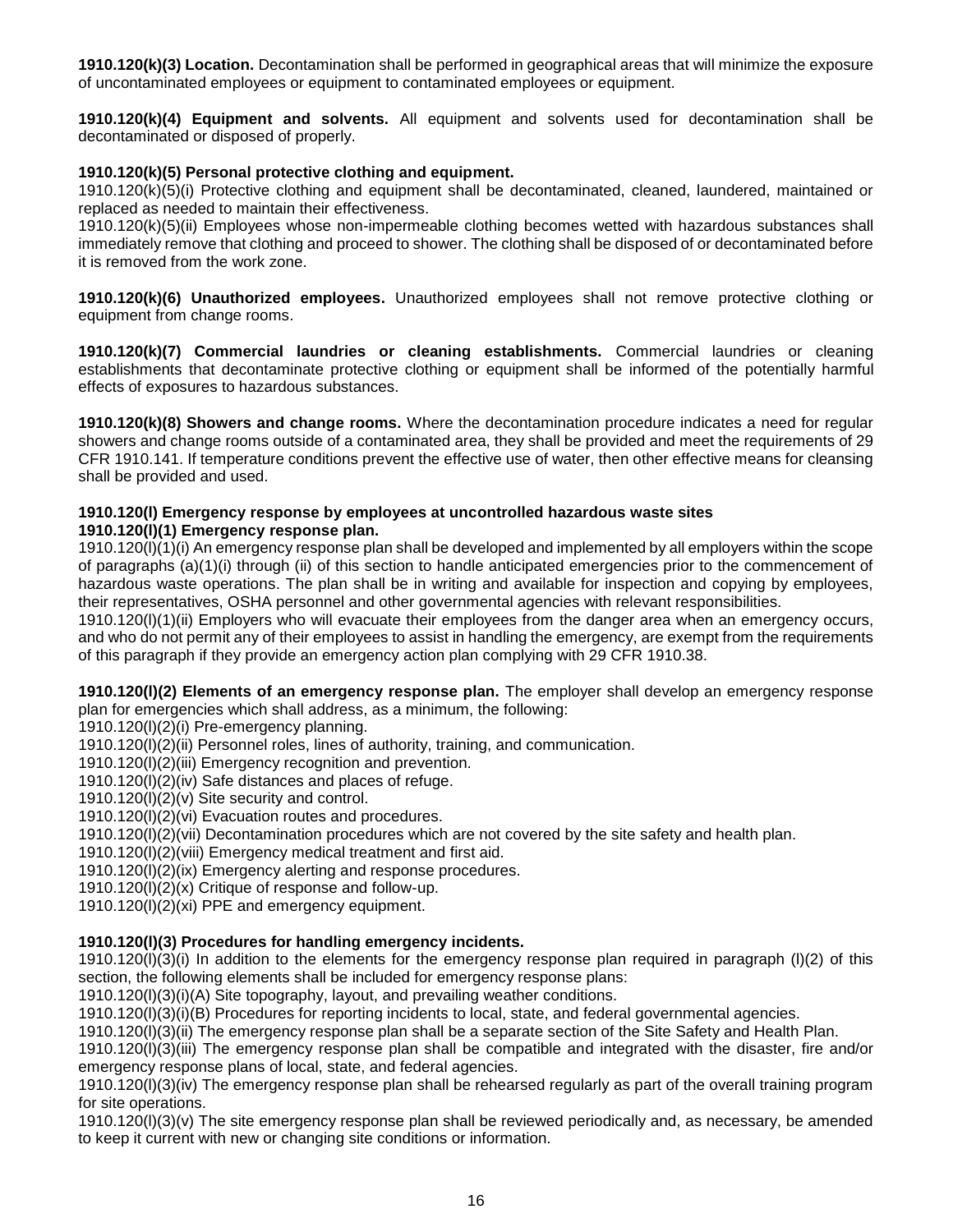1910.120(l)(3)(vi) An employee alarm system shall be installed in accordance with 29 CFR 1910.165 to notify employees of an emergency situation, to stop work activities if necessary, to lower background noise in order to speed communication, and to begin emergency procedures.

1910.120(l)(3)(vii) Based upon the information available at time of the emergency, the employer shall evaluate the incident and the site response capabilities and proceed with the appropriate steps to implement the site emergency response plan.

## **1910.120(m) Illumination**.

Areas accessible to employees shall be lighted to not less than the minimum illumination intensities listed in the following Table H-120.1 while any work is in progress:

<span id="page-16-0"></span>

| TABLE H-120.1. -- MINIMUM ILLUMINATION INTENSITIES IN FOOT-CANDLES |                                                                                                                                                                                                                                                                                                  |  |  |
|--------------------------------------------------------------------|--------------------------------------------------------------------------------------------------------------------------------------------------------------------------------------------------------------------------------------------------------------------------------------------------|--|--|
| <b>Foot-candles</b>                                                | Area or operations                                                                                                                                                                                                                                                                               |  |  |
| 5                                                                  | General site areas.                                                                                                                                                                                                                                                                              |  |  |
| 3                                                                  | Excavation and waste areas, accessways, active storage areas, loading<br>platforms, refueling, and field maintenance areas.                                                                                                                                                                      |  |  |
| 5                                                                  | Indoors: warehouses, corridors, hallways, and exitways.                                                                                                                                                                                                                                          |  |  |
| 5                                                                  | Tunnels, shafts, and general underground work areas; (Exception: minimum of<br>10 foot-candles is required at tunnel and shaft heading during drilling, mucking,<br>and scaling. Mine Safety and Health Administration approved cap lights shall be<br>acceptable for use in the tunnel heading. |  |  |
| 10                                                                 | General shops (e.g., mechanical and electrical equipment rooms, active<br>storerooms, barracks or living quarters, locker or dressing rooms, dining areas,<br>and indoor toilets and workrooms.                                                                                                  |  |  |
| 30                                                                 | First aid stations, infirmaries, and offices.                                                                                                                                                                                                                                                    |  |  |

#### <span id="page-16-1"></span>**1910.120(n) Sanitation at temporary workplaces 1910.120(n)(1) Potable water.**

1910.120(n)(1)(i) An adequate supply of potable water shall be provided on the site.

1910.120(n)(1)(ii) Portable containers used to dispense drinking water shall be capable of being tightly closed, and equipped with a tap. Water shall not be dipped from containers.

1910.120(n)(1)(iii) Any container used to distribute drinking water shall be clearly marked as to the nature of its contents and not used for any other purpose.

1910.120(n)(1)(iv) Where single service cups (to be used but once) are supplied, both a sanitary container for the unused cups and a receptacle for disposing of the used cups shall be provided.

## **1910.120(n)(2) Non-potable water.**

1910.120(n)(2)(i) Outlets for non-potable water, such as water for firefighting purposes shall be identified to indicate clearly that the water is unsafe and is not to be used for drinking, washing, or cooking purposes.

1910.120(n)(2)(ii) There shall be no cross-connection, open or potential, between a system furnishing potable water and a system furnishing non-potable water.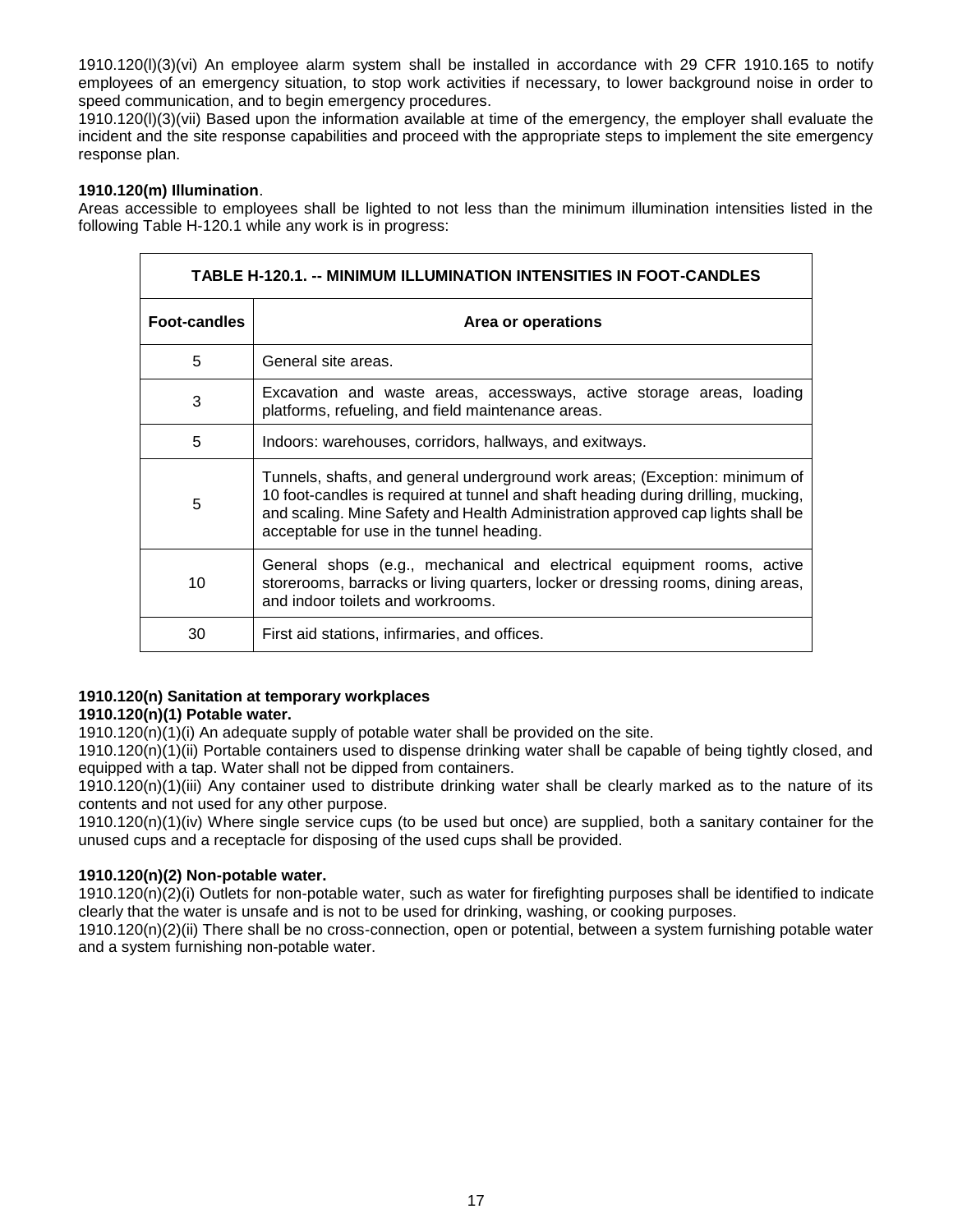#### **1910.120(n)(3) Toilet facilities.**

1910.120(n)(3)(i) Toilets shall be provided for employees according to Table H-120.2.

| <b>TABLE H-120.2. -- TOILET FACILITIES</b> |                                                |  |  |
|--------------------------------------------|------------------------------------------------|--|--|
| <b>Number of employees</b>                 | <b>Minimum number of facilities</b>            |  |  |
| 20 or fewer                                | One.                                           |  |  |
| More than 20, fewer than 200               | One toilet seat and 1 urinal per 40 employees. |  |  |
| More than 200                              | One toilet seat and 1 urinal per 50 employees. |  |  |

1910.120(n)(3)(ii) Under temporary field conditions, provisions shall be made to assure not less than one toilet facility is available.

1910.120(n)(3)(iii) Hazardous waste sites, not provided with a sanitary sewer, shall be provided with the following toilet facilities unless prohibited by local codes:

1910.120(n)(3)(iii)(A) Chemical toilets;

1910.120(n)(3)(iii)(B) Recirculating toilets;

1910.120(n)(3)(iii)(C) Combustion toilets; or

1910.120(n)(3)(iii)(D) Flush toilets.

1910.120(n)(3)(iv) The requirements of this paragraph for sanitation facilities shall not apply to mobile crews having transportation readily available to nearby toilet facilities.

1910.120(n)(3)(v) Doors entering toilet facilities shall be provided with entrance locks controlled from inside the facility.

**1910.120(n)(4) Food handling.** All food service facilities and operations for employees shall meet the applicable laws, ordinances, and regulations of the jurisdictions in which they are located.

**1910.120(n)(5) Temporary sleeping quarters.** When temporary sleeping quarters are provided, they shall be heated, ventilated, and lighted.

**1910.120(n)(6) Washing facilities.** The employer shall provide adequate washing facilities for employees engaged in operations where hazardous substances may be harmful to employees. Such facilities shall be in near proximity to the worksite; in areas where exposures are below permissible exposure limits and which are under the controls of the employer; and shall be so equipped as to enable employees to remove hazardous substances from themselves.

**1910.120(n)(7) Showers and change rooms.** When hazardous waste clean-up or removal operations commence on a site and the duration of the work will require six months or greater time to complete, the employer shall provide showers and change rooms for all employees exposed to hazardous substances and health hazards involved in hazardous waste clean-up or removal operations.

1910.120(n)(7)(i) Showers shall be provided and shall meet the requirements of 29 CFR 1910.141(d)(3).

1910.120(n)(7)(ii) Change rooms shall be provided and shall meet the requirements of 29 CFR 1910.141(e). Change rooms shall consist of two separate change areas separated by the shower area required in paragraph (n)(7)(i) of this section. One change area, with an exit leading off the worksite, shall provide employees with a clean area where they can remove, store, and put on street clothing. The second area, with an exit to the worksite, shall provide employees with an area where they can put on, remove and store work clothing and personal protective equipment. 1910.120(n)(7)(iii) Showers and change rooms shall be located in areas where exposures are below the permissible exposure limits and published exposure levels. If this cannot be accomplished, then a ventilation system shall be provided that will supply air that is below the permissible exposure limits and published exposure levels.

1910.120(n)(7)(iv) Employers shall assure that employees shower at the end of their work shift and when leaving the hazardous waste site.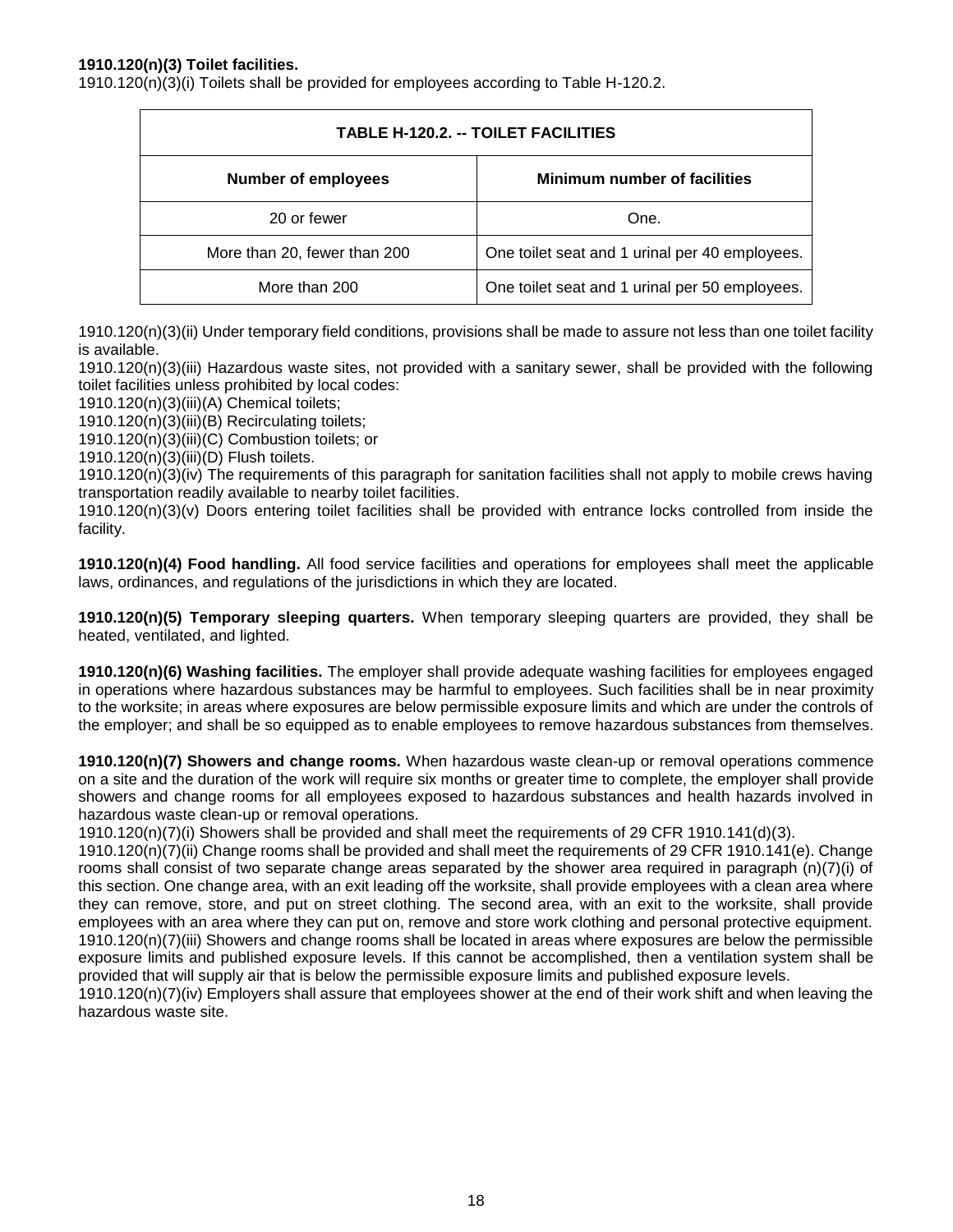#### <span id="page-18-0"></span>**1910.120(o) New technology programs.**

1910.120(o)(1) The employer shall develop and implement procedures for the introduction of effective new technologies and equipment developed for the improved protection of employees working with hazardous waste clean-up operations, and the same shall be implemented as part of the site safety and health program to assure that employee protection is being maintained.

1910.120(o)(2) New technologies, equipment or control measures available to the industry, such as the use of foams, absorbents, absorbents, neutralizers, or other means to suppress the level of air contaminants while excavating the site or for spill control, shall be evaluated by employers or their representatives. Such an evaluation shall be done to determine the effectiveness of the new methods, materials, or equipment before implementing their use on a large scale for enhancing employee protection. Information and data from manufacturers or suppliers may be used as part of the employer's evaluation effort. Such evaluations shall be made available to OSHA upon request.

<span id="page-18-1"></span>**1910.120(p) Certain Operations Conducted Under the Resource Conservation and Recovery Act of 1976 (RCRA).** Employers conducting operations at treatment, storage and disposal (TSD) facilities specified in paragraph (a)(1)(iv) of this section shall provide and implement the programs specified in this paragraph. See the "Notes and Exceptions" to paragraph (a)(2)(iii) of this section for employers not covered.

**1910.120(p)(1) Safety and health program.** The employer shall develop and implement a written safety and health program for employees involved in hazardous waste operations that shall be available for inspection by employees, their representatives and OSHA personnel. The program shall be designed to identify, evaluate and control safety and health hazards in their facilities for the purpose of employee protection, to provide for emergency response meeting the requirements of paragraph (p)(8) of this section and to address as appropriate site analysis, engineering controls, maximum exposure limits, hazardous waste handling procedures and uses of new technologies.

**1910.120(p)(2) Hazard communication program.** The employer shall implement a hazard communication program meeting the requirements of 29 CFR 1910.1200 as part of the employer's safety and program.

NOTE TO §1910.120 - The exemption for hazardous waste provided in 1910.1200 is applicable to this section.

**1910.120(p)(3) Medical surveillance program.** The employer shall develop and implement a medical surveillance program meeting the requirements of paragraph (f) of this section.

**1910.120(p)(4) Decontamination program.** The employer shall develop and implement a decontamination procedure meeting the requirements of paragraph (k) of this section.

**1910.120(p)(5) New technology program.** The employer shall develop and implement procedures meeting the requirements of paragraph (o) of this section for introducing new and innovative equipment into the workplace.

**1910.120(p)(6) Material handling program**. Where employees will be handling drums or containers, the employer shall develop and implement procedures meeting the requirements of paragraphs (j)(1)(ii) through (viii) and (xi) of this section, as well as  $(i)(3)$  and  $(i)(8)$  of this section prior to starting such work.

## **1910.120(p)(7) Training program**

**1910.120(p)(7)(i) New employees.** The employer shall develop and implement a training program which is part of the employer's safety and health program, for employees exposed to health hazards or hazardous substances at TSD operations to enable the employees to perform their assigned duties and functions in a safe and healthful manner so as not to endanger themselves or other employees. The initial training shall be for 24 hours and refresher training shall be for eight hours annually. Employees who have received the initial training required by this paragraph shall be given a written certificate attesting that they have successfully completed the necessary training.

**1910.120(p)(7)(ii) Current employees**. Employers who can show by an employee's previous work experience and/or training that the employee has had training equivalent to the initial training required by this paragraph, shall be considered as meeting the initial training requirements of this paragraph as to that employee. Equivalent training includes the training that existing employees might have already received from actual site work experience. Current employees shall receive eight hours of refresher training annually.

1910.120(p)(7)(iii) Trainers. Trainers who teach initial training shall have satisfactorily completed a training course for teaching the subjects they are expected to teach or they shall have the academic credentials and instruction experience necessary to demonstrate a good command of the subject matter of the courses and competent instructional skills.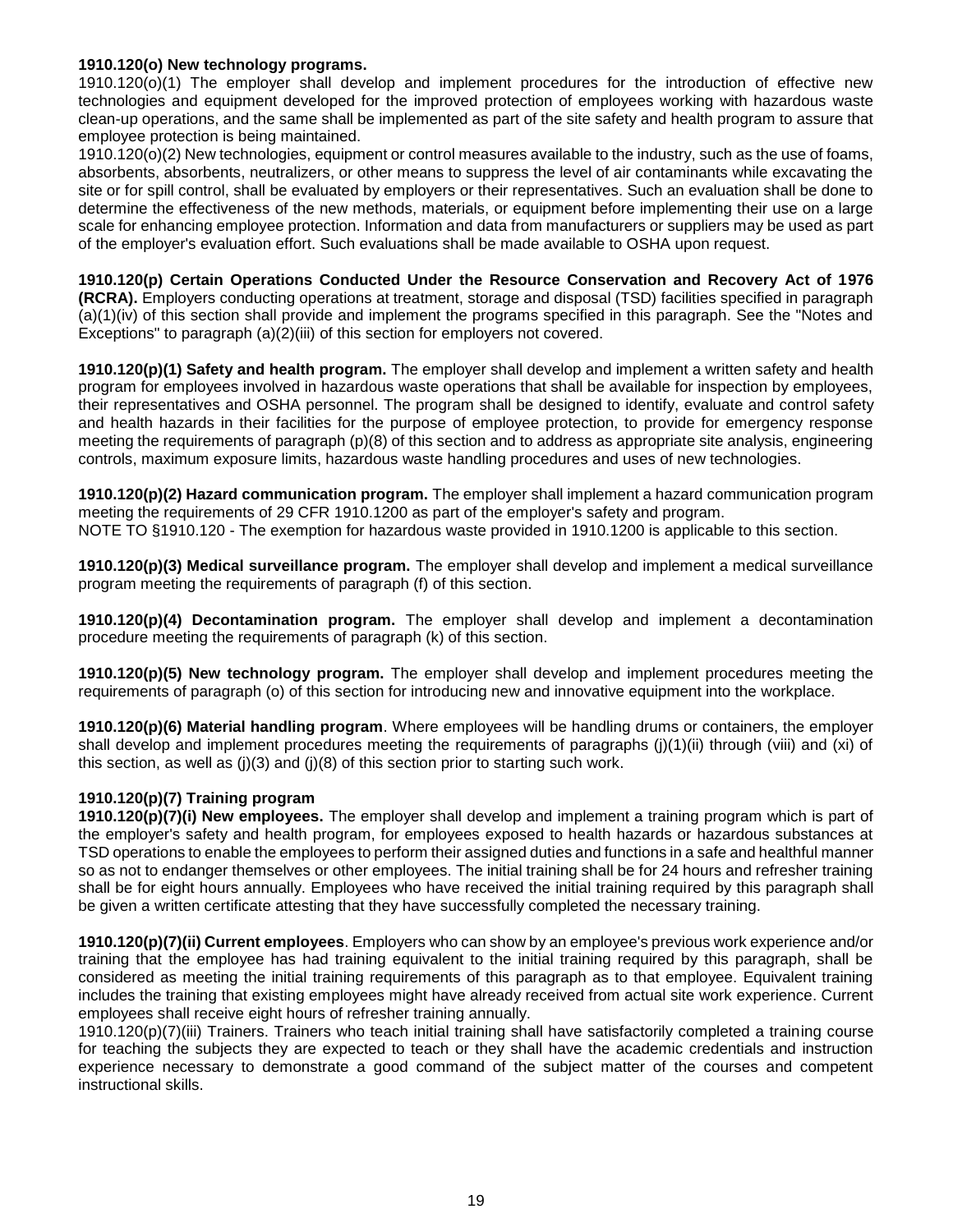#### **1910.120(p)(8) Emergency response program**

**1910.120(p)(8)(i) Emergency response plan.** An emergency response plan shall be developed and implemented by all employers. Such plans need not duplicate any of the subjects fully addressed in the employer's contingency planning required by permits, such as those issued by the U.S. Environmental Protection Agency, provided that the contingency plan is made part of the emergency response plan. The emergency response plan shall be a written portion of the employer's safety and health program required in paragraph (p)(1) of this section. Employers who will evacuate their employees from the worksite location when an emergency occurs and who do not permit any of their employees to assist in handling the emergency are exempt from the requirements of paragraph (p)(8) if they provide an emergency action plan complying with 29 CFR 1910.38.

**1910.120(p)(8)(ii) Elements of an emergency response plan.** The employer shall develop an emergency response plan for emergencies which shall address, as a minimum, the following areas to the extent that they are not addressed in any specific program required in this paragraph:

1910.120(p)(8)(ii)(A) Pre-emergency planning and coordination with outside parties.

1910.120(p)(8)(ii)(B) Personnel roles, lines of authority, training, and communication.

1910.120(p)(8)(ii)(C) Emergency recognition and prevention.

1910.120(p)(8)(ii)(D) Safe distances and places of refuge.

 $1910.120(p)(8)(ii)(E)$  Site security and control.

1910.120(p)(8)(ii)(F) Evacuation routes and procedures.

1910.120(p)(8)(ii)(G) Decontamination procedures.

1910.120(p)(8)(ii)(H) Emergency medical treatment and first aid.

1910.120(p)(8)(ii)(I) Emergency alerting and response procedures.

1910.120(p)(8)(ii)(J) Critique of response and follow-up.

1910.120(p)(8)(ii)(K) PPE and emergency equipment.

#### **1910.120(p)(8)(iii) Training.**

1910.120(p)(8)(iii)(A) Training for emergency response employees shall be completed before they are called upon to perform in real emergencies. Such training shall include the elements of the emergency response plan, standard operating procedures the employer has established for the job, the personal protective equipment to be worn and procedures for handling emergency incidents.

Exception #1: an employer need not train all employees to the degree specified if the employer divides the work force in a manner such that a sufficient number of employees who have responsibility to control emergencies have the training specified, and all other employees, who may first respond to an emergency incident, have sufficient awareness training to recognize that an emergency response situation exists and that they are instructed in that case to summon the fully trained employees and not attempt control activities for which they are not trained.

Exception #2: An employer need not train all employees to the degree specified if arrangements have been made in advance for an outside fully-trained emergency response team to respond in a reasonable period and all employees, who may come to the incident first, have sufficient awareness training to recognize that an emergency response situation exists and they have been instructed to call the designated outside fully-trained emergency response team for assistance.

1910.120(p)(8)(iii)(B) Employee members of TSD facility emergency response organizations shall be trained to a level of competence in the recognition of health and safety hazards to protect themselves and other employees. This would include training in the methods used to minimize the risk from safety and health hazards; in the safe use of control equipment; in the selection and use of appropriate personal protective equipment; in the safe operating procedures to be used at the incident scene; in the techniques of coordination with other employees to minimize risks; in the appropriate response to over exposure from health hazards or injury to themselves and other employees; and in the recognition of subsequent symptoms which may result from over exposures.

1910.120(p)(8)(iii)(C) The employer shall certify that each covered employee has attended and successfully completed the training required in paragraph (p)(8)(iii) of this section, or shall certify the employee's competency for certification of training shall be recorded and maintained by the employer.

## **1910.120(p)(8)(iv) Procedures for handling emergency incidents.**

 $1910.120(p)(8)(iv)(A)$  In addition to the elements for the emergency response plan required in paragraph (p)(8)(ii) of this section, the following elements shall be included for emergency response plans to the extent that they do not repeat any information already contained in the emergency response plan:

1910.120(p)(8)(iv)(A)(1) Site topography, layout, and prevailing weather conditions.

1910.120(p)(8)(iv)(A)(2) Procedures for reporting incidents to local, state, and federal governmental agencies.

1910.120(p)(8)(iv)(B) The emergency response plan shall be compatible and integrated with the disaster, fire and/or emergency response plans of local, state, and federal agencies.

1910.120(p)(8)(iv)(C) The emergency response plan shall be rehearsed regularly as part of the overall training program for site operations.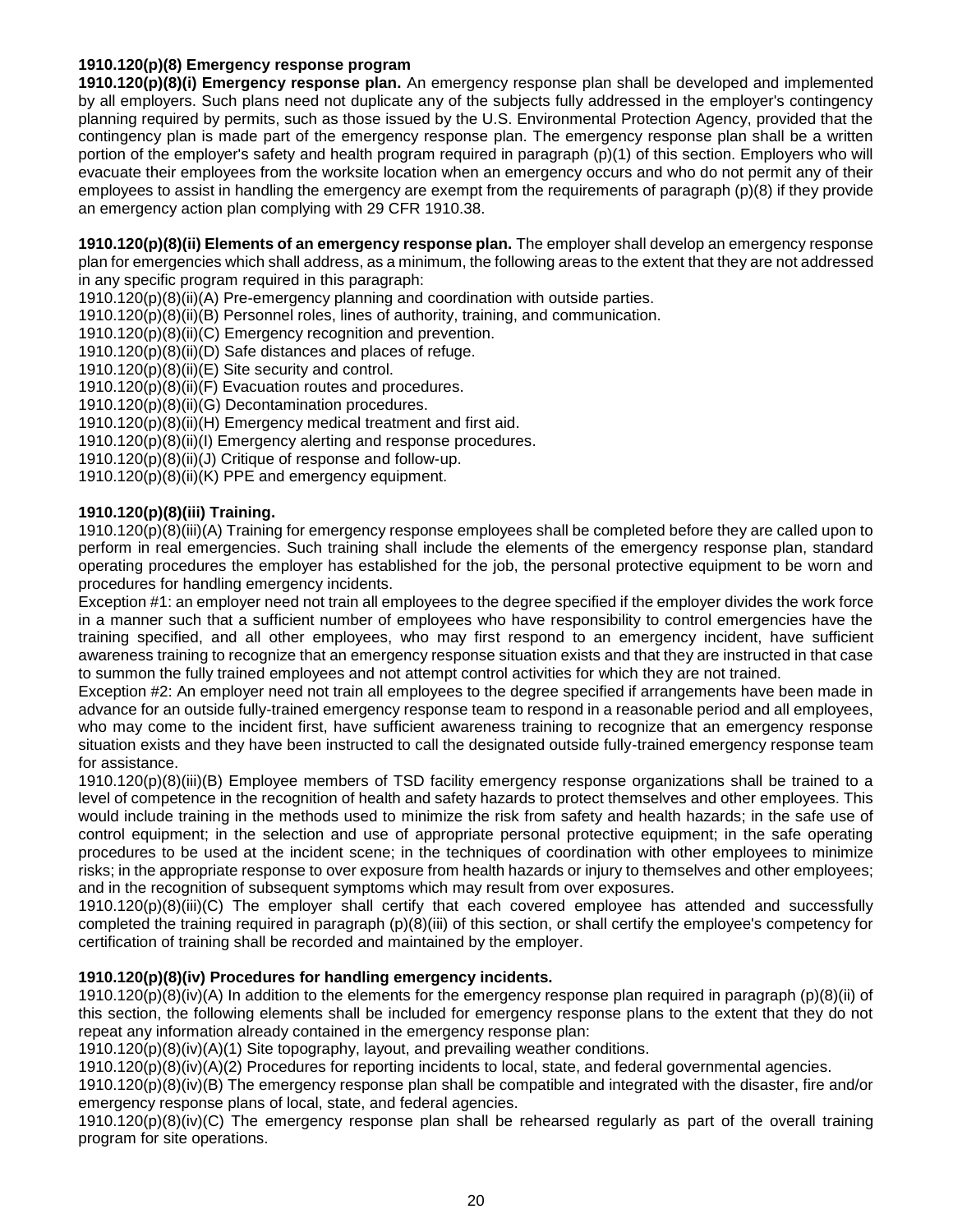1910.120(p)(8)(iv)(D) The site emergency response plan shall be reviewed periodically and, as necessary, be amended to keep it current with new or changing site conditions or information.

1910.120(p)(8)(iv)(E) An employee alarm system shall be installed in accordance with 29 CFR 1910.165 to notify employees of an emergency situation, to stop work activities if necessary, to lower background noise in order to speed communication; and to begin emergency procedures.

1910.120(p)(8)(iv)(F) Based upon the information available at time of the emergency, the employer shall evaluate the incident and the site response capabilities and proceed with the appropriate steps to implement the site emergency response plan.

#### <span id="page-20-0"></span>**1910.120(q) Emergency response program to hazardous substance releases.**

This paragraph covers employers whose employees are engaged in emergency response no matter where it occurs except that it does not cover employees engaged in operations specified in paragraphs (a)(1)(i) through (a)(1)(iv) of this section. Those emergency response organizations who have developed and implemented programs equivalent to this paragraph for handling releases of hazardous substances pursuant to section 303 of the Superfund Amendments and Reauthorization Act of 1986 (Emergency Planning and Community Right-to-Know Act of 1986, 42 U.S.C. 11003) shall be deemed to have met the requirements of this paragraph.

**1910.120(q)(1) Emergency response plan**. An emergency response plan shall be developed and implemented to handle anticipated emergencies prior to the commencement of emergency response operations. The plan shall be in writing and available for inspection and copying by employees, their representatives and OSHA personnel. Employers who will evacuate their employees from the danger area when an emergency occurs, and who do not permit any of their employees to assist in handling the emergency, are exempt from the requirements of this paragraph if they provide an emergency action plan in accordance with 29 CFR 1910.38.

**1910.120(q)(2) Elements of an emergency response plan.** The employer shall develop an emergency response plan for emergencies which shall address, as a minimum, the following areas to the extent that they are not addressed in any specific program required in this paragraph:

1910.120(q)(2)(i) Pre-emergency planning and coordination with outside parties..

1910.120(q)(2)(ii) Personnel roles, lines of authority, training, and communication.

1910.120(q)(2)(iii) Emergency recognition and prevention.

1910.120(q)(2)(iv) Safe distances and places of refuge.

1910.120(q)(2)(v) Site security and control.

1910.120(q)(2)(vi) Evacuation routes and procedures.

1910.120(q)(2)(vii) Decontamination.

1910.120(q)(2)(viii) Emergency medical treatment and first aid.

1910.120(q)(2)(ix) Emergency alerting and response procedures.

1910.120(q)(2)(x) Critique of response and follow-up.

1910.120(q)(2)(xi) PPE and emergency equipment.

1910.120(q)(2)(xii) Emergency response organizations may use the local emergency response plan or the state emergency response plan or both, as part of their emergency response plan to avoid duplication. Those items of the emergency response plan that are being properly addressed by the SARA Title III plans may be substituted into their emergency plan or otherwise kept together for the employer and employee's use.

## **1910.120(q)(3) Procedures for handling emergency response.**

1910.120(q)(3)(i) The senior emergency response official responding to an emergency shall become the individual in charge of a site-specific Incident Command System (ICS). All emergency responders and their communications shall be coordinated and controlled through the individual in charge of the ICS assisted by the senior official present for each employer.

NOTE TO PARAGRAPH (q)(3)(i). - The "senior official" at an emergency response is the most senior official on the site who has the responsibility for controlling the operations at the site. Initially it is the senior officer on the first-due piece of responding emergency apparatus to arrive on the incident scene. As more senior officers arrive (i.e. ,

battalion chief, fire chief, state law enforcement official, site coordinator, etc.) the position is passed up the line of authority which has been previously established.

1910.120(q)(3)(ii) The individual in charge of the ICS shall identify, to the extent possible, all hazardous substances or conditions present and shall address as appropriate site analysis, use of engineering controls, maximum exposure limits, hazardous substance handling procedures, and use of any new technologies.

1910.120(q)(3)(iii) Based on the hazardous substances and/or conditions present, the individual in charge of the ICS shall implement appropriate emergency operations, and assure that the personal protective equipment worn is appropriate for the hazards to be encountered. However, personal protective equipment shall meet, at a minimum, the criteria contained in 29 CFR 1910.156(e) when worn while performing fire fighting operations beyond the incipient stage for any incident.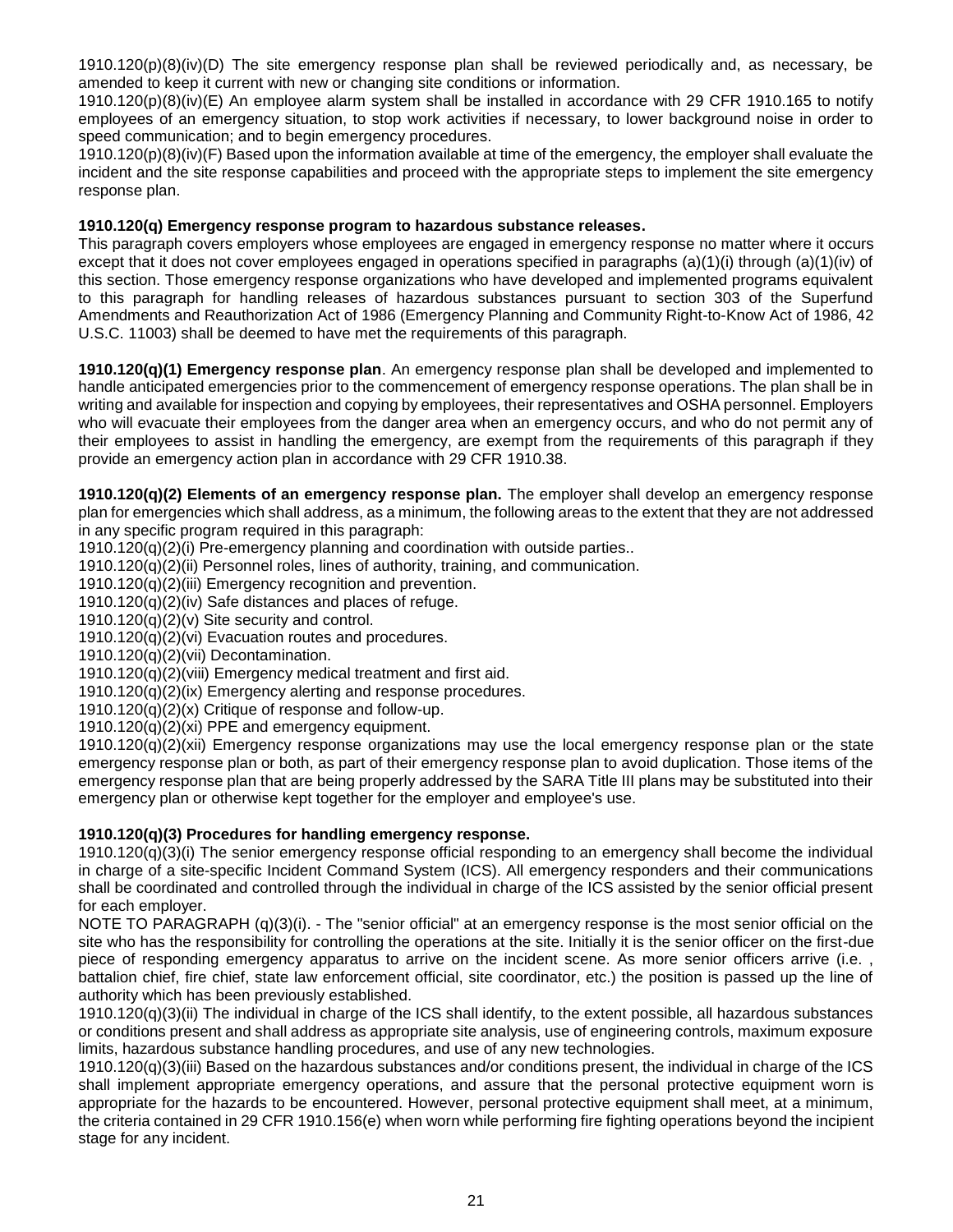1910.120(q)(3)(iv) Employees engaged in emergency response and exposed to hazardous substances presenting an inhalation hazard or potential inhalation hazard shall wear positive pressure self-contained breathing apparatus while engaged in emergency response, until such time that the individual in charge of the ICS determines through the use of air monitoring that a decreased level of respiratory protection will not result in hazardous exposures to employees.

1910.120(q)(3)(v) The individual in charge of the ICS shall limit the number of emergency response personnel at the emergency site, in those areas of potential or actual exposure to incident or site hazards, to those who are actively performing emergency operations. However, operations in hazardous areas shall be performed using the buddy system in groups of two or more.

1910.120(q)(3)(vi) Back-up personnel shall be standing by with equipment ready to provide assistance or rescue. Qualified basic life support personnel, as a minimum, shall also be standing by with medical equipment and transportation capability.

1910.120(q)(3)(vii) The individual in charge of the ICS shall designate a safety officer, who is knowledgeable in the operations being implemented at the emergency response site, with specific responsibility to identify and evaluate hazards and to provide direction with respect to the safety of operations for the emergency at hand.

1910.120(q)(3)(viii) When activities are judged by the safety officer to be an IDLH and/or to involve an imminent danger condition, the safety officer shall have the authority to alter, suspend, or terminate those activities. The safety official shall immediately inform the individual in charge of the ICS of any actions needed to be taken to correct these hazards at the emergency scene.

1910.120(q)(3)(ix) After emergency operations have terminated, the individual in charge of the ICS shall implement appropriate decontamination procedures.

1910.120(q)(3)(x) When deemed necessary for meeting the tasks at hand, approved self-contained compressed air breathing apparatus may be used with approved cylinders from other approved self-contained compressed air breathing apparatus provided that such cylinders are of the same capacity and pressure rating. All compressed air cylinders used with self-contained breathing apparatus shall meet U.S. Department of Transportation and National Institute for Occupational Safety and Health criteria.

**1910.120(q)(4) Skilled support personnel.** Personnel, not necessarily an employer's own employees, who are skilled in the operation of certain equipment, such as mechanized earth moving or digging equipment or crane and hoisting equipment, and who are needed temporarily to perform immediate emergency support work that cannot reasonably be performed in a timely fashion by an employer's own employees, and who will be or may be exposed to the hazards at an emergency response scene, are not required to meet the training required in this paragraph for the employer's regular employees. However, these personnel shall be given an initial briefing at the site prior to their participation in any emergency response. The initial briefing shall include instruction in the wearing of appropriate personal protective equipment, what chemical hazards are involved, and what duties are to be performed. All other appropriate safety and health precautions provided to the employer's own employees shall be used to assure the safety and health of these personnel.

**1910.120(q)(5) Specialist employees**. Employees who, in the course of their regular job duties, work with and are trained in the hazards of specific hazardous substances, and who will be called upon to provide technical advice or assistance at a hazardous substance release incident to the individual in charge, shall receive training or demonstrate competency in the area of their specialization annually.

**1910.120(q)(6) Training.** Training shall be based on the duties and function to be performed by each responder of an emergency response organization. The skill and knowledge levels required for all new responders, those hired after the effective date of this standard, shall be conveyed to them through training before they are permitted to take part in actual emergency operations on an incident. Employees who participate, or are expected to participate, in emergency response, shall be given training in accordance with the following paragraphs:

**1910.120(q)(6)(i) First responder awareness level.** First responders at the awareness level are individuals who are likely to witness or discover a hazardous substance release and who have been trained to initiate an emergency response sequence by notifying the proper authorities of the release. They would take no further action beyond notifying the authorities of the release. First responders at the awareness level shall have sufficient training or have had sufficient experience to objectively demonstrate competency in the following areas:

1910.120(q)(6)(i)(A) An understanding of what hazardous substances are, and the risks associated with them in an incident.

1910.120(q)(6)(i)(B) An understanding of the potential outcomes associated with an emergency created when hazardous substances are present.

1910.120(q)(6)(i)(C) The ability to recognize the presence of hazardous substances in an emergency.

 $1910.120(q)(6)(i)(D)$  The ability to identify the hazardous substances, if possible.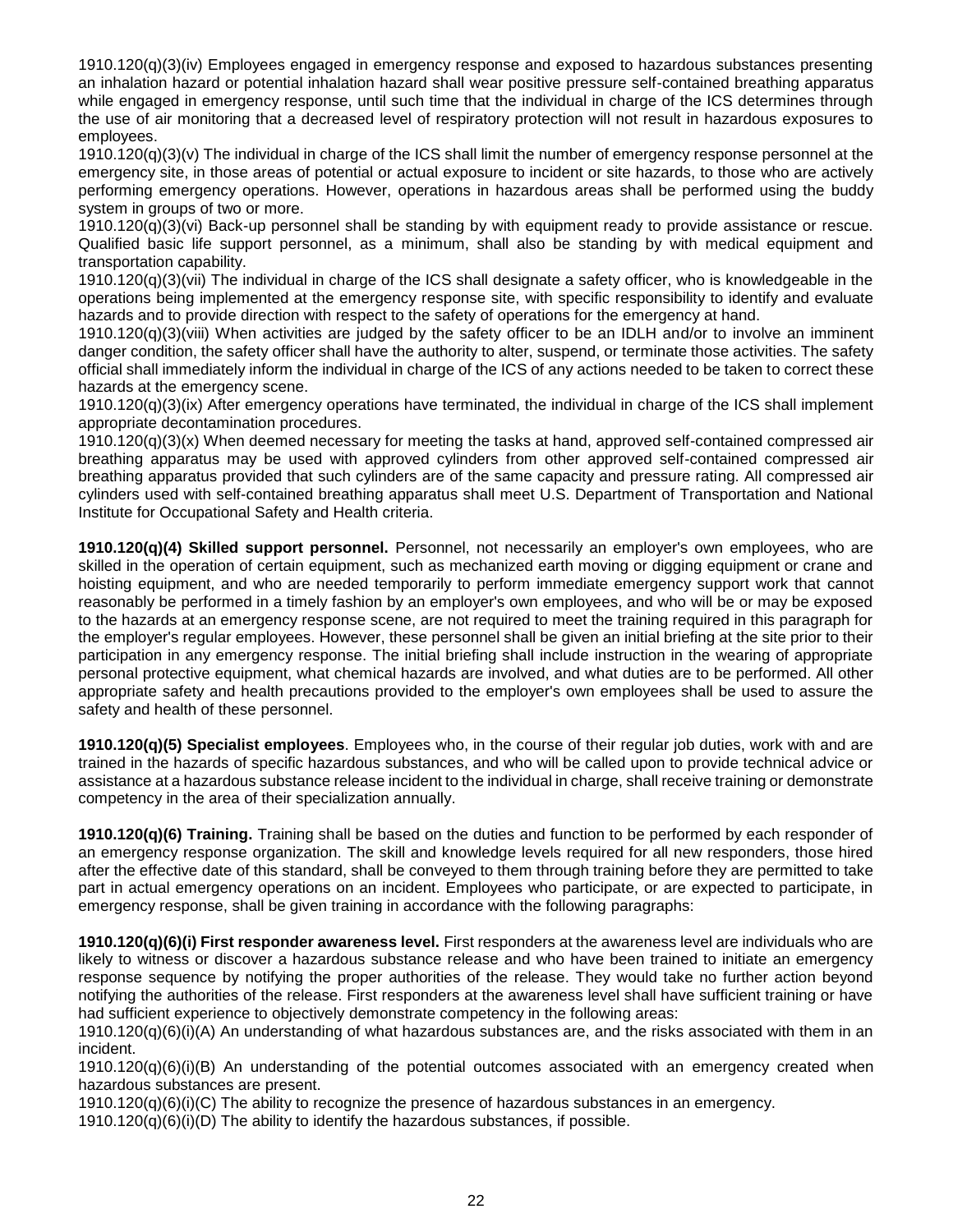1910.120(q)(6)(i)(E) An understanding of the role of the first responder awareness individual in the employer's emergency response plan including site security and control and the U.S. Department of Transportation's Emergency Response Guidebook.

1910.120(q)(6)(i)(F) The ability to realize the need for additional resources, and to make appropriate notifications to the communication center.

**1910.120(q)(6)(ii) First responder operations level.** First responders at the operations level are individuals who respond to releases or potential releases of hazardous substances as part of the initial response to the site for the purpose of protecting nearby persons, property, or the environment from the effects of the release. They are trained to respond in a defensive fashion without actually trying to stop the release. Their function is to contain the release from a safe distance, keep it from spreading, and prevent exposures. First responders at the operational level shall have received at least eight hours of training or have had sufficient experience to objectively demonstrate competency in the following areas in addition to those listed for the awareness level and the employer shall so certify:

1910.120(q)(6)(ii)(A) Knowledge of the basic hazard and risk assessment techniques.

1910.120(q)(6)(ii)(B) Know how to select and use proper personal protective equipment provided to the first responder operational level.

1910.120(q)(6)(ii)(C) An understanding of basic hazardous materials terms.

1910.120(q)(6)(ii)(D) Know how to perform basic control, containment and/or confinement operations within the capabilities of the resources and personal protective equipment available with their unit.

1910.120(q)(6)(ii)(E) Know how to implement basic decontamination procedures.

1910.120(q)(6)(ii)(F) An understanding of the relevant standard operating procedures and termination procedures.

**1910.120(q)(6)(iii) Hazardous materials technician.** Hazardous materials technicians are individuals who respond to releases or potential releases for the purpose of stopping the release. They assume a more aggressive role than a first responder at the operations level in that they will approach the point of release in order to plug, patch or otherwise stop the release of a hazardous substance. Hazardous materials technicians shall have received at least 24 hours of training equal to the first responder operations level and in addition have competency in the following areas and the employer shall so certify:

1910.120(q)(6)(iii)(A) Know how to implement the employer's emergency response plan.

1910.120(q)(6)(iii)(B) Know the classification, identification and verification of known and unknown materials by using field survey instruments and equipment.

1910.120(q)(6)(iii)(C) Be able to function within an assigned role in the Incident Command System.

1910.120(q)(6)(iii)(D) Know how to select and use proper specialized chemical personal protective equipment provided to the hazardous materials technician.

1910.120(q)(6)(iii)(E) Understand hazard and risk assessment techniques.

1910.120(q)(6)(iii)(F) Be able to perform advance control, containment, and/or confinement operations within the capabilities of the resources and personal protective equipment available with the unit.

1910.120(q)(6)(iii)(G) Understand and implement decontamination procedures.

1910.120(q)(6)(iii)(H) Understand termination procedures.

1910.120(q)(6)(iii)(I) Understand basic chemical and toxicological terminology and behavior.

**1910.120(q)(6)(iv) Hazardous materials specialist.** Hazardous materials specialists are individuals who respond with and provide support to hazardous materials technicians. Their duties parallel those of the hazardous materials technician, however, those duties require a more directed or specific knowledge of the various substances they may be called upon to contain. The hazardous materials specialist would also act as the site liaison with Federal, state, local and other government authorities in regards to site activities. Hazardous materials specialists shall have received at least 24 hours of training equal to the technician level and in addition have competency in the following areas and the employer shall so certify:

1910.120(q)(6)(iv)(A) Know how to implement the local emergency response plan.

1910.120(q)(6)(iv)(B) Understand classification, identification and verification of known and unknown materials by using advanced survey instruments and equipment.

1910.120(q)(6)(iv)(C) Know the state emergency response plan.

1910.120(q)(6)(iv)(D) Be able to select and use proper specialized chemical personal protective equipment provided to the hazardous materials specialist.

1910.120(q)(6)(iv)(E) Understand in-depth hazard and risk techniques.

1910.120(q)(6)(iv)(F) Be able to perform specialized control, containment, and/or confinement operations within the capabilities of the resources and personal protective equipment available.

1910.120(q)(6)(iv)(G) Be able to determine and implement decontamination procedures.

1910.120(q)(6)(iv)(H) Have the ability to develop a site safety and control plan.

1910.120(q)(6)(iv)(I) Understand chemical, radiological and toxicological terminology and behavior.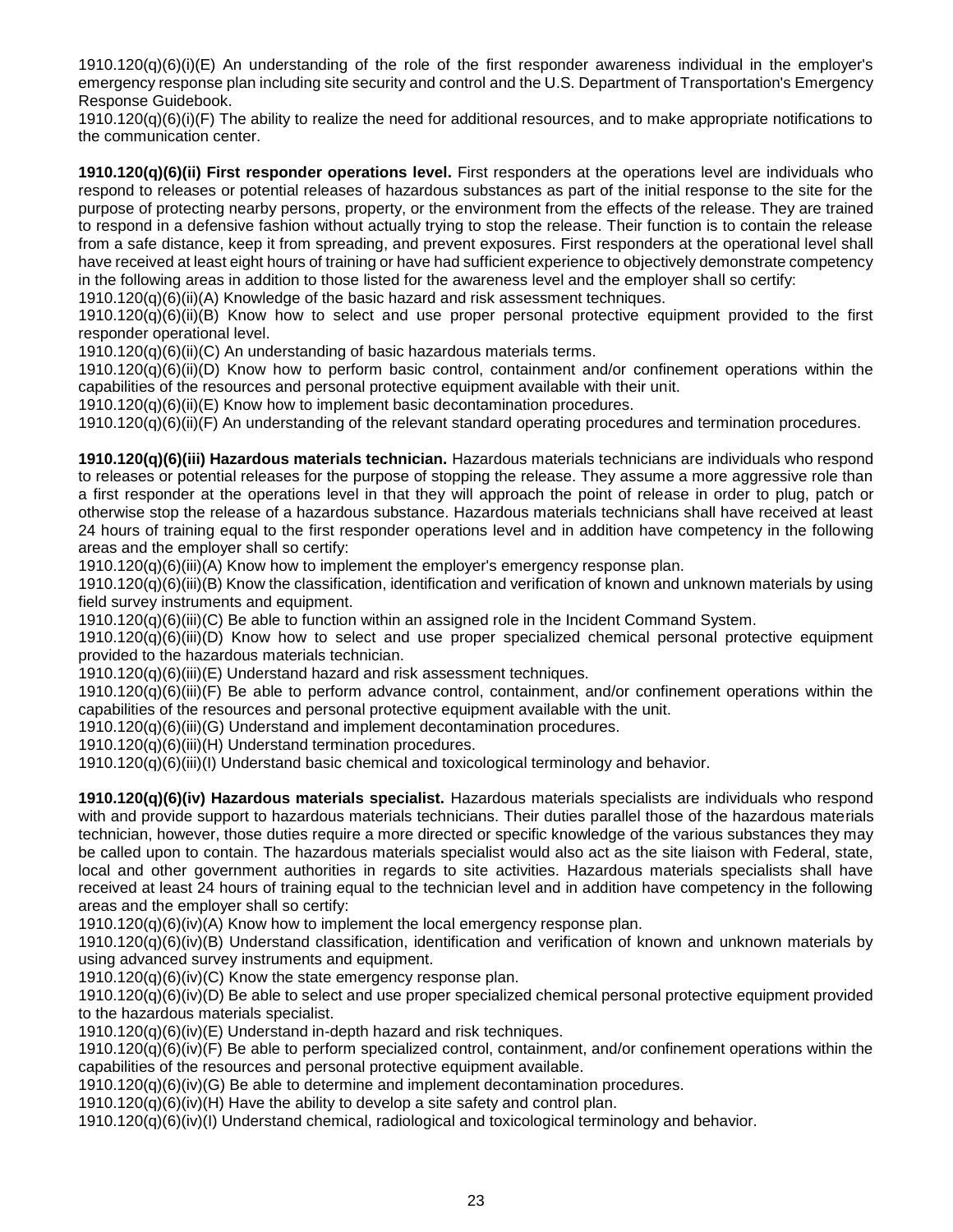**1910.120(q)(6)(v) On scene incident commander.** Incident commanders, who will assume control of the incident scene beyond the first responder awareness level, shall receive at least 24 hours of training equal to the first responder operations level and in addition have competency in the following areas and the employer shall so certify:  $1910.120(q)(6)(v)(A)$  Know and be able to implement the employer's incident command system.

 $1910.120(q)(6)(v)(B)$  Know how to implement the employer's emergency response plan.

1910.120(q)(6)(v)(C) Know and understand the hazards and risks associated with employees working in chemical protective clothing.

 $1910.120(q)(6)(v)(D)$  Know how to implement the local emergency response plan.

1910.120(q)(6)(v)(E) Know of the state emergency response plan and of the Federal Regional Response Team.

 $1910.120(q)(6)(v)(F)$  Know and understand the importance of decontamination procedures.

**1910.120(q)(7) Trainers.** Trainers who teach any of the above training subjects shall have satisfactorily completed a training course for teaching the subjects they are expected to teach, such as the courses offered by the U.S. National Fire Academy, or they shall have the training and/or academic credentials and instructional experience necessary to demonstrate competent instructional skills and a good command of the subject matter of the courses they are to teach.

#### **1910.120(q)(8) Refresher training.**

1910.120(q)(8)(i) Those employees who are trained in accordance with paragraph (q)(6) of this section shall receive annual refresher training of sufficient content and duration to maintain their competencies, or shall demonstrate competency in those areas at least yearly.

1910.120(q)(8)(ii) A statement shall be made of the training or competency, and if a statement of competency is made, the employer shall keep a record of the methodology used to demonstrate competency.

#### **1910.120(q)(9) Medical surveillance and consultation.**

1910.120(q)(9)(i) Members of an organized and designated HAZMAT team and hazardous materials specialist shall receive a baseline physical examination and be provided with medical surveillance as required in paragraph (f) of this section.

1910.120(q)(9)(ii) Any emergency response employees who exhibit signs or symptoms which may have resulted from exposure to hazardous substances during the course of an emergency incident either immediately or subsequently, shall be provided with medical consultation as required in paragraph (f)(3)(ii) of this section.

**1910.120(q)(10) Chemical protective clothing.** Chemical protective clothing and equipment to be used by organized and designated HAZMAT team members, or to be used by hazardous materials specialists, shall meet the requirements of paragraphs (g)(3) through (5) of this section.

**1910.120(q)(11) Post-emergency response operations.** Upon completion of the emergency response, if it is determined that it is necessary to remove hazardous substances, health hazards and materials contaminated with them (such as contaminated soil or other elements of the natural environment) from the site of the incident, the employer conducting the clean-up shall comply with one of the following:

1910.120(q)(11)(i) Meet all the requirements of paragraphs (b) through (o) of this section; or

1910.120(q)(11)(ii) Where the clean-up is done on plant property using plant or workplace employees, such employees shall have completed the training requirements of the following: 29 CFR 1910.38, 1910.134, 1910.1200, and other appropriate safety and health training made necessary by the tasks they are expected to perform such as personal protective equipment and decontamination procedures.

#### APPENDICES TO §1910.120 - HAZARDOUS WASTE OPERATIONS AND EMERGENCY RESPONSE

NOTE: The following appendices serve as non-mandatory guidelines to assist employees and employers in complying with the appropriate requirements of this section. However paragraph 1910.120(g) makes mandatory in certain circumstances the use of Level A and Level B PPE protection.

[61 FR 9227, March 7, 1996; 67 FR 67964, Nov. 7, 2002; 71 FR 16672, April 3, 2006; 76 FR 80738, Dec. 27, 2011; 77 FR 17776, March 26, 2012; 78 FR 9313, Feb. 8, 2013]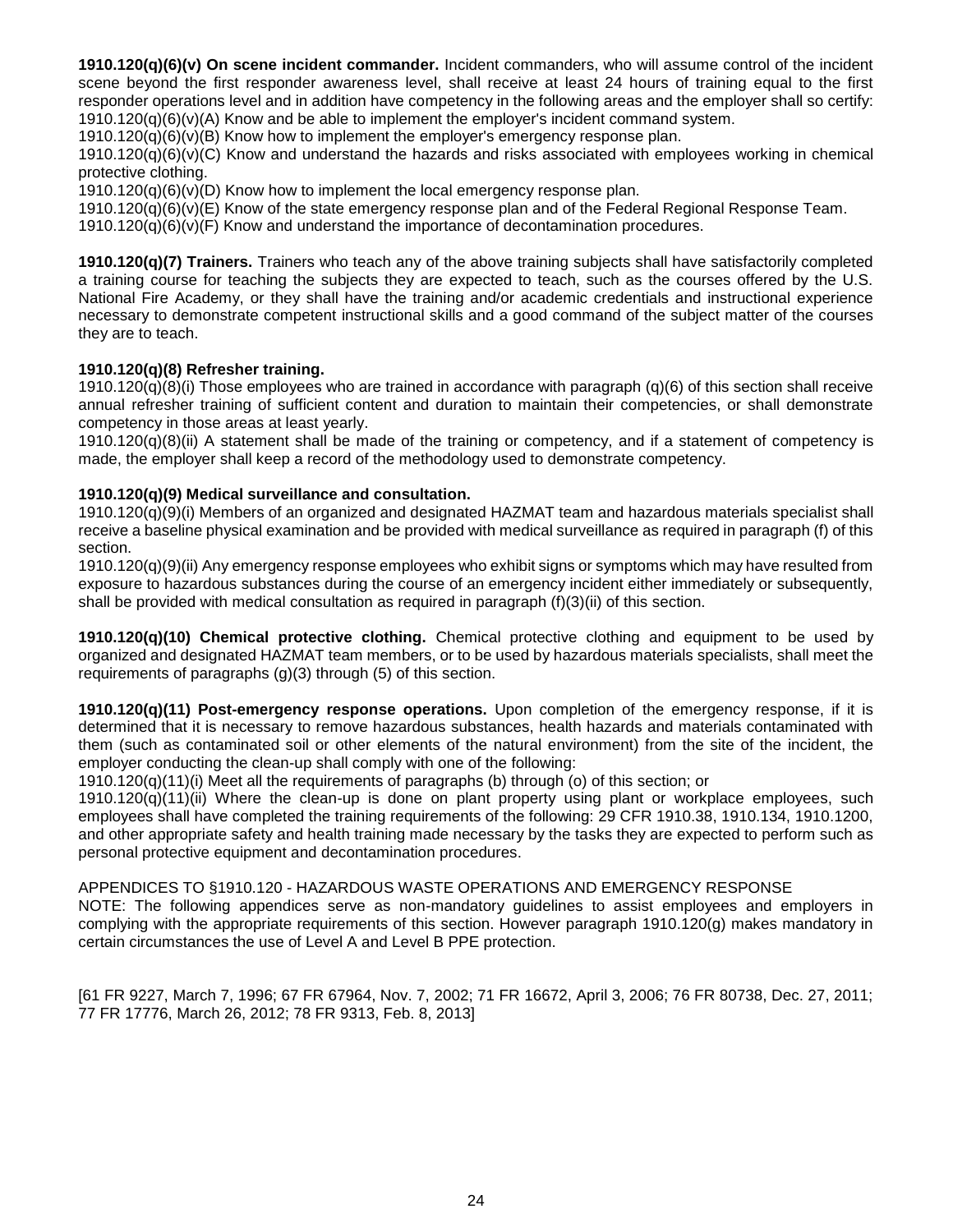## <span id="page-24-0"></span>**1910.120 - APPENDIX A PERSONAL PROTECTIVE EQUIPMENT TEST METHODS**

This appendix sets forth the non-mandatory examples of tests which may be used to evaluate compliance with paragraphs 1910.120(g)(4) (ii) and (iii). Other tests and other challenge agents may be used to evaluate compliance.

#### **A. Totally-Encapsulating chemical protective suit pressure test.**

#### **1.0 Scope**

- 1.1 This practice measures the ability of a gas tight totally-encapsulating chemical protective suit material, seams, and closures to maintain a fixed positive pressure. The results of this practice allow the gas tight integrity of a total-encapsulating chemical protective suit to be evaluated.
- 1.2 Resistance of the suit materials to permeation, penetration, and degradation by specific hazardous substances is not determined by this test method.

#### **2.0 Description of Terms**

- 2.1 "Totally-encapsulated chemical protective suit (TECP suit)" means a full body garment which is constructed of protective clothing materials; covers the wearer's torso, head, arms, legs and respirator; may cover the wearer's hands and feet with tightly attached gloves and boots; completely encloses the wearer and respirator by itself or in combination with the wearer's gloves and boots.
- 2.2 "Protective clothing material" means any material or combination of materials used in an item of clothing for the purpose of isolating parts of the body from direct contact with a potentially hazardous liquid or gaseous chemicals.
- 2.3 "Gas tight" means, for the purpose of the test method, the limited flow of a gas under pressure from the inside of a TECP suit to atmosphere at a prescribed pressure and time interval.

#### **3.0 Summary of test method**

3.1 The TECP suit is visually inspected and modified for the test. The test apparatus is attached to the suit to permit inflation to the pre-test suit expansion pressure for removal of suit wrinkles and creases. The pressure is lowered to the test pressure and monitored for three minutes. If the pressure drop is excessive, the TECP suit fails the test and is removed from service. The test is repeated after leak location and repair.

#### **4.0 Required Supplies**

- 4.1 Source of compressed air.
- 4.2 Test apparatus for suit testing, including a pressure measurement device with a sensitivity of at least 1/4 inch water gauge.
- 4.3 Vent valve closure plugs or sealing tape.
- 4.4 Soapy water solution and soft brush.
- 4.5 Stop watch or appropriate timing device.

#### **5.0 Safety Precautions**

5.1 Care shall be taken to provide the correct pressure safety devices required for the source of compressed air used.

#### **6.0 Test Procedure**

- 6.1 Prior to each test, the tester shall perform a visual inspection of the suit. Check the suit for seam integrity by visually examining the seams and gently pulling on the seams. Ensure that all air supply lines, fittings, visor, zippers, and valves are secure and show no signs of deterioration.
- 6.1.1 Seal off the vent valves along with any other normal inlet or exhaust points (such as umbilical air line fittings or face piece opening) with tape or other appropriate means (caps, plugs, fixture, etc.). Care should be exercised in the sealing process not to damage any of the suit components.
- 6.1.2 Close all closure assemblies.
- 6.1.3 Prepare the suit for inflation by providing an improvised connection point on the suit for connecting an airline. Attach the pressure test apparatus to the suit to permit suit inflation from a compressed air source equipped with a pressure indicating regulator. The leak tightness of the pressure test apparatus should be tested before and after each test by closing off the end of the tubing attached to the suit and assuring a pressure of three inches water gauge for three minutes can be maintained. If a component is removed for the test, that component shall be replaced and a second test conducted with another component removed to permit a complete tests of the ensemble.
- 6.1.4 The pre-test expansion pressure (A) and the suit test pressure (B) shall be supplied by the suit manufacturer, but in no case shall they be less than:  $(A) = 3$  inches water gauge and  $(B) = 2$  inches water gauge. The ending suit pressure (C) shall be no less than 80 percent of the test pressure (B); i.e., the pressure drop shall not exceed 20 percent of the test pressure (B).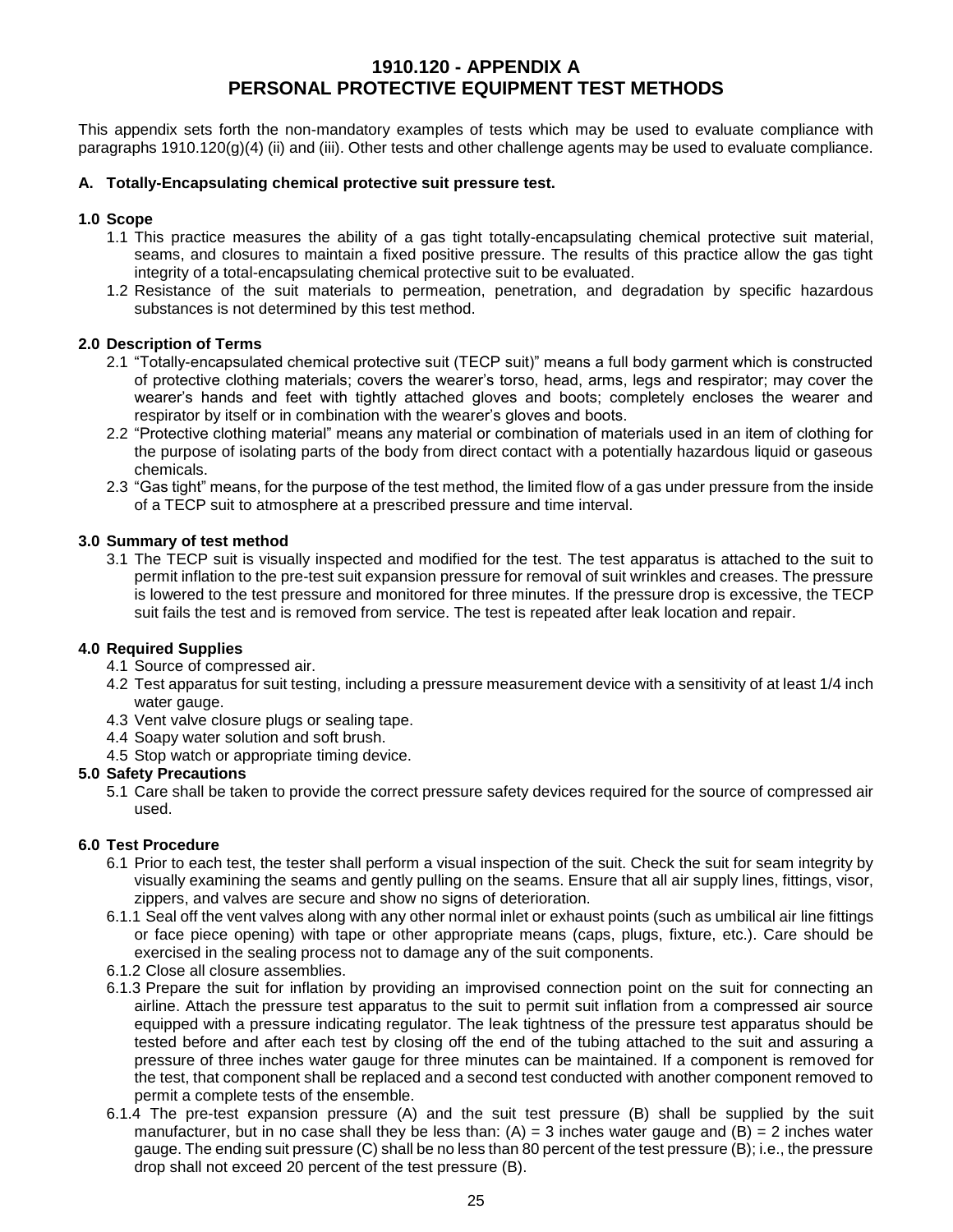- 6.1.5 Inflate the suit until the pressure inside is equal to pressure (A), the pre-test expansion suit pressure. Allow at least one minute to fill out the wrinkles in the suit. Release sufficient air to reduce the suit pressure to pressure (B), the suit test pressure. Begin timing. At the end of three minutes, record the suit pressure as pressure (C), the ending suit pressure. The difference between the suit test pressure and the ending suit test pressure (B - C) shall be defined as the suit pressure drop.
- 6.1.6 If the suit pressure drop is more than 20 percent of the suit test pressure (B) during the three-minute test period, the suit fails the test and shall be removed from service.

#### **7.0 Retest Procedure**

- 7.1 If the suit fails the test check for leaks by inflating the suit to pressure (A) and brushing or wiping the entire suit (including seams, closures, lens gaskets, glove-to-sleeve joints, etc.) with a mild soap and water solution. Observe the suit for the formation of soap bubbles, which is an indication of a leak. Repair all identified leaks.
- 7.2 Retest the TECP suit as outlined in Test procedure 6.0.

#### **8.0 Report**

- 8.1 Each TECP suit tested by this practice shall have the following information recorded:
- 8.1.1 Unique identification number, identifying brand name, date of purchase, material of construction, and unique fit features, e.g., special breathing apparatus.
- 8.1.2 The actual values for test pressures (A), (B), and (C) shall be recorded along with the specific observation times. If the ending pressure (C) is less than 80 percent of the test pressure (B), the suit shall be identified as failing the test. When possible, the specific leak location shall be identified in the test records. Retest pressure data shall be recorded as an additional test.
- 8.1.3 The source of the test apparatus used shall be identified and the sensitivity of the pressure gauge shall be recorded.
- 8.1.4 Records shall be kept for each pressure test even if repairs are being made at the test location.
- **Caution:** Visually inspect all parts of the suit to be sure they are positioned correctly and secured tightly before putting the suit back into service. Special care should be taken to examine each exhaust valve to make sure it is not blocked. Care should also be exercised to assure that the inside and outside of the suit is completely dry before it is put into storage.

#### **B. Totally-Encapsulating chemical protective suit qualitative leak test.**

#### **1.0 Scope**

- 1.1 This practice semi-qualitatively tests gas tight totally-encapsulating chemical protective suit integrity by detecting inward leakage of ammonia vapor. Since no modifications are made to the suit to carry out this test, the results from this practice provide a realistic test for the integrity of the entire suit.
- 1.2 Resistance of the suit materials to permeation, penetration, and degradation is not determined by this test method. ASTM test methods are available to test suit materials for these characteristics and the tests are usually conducted by the manufacturers of the suits.

## **2.0 Description of Terms**

- 2.1 "Totally-encapsulated chemical protective suit (TECP suit)" means a full body garment which is constructed of protective clothing materials; covers the wearer's torso, head, arms, legs and respirator; may cover the wearer's hands and feet with tightly attached gloves and boots; completely encloses the wearer and respirator by itself or in combination with the wearer's gloves, and boots.
- 2.2 "Protective clothing material" means any material or combination of materials used in an item of clothing for the purpose of isolating parts of the body from direct contact with a potentially hazardous liquid or gaseous chemicals.
- 2.3 "Gas tight" means, for the purpose of this practice, the limited flow of a gas under pressure from the inside of a TECP suit to atmosphere at a prescribed pressure and time interval.
- 2.4 "Intrusion Coefficient" means a number expressing the level of protection provided by a gas tight totally-encapsulating chemical protective suit. The intrusion coefficient is calculated by dividing the test room challenge agent concentration by the concentration of challenge agent found inside the suit. The accuracy of the intrusion coefficient is dependent on the challenge agent monitoring methods. The larger the intrusion coefficient the greater the protection provided by the TECP suit.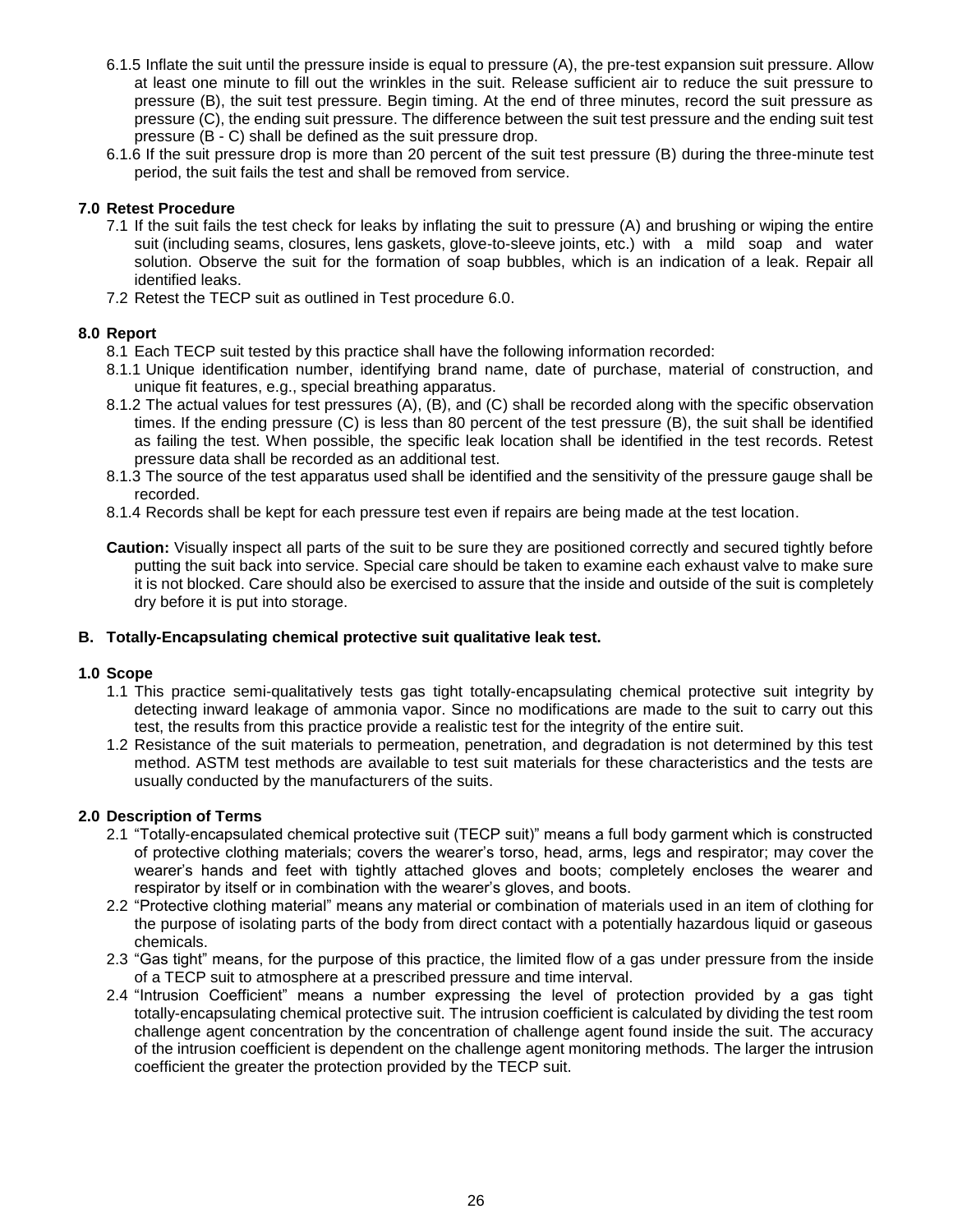#### **3.0 Summary of recommended practice**

3.1 The volume of concentrated aqueous ammonia solution (ammonia hydroxide NH(4) OH) required to generate the test atmosphere is determined using the directions outlined in 6.1. The suit is donned by a person wearing the appropriate respiratory equipment (either a positive pressure self-contained breathing apparatus or a positive pressure supplied air respirator) and worn inside the enclosed test room. The concentrated aqueous ammonia solution is taken by the suited individual into the test room and poured into an open plastic pan. A two-minute evaporation period is observed before the test room concentration is measured, using a high range ammonia length of stain detector tube. When the ammonia vapor reaches a concentration of between 1000 and 1200 ppm, the suited individual starts a standardized exercise protocol to stress and flex the suit. After this protocol is completed, the test room concentration is measured again. The suited individual exits the test room and his stand-by person measures the ammonia concentration inside the suit using a low range ammonia length of stain detector tube or other more sensitive ammonia detector. A stand-by person is required to observe the test individual during the test procedure; aid the person in donning and doffing the TECP suit; and monitor the suit interior. The intrusion coefficient of the suit can be calculated by dividing the average test area concentration by the interior suit concentration. A colorimetric ammonia indicator strip of bromophenol blue or equivalent is placed on the inside of the suit face piece lens so that the suited individual is able to detect a color change and know if the suit has a significant leak. If a color change is observed the individual should leave the test room immediately.

## **4.0 Required supplies**

- 4.1 A supply of concentrated aqueous ammonium hydroxide (58 percent by weight).
- 4.2 A supply of bromophenol/blue indicating paper or equivalent, sensitive to 5-10 ppm ammonia or greater over a two-minute period of exposure. [pH 3.0 (yellow) to pH 4.6 (blue)]
- 4.3 A supply of high range (0.5-10 volume percent) and low range (5 700 ppm) detector tubes for ammonia and the corresponding sampling pump. More sensitive ammonia detectors can be substituted for the low range detector tubes to improve the sensitivity of this practice.
- 4.4 A plastic pan (PVC) at least 12":14":1" and a half pint plastic container (PVC) with tightly closing lid.
- 4.5 A graduated cylinder or other volumetric measuring device of at least 50 milliliters in volume with an accuracy of at least + or - 1 milliliters.

#### **5.0 Safety precautions**

- 5.1 Concentrated aqueous ammonium hydroxide, NH(4) OH, is a corrosive volatile liquid requiring eye, skin, and respiratory protection. The person conducting the test shall review the MSDS for aqueous ammonia.
- 5.2 Since the established permissible exposure limit for ammonia is 35 ppm as a 15 minute STEL, only persons wearing a positive pressure self-contained breathing apparatus or a positive pressure supplied air respirator shall be in the chamber. Normally only the person wearing the total-encapsulating suit will be inside the chamber. A stand-by person shall have a positive pressure self-contained breathing apparatus, or a positive pressure supplied air respirator available to enter the test area should the suited individual need assistance.
- 5.3 A method to monitor the suited individual must be used during this test. Visual contact is the simplest but other methods using communication devices are acceptable.
- 5.4 The test room shall be large enough to allow the exercise protocol to be carried out and then to be ventilated to allow for easy exhaust of the ammonia test atmosphere after the test(s) are completed.
- 5.5 Individuals shall be medically screened for the use of respiratory protection and checked for allergies to ammonia before participating in this test procedure.

## **6.0 Test procedure**

- 6.1.1 Measure the test area to the nearest foot and calculate its volume in cubic feet. Multiply the test area volume by 0.2 milliliters of concentrated aqueous ammonia solution per cubic foot of test area volume to determine the approximate volume of concentrated aqueous ammonia required to generate 1000 ppm in the test area.
- 6.1.2 Measure this volume from the supply of concentrated aqueous ammonia and place it into a closed plastic container.
- 6.1.3 Place the container, several high range ammonia detector tubes, and the pump in the clean test pan and locate it near the test area entry door so that the suited individual has easy access to these supplies.
- 6.2.1 In a non-contaminated atmosphere, open a pre-sealed ammonia indicator strip and fasten one end of the strip to the inside of the suit face shield lens where it can be seen by the wearer. Moisten the indicator strip with distilled water. Care shall be taken not to contaminate the detector part of the indicator paper by touching it. A small piece of masking tape or equivalent should be used to attach the indicator strip to the interior of the suit face shield.
- 6.2.2 If problems are encountered with this method of attachment, the indicator strip can be attached to the outside of the respirator face piece lens being used during the test.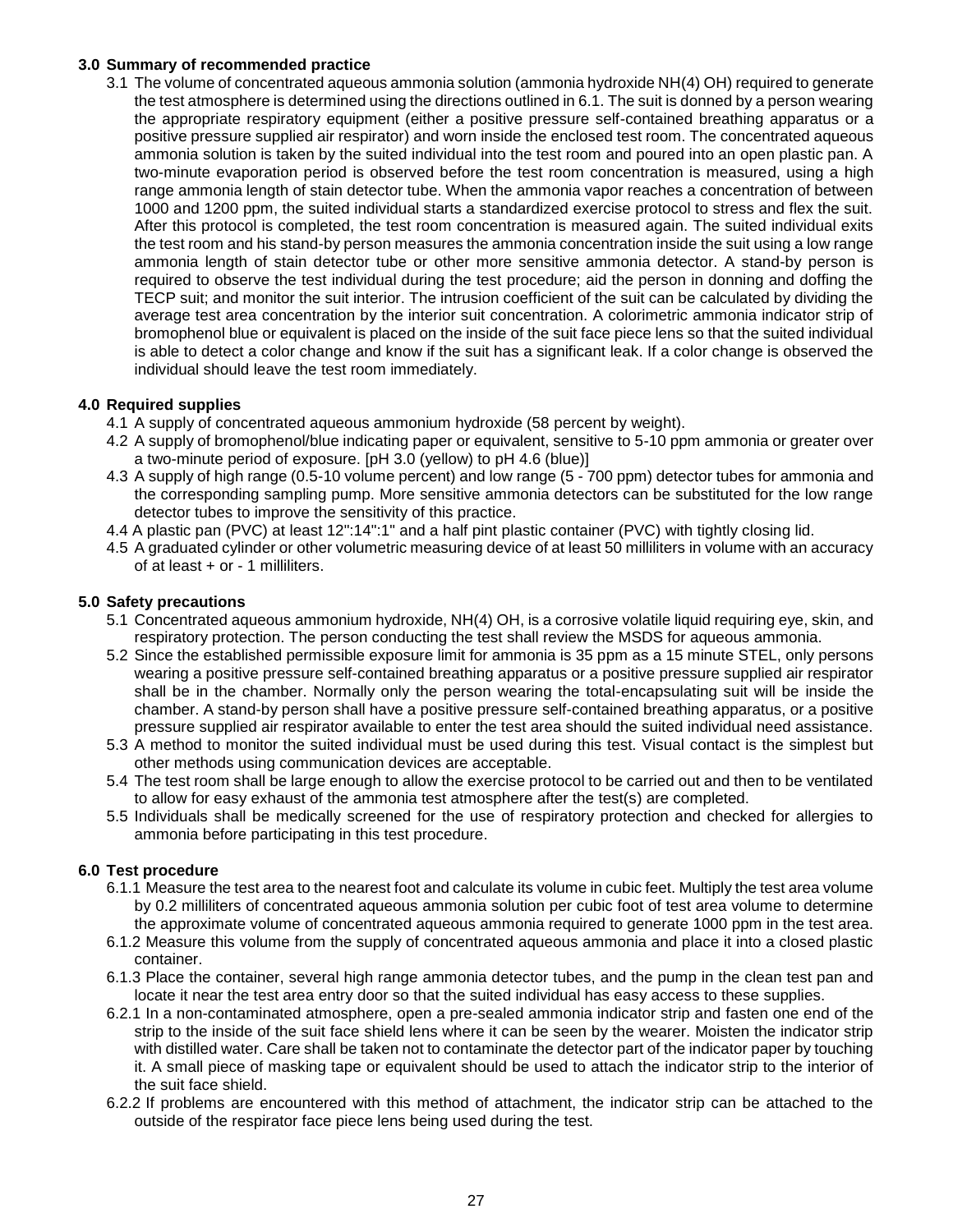- 6.3 Don the respiratory protective device normally used with the suit, and then don the TECP suit to be tested. Check to be sure all openings which are intended to be sealed (zippers, gloves, etc.) are completely sealed. DO NOT, however, plug off any venting valves.
- 6.4 Step into the enclosed test room such as a closet, bathroom, or test booth, equipped with an exhaust fan. No air should be exhausted from the chamber during the test because this will dilute the ammonia challenge concentrations.
- 6.5 Open the container with the pre-measured volume of concentrated aqueous ammonia within the enclosed test room, and pour the liquid into the empty plastic test pan. Wait two minutes to allow for adequate volatilization of the concentrated aqueous ammonia. A small mixing fan can be used near the evaporation pan to increase the evaporation rate of the ammonia solution.
- 6.6 After two minutes a determination of the ammonia concentration within the chamber should be made using the high range colorimetric detector tube. A concentration of 1000 ppm ammonia or greater shall be generated before the exercises are started.
- 6.7 To test the integrity of the suit the following four minute exercise protocol should be followed:
- 6.7.1 Raising the arms above the head with at least 15 raising motions completed in one minute.
- 6.7.2 Walking in place for one minute with at least 15 raising motions of each leg in a one-minute period.
- 6.7.3 Touching the toes with at least 10 complete motions of the arms from above the head to touching of the toes in a one-minute period.
- 6.7.4 Knee bends with at least 10 complete standing and squatting motions in a one-minute period.
- 6.8 If at any time during the test the colorimetric indicating paper should change colors, the test should be stopped and section 6.10 and 6.12 initiated (See ?4.2).
- 6.9 After completion of the test exercise, the test area concentration should be measured again using the high range colorimetric detector tube.
- 6.10 Exit the test area.
- 6.11 The opening created by the suit zipper or other appropriate suit penetration should be used to determine the ammonia concentration in the suit with the low range length of stain detector tube or other ammonia monitor.

The internal TECP suit air should be sampled far enough from the enclosed test area to prevent a false ammonia reading.

- 6.12 After completion of the measurement of the suit interior ammonia concentration the test is concluded and the suit is doffed and the respirator removed.
- 6.13 The ventilating fan for the test room should be turned on and allowed to run for enough time to remove the ammonia gas. The fan shall be vented to the outside of the building.
- 6.14 Any detectable ammonia in the suit interior (five ppm ammonia (NH(3)) or more for the length of stain detector tube) indicates that the suit has failed the test. When other ammonia detectors are used a lower level of detection is possible, and it should be specified as the pass/fail criteria.
- 6.15 By following this test method, an intrusion coefficient of approximately 200 or more can be measured with the suit in a completely operational condition. If the intrusion coefficient is 200 or more, then the suit is suitable for emergency response and field use.

## **7.0 Retest procedures**

7.1 If the suit fails this test, check for leaks by following the pressure test in test A above.

7.2 Retest the TECP suit as outlined in the test procedure 6.0.

## **8.0 Report**

- 8.1 Each gas tight totally-encapsulating chemical protective suit tested by this practice shall have the following information recorded.
- 8.1.1 Unique identification number, identifying brand name, date of purchase, material of construction, and unique suit features; e.g., special breathing apparatus.
- 8.1.2 General description of test room used for test.
- 8.1.3 Brand name and purchase date of ammonia detector strips and color change data.
- 8.1.4 Brand name, sampling range, and expiration date of the length of stain ammonia detector tubes. The brand name and model of the sampling pump should also be recorded. If another type of ammonia detector is used, it should be identified along with its minimum detection limit for ammonia.
- 8.1.5 Actual test results shall list the two test area concentrations, their average, the interior suit concentration, and the calculated intrusion coefficient. Retest data shall be recorded as an additional test.
- 8.2 The evaluation of the data shall be specified as "suit passed" or "suit failed," and the date of the test. Any detectable ammonia (five ppm or greater for the length of stain detector tube) in the suit interior indicates the suit has failed this test. When other ammonia detectors are used, a lower level of detection is possible and it should be specified as the pass fail criteria.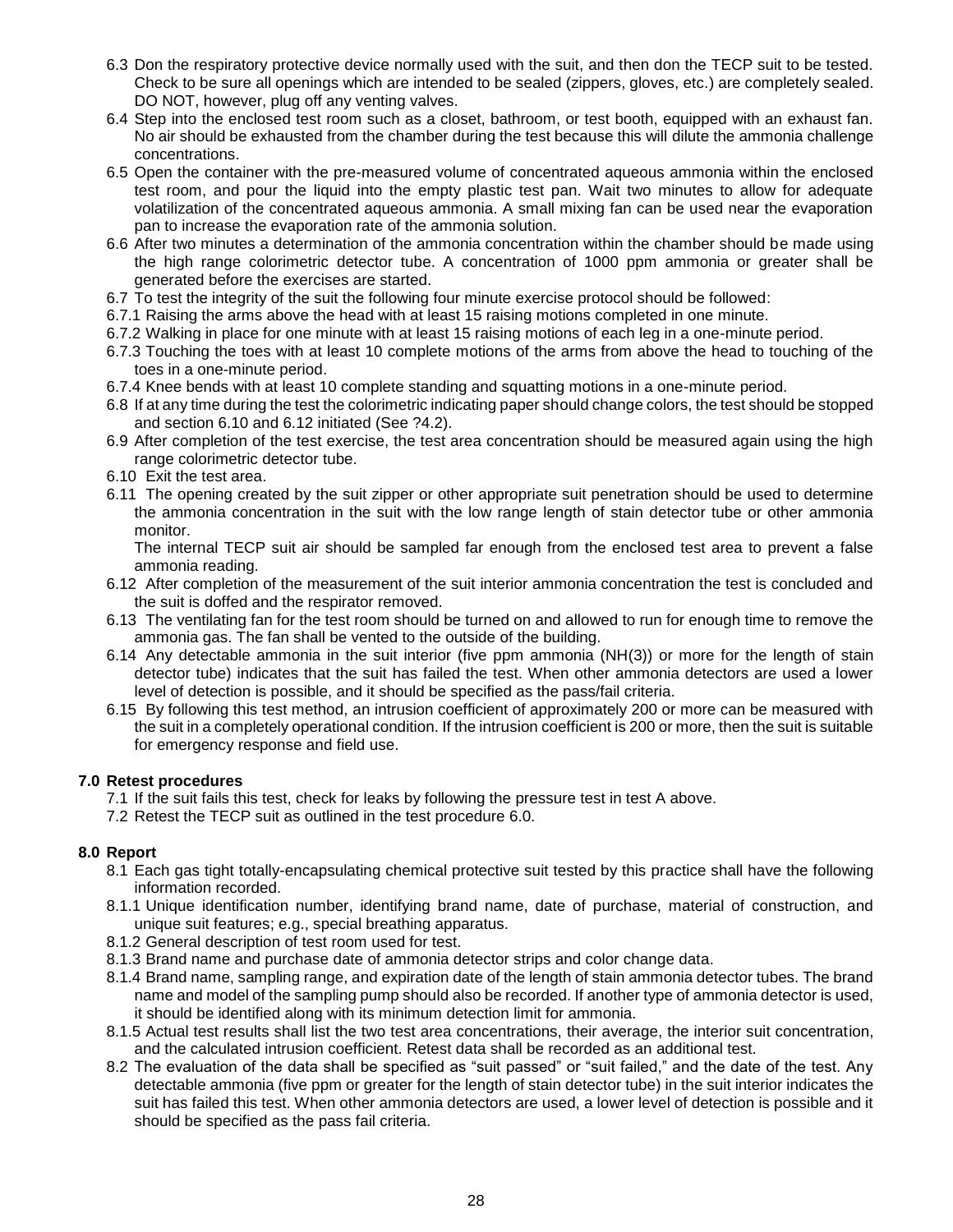**Caution:** Visually inspect all parts of the suit to be sure they are positioned correctly and secured tightly before putting the suit back into service. Special care should be taken to examine each exhaust valve to make sure it is not blocked. Care should also be exercised to assure that the inside and outside of the suit is completely dry before it is put into storage.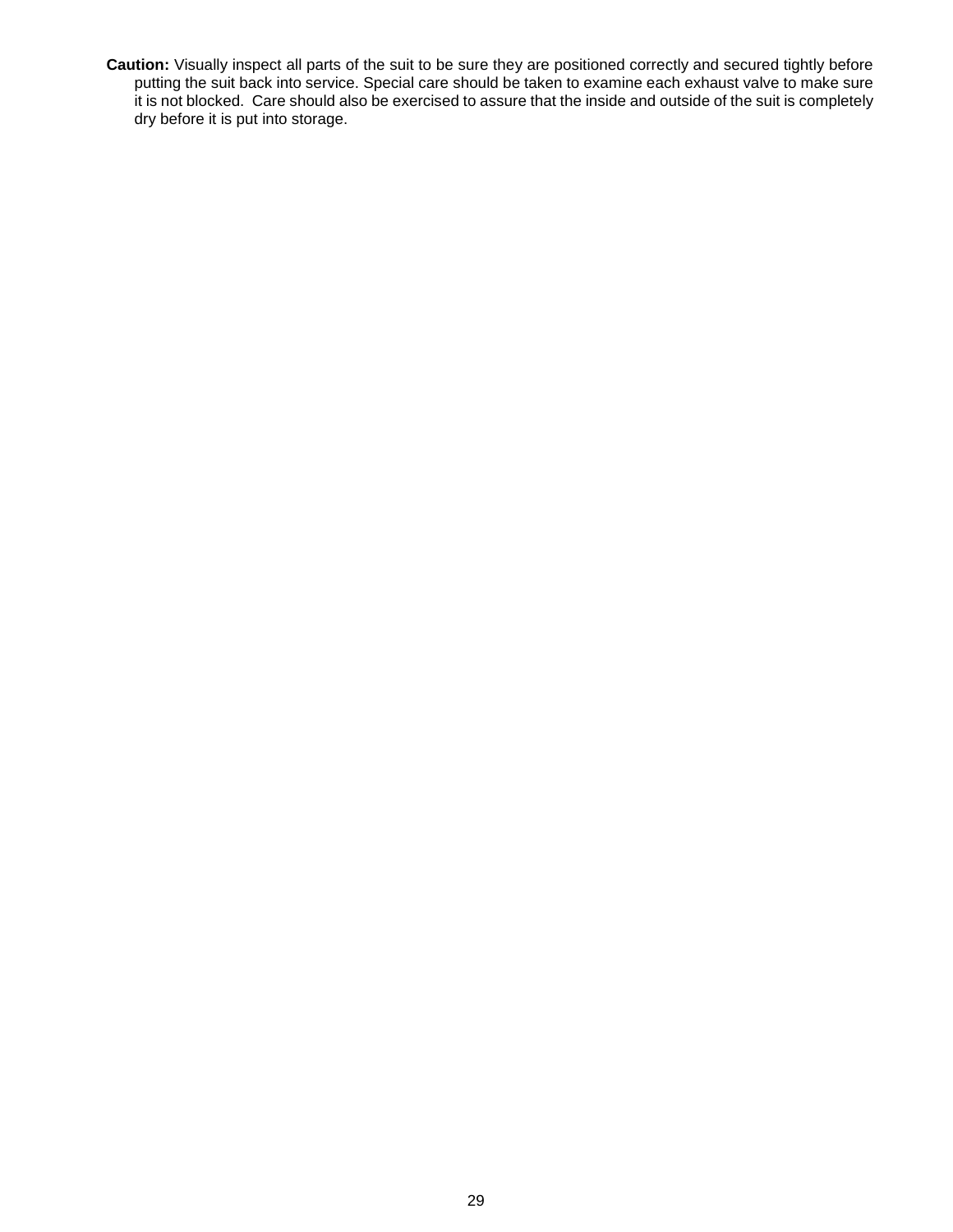## <span id="page-29-0"></span>**1910.120 - APPENDIX B GENERAL DESCRIPTION AND DISCUSSION OF THE LEVELS OF PROTECTION AND PROTECTIVE GEAR**

This appendix sets forth information about personal protective equipment (PPE) protection levels which may be used to assist employers in complying with the PPE requirements of this section.

As required by the standard, PPE must be selected which will protect employees from the specific hazards which they are likely to encounter during their work on-site.

Selection of the appropriate PPE is a complex process which should take into consideration a variety of factors. Key factors involved in this process are identification of the hazards, or suspected hazards; their routes of potential hazard to employees (inhalation, skin absorption, ingestion, and eye or skin contact); and the performance of the PPE materials (and seams) in providing a barrier to these hazards.

The amount of protection provided by PPE is material hazard specific. That is, protective equipment materials will protect well against some hazardous substances and poorly, or not at all, against others. In many instances, protective equipment materials cannot be found which will provide continuous protection from the particular hazardous substance. In these cases the breakthrough time of the protective material should exceed the work durations.

Other factors in this selection process to be considered are matching the PPE to the employee's work requirements and task-specific conditions. The durability of PPE materials, such as tear strength and seam strength, should be considered in relation to the employee's tasks. The effects of PPE in relation to heat stress and task duration are a factor in selecting and using PPE. In some cases layers of PPE may be necessary to provide sufficient protection, or to protect expensive PPE inner garments, suits or equipment.

The more that is known about the hazards at the site, the easier the job of PPE selection becomes. As more information about the hazards and conditions at the site becomes available, the site supervisor can make decisions to up-grade or down-grade the level of PPE protection to match the tasks at hand.

The following are guidelines which an employer can use to begin the selection of the appropriate PPE. As noted above, the site information may suggest the use of combinations of PPE selected from the different protection levels (i.e., A, B, C, or D) as being more suitable to the hazards of the work. It should be cautioned that the listing below does not fully address the performance of the specific PPE material in relation to the specific hazards at the job site, and that PPE selection, evaluation and re-selection is an ongoing process until sufficient information about the hazards and PPE performance is obtained.

Part A. Personal protective equipment is divided into four categories based on the degree of protection afforded. (See Part B of this appendix for further explanation of Levels A, B, C, and D hazards.)

#### **I. Level A—To be selected when the greatest level of skin, respiratory, and eye protection is required.**

The following constitute Level A equipment; it may be used as appropriate;

1. Positive pressure, full face-piece self-contained breathing apparatus (SCBA), or positive pressure supplied air respirator with escape SCBA, approved by the National Institute for Occupational Safety and Health (NIOSH).

2. Totally-encapsulating chemical-protective suit.

3. Coveralls.(1)

4. Long underwear.(1)

5. Gloves, outer, chemical-resistant.

6. Gloves, inner, chemical-resistant.

7. Boots, chemical-resistant, steel toe and shank.

8. Hard hat (under suit).(1)

9. Disposable protective suit, gloves and boots (depending on suit construction, may be worn over totally-encapsulating suit).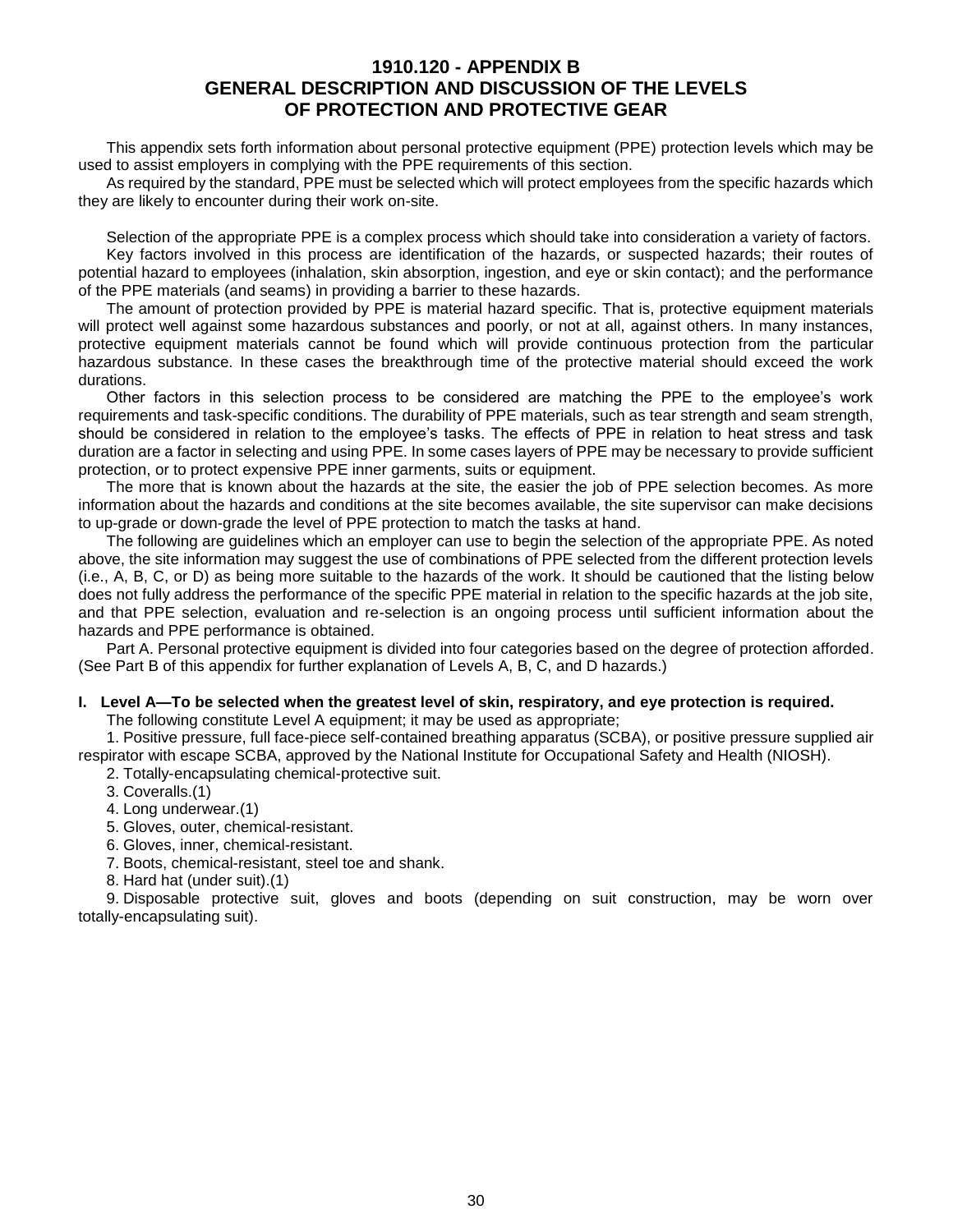#### **II. Level B—The highest level of respiratory protection is necessary but a lesser level of skin protection is needed.**

The following constitute Level B equipment; it may be used as appropriate.

1. Positive pressure, full-facepiece self-contained breathing apparatus (SCBA), or positive pressure supplied air respirator with escape SCBA (NIOSH approved).

2. Hooded chemical-resistant clothing (overalls and long-sleeved jacket; coveralls; one or two-piece chemical-splash suit; disposable chemical-resistant overalls).

- 3. Coveralls.(1)
- 4. Gloves, outer, chemical-resistant.
- 5. Gloves, inner, chemical-resistant.
- 6. Boots, outer, chemical-resistant steel toe and shank.
- 7. Boot-covers, outer, chemical-resistant (disposable).(1)
- 8. Hard hat.(1)
- 9. [Reserved]
- 10. Face shield.(1)

#### **III. Level C—The concentration(s) and type(s) of airborne substance(s) is known and the criteria for using air purifying respirators are met.**

The following constitute Level C equipment; it may be used as appropriate.

1. Full-face or half-mask, air purifying respirators (NIOSH approved).

2. Hooded chemical-resistant clothing (overalls; two-piece chemical-splash suit; disposable chemical-resistant overalls).

- 3. Coveralls.(1)
- 4. Gloves, outer, chemical-resistant.
- 5. Gloves, inner, chemical-resistant.
- 6. Boots (outer), chemical-resistant steel toe and shank.(1)
- 7. Boot-covers, outer, chemical-resistant (disposable).(1)
- 8. Hard hat.(1)
- 9. Escape mask.(1)
- 10. Face shield.(1)

#### **IV. Level D—A work uniform affording minimal protection, used for nuisance contamination only. The following constitute Level D equipment; it may be used as appropriate:**

- 1. Coveralls.
- 2. Gloves.(1)
- 3. Boots/shoes, chemical-resistant steel toe and shank.
- 4. Boots, outer, chemical-resistant (disposable).(1)
- 5. Safety glasses or chemical splash goggles.(1)
- 6. Hard hat.(1)
- 7. Escape mask.(1)
- 8. Face shield.(1)

(1) Optional, as applicable.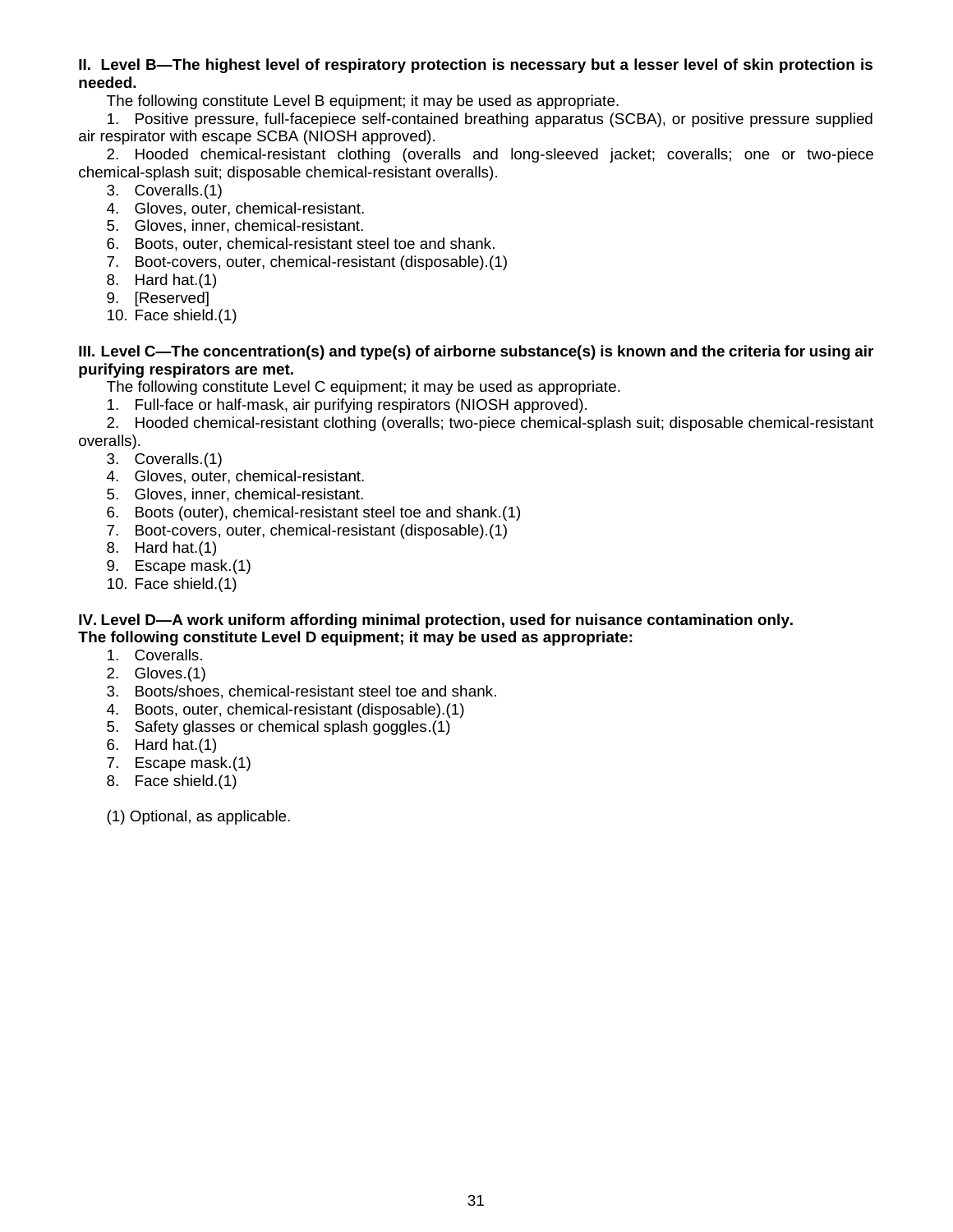#### **Part B. The types of hazards for which levels A, B, C, and D protection are appropriate are described below:**

#### **I. Level A—Level A protection should be used when:**

1. The hazardous substance has been identified and requires the highest level of protection for skin, eyes, and the respiratory system based on either the measured (or potential for) high concentration of atmospheric vapors, gases, or particulates; or the site operations and work functions involve a high potential for splash, immersion, or exposure to unexpected vapors, gases, or particulates of materials that are harmful to skin or capable of being absorbed through the skin,

2. Substances with a high degree of hazard to the skin are known or suspected to be present, and skin contact is possible; or

3. Operations must be conducted in confined, poorly ventilated areas, and the absence of conditions requiring Level A have not yet been determined.

#### **II. Level B—Level B protection should be used when:**

1. The type and atmospheric concentration of substances have been identified and require a high level of respiratory protection, but less skin protection.

2. The atmosphere contains less than 19.5 percent oxygen; or

3. The presence of incompletely identified vapors or gases is indicated by a direct-reading organic vapor detection instrument, but vapors and gases are not suspected of containing high levels of chemicals harmful to skin or capable of being absorbed through the skin.

Note:This involves atmospheres with IDLH concentrations of specific substances that present severe inhalation hazards and that do not represent a severe skin hazard; or that do not meet the criteria for use of air purifying respirators.

#### **III. Level C—Level C protection should be used when:**

1. The atmospheric contaminants, liquid splashes, or other direct contact will not adversely affect or be absorbed through any exposed skin;

2. The types of air contaminants have been identified, concentrations measured, and an air-purifying respirator is available that can remove the contaminants; and

3. All criteria for the use of air-purifying respirators are met.

#### **IV. Level D—Level D protection should be used when:**

1. The atmosphere contains no known hazard; and

2. Work functions preclude splashes, immersion, or the potential for unexpected inhalation of or contact with hazardous levels of any chemicals.

Note: As stated before, combinations of personal protective equipment other than those described for Levels A,

B, C, and D protection may be more appropriate and may be used to provide the proper level of protection.

As an aid in selecting suitable chemical protective clothing, it should be noted that the National Fire Protection Association (NFPA) has developed standards on chemical protective clothing. The standards that have been adopted include:

NFPA 1991—Standard on Vapor-Protective Suits for Hazardous Chemical Emergencies (EPA Level A Protective Clothing)

NFPA 1992—Standard on Liquid Splash-Protective Suits for Hazardous Chemical Emergencies (EPA Level B Protective Clothing)

NFPA 1993—Standard on Liquid Splash-Protective Suits for Non-emergency, Non-flammable Hazardous Chemical Situations (EPA Level B Protective Clothing)

These standards apply documentation and performance requirements to the manufacture of chemical protective suits. Chemical protective suits meeting these requirements are labeled as compliant with the appropriate standard. It is recommended that chemical protective suits that meet these standards be used.

[59 FR 43268, Aug. 22, 1994]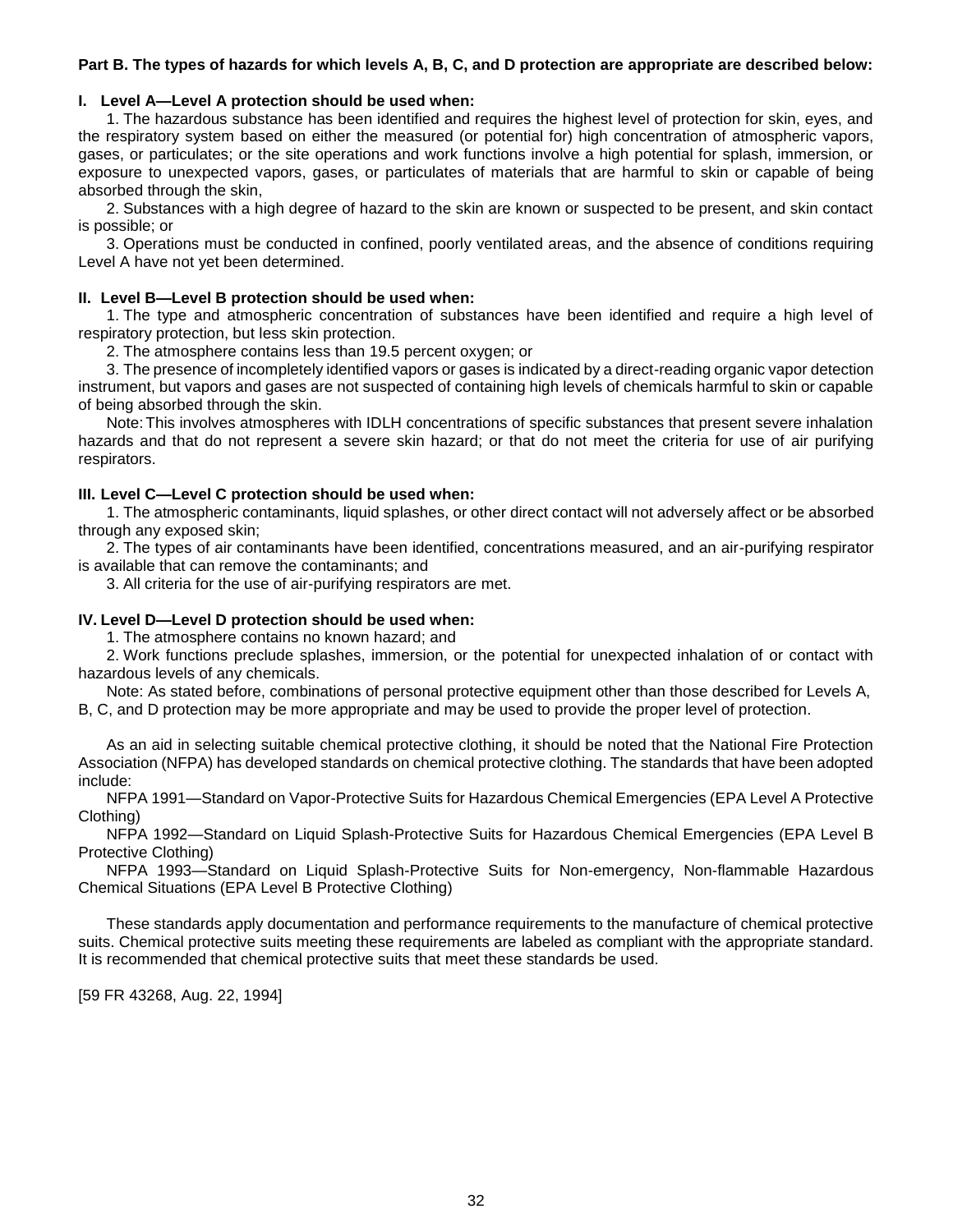## <span id="page-32-0"></span>**1910.120 - APPENDIX C COMPLIANCE GUIDELINES**

**1. Occupational Safety and Health Program.** Each hazardous waste site clean-up effort will require a site specific occupational safety and health program headed by the site coordinator or the employer's representative. The purpose of the program will be the protection of employees at the site and will be an extension of the employer's overall safety and health program work. The program will need to be developed before work begins on the site and implemented as work proceeds as stated in paragraph (b). The program is to facilitate coordination and communication of safety and health issues among personnel responsible for the various activities which will take place at the site. It will provide the overall means for planning and implementing the needed safety and health training and job orientation of employees who will be working at the site. The program will provide the means for identifying and controlling worksite hazards and the means for monitoring program effectiveness. The program will need to cover the responsibilities and authority of the site coordinator for the safety and health of employees at the site, and the relationships with contractors or support services as to what each employer's safety and health responsibilities are for their employees on the site. Each contractor on the site needs to have its own safety health program so structured that it will smoothly interface with the program of the site coordinator or principal contractor.

Also those employers involved with treating, storing or disposal of hazardous waste as covered in paragraph (p) must have implemented a safety and health program for their employees. This program is to include the hazard communication program required in paragraph  $(p)(1)$  and the training required in paragraphs  $(p)(7)$  and  $(p)(8)$  as parts of the employers comprehensive overall safety and health program. This program is to be in writing.

Each site safety or workplace safety and health program will need to include the following:

(1) Policy statements of the line of authority and accountability for implementing the program, the objectives of the program and the role of the site safety and health officer or manager and staff;

(2) means or methods for the development of procedures for identifying and controlling workplace hazards at the site;

(3) means or methods for the development and communication to employees of the various plans, work rules, standard operating procedures and practices that pertain to individual employees and supervisors;

(4) means for the training of supervisors and employees to develop the needed skills and knowledge to perform their work in a safe and healthful manner; '

(5) means to anticipate and prepare for emergency situations; and

(6) means for obtaining information feedback to aid in evaluating the program and for improving the effectiveness of the program. The management and employees should be trying continually to improve the effectiveness of the program thereby enhancing the protection being afforded those working on the site.

Accidents on the site or workplace should be investigated to provide information on how such occurrences can be avoided in the future. When injuries or illnesses occur on the site or workplace, they will need to be investigated to determine what needs to be done to prevent this incident from occurring again. Such information will need to be used as feedback on the effectiveness of the program and the information turned into positive steps to prevent any reoccurrence. Receipt of employee suggestions or complaints relating to safety and health issues involved with site activities is also a feedback mechanism that can be used effectively to improve the program and may serve in part as an evaluative tool(s).

For the development and implementation of the program to be the most effective, professional safety and health personnel should be used. Certified Safety Professionals, Board Certified Industrial Hygienists or Registered Professional Safety Engineers are good examples of professional stature for safety and health managers who will administer the employer's program.

**2. Training.** The training programs for employees subject to the requirements of paragraph (e) of this standard should address: the safety and health hazards employees should expect to find on hazardous waste clean-up sites; what control measures or techniques are effective for those hazards; what monitoring procedures are effective in characterizing exposure levels; what makes an effective employer's safety and health program; what a site safety and health plan should include; hands on training with personal protective equipment and clothing they may be expected to use; the contents of the OSHA standard relevant to the employee's duties and function; and, employee's responsibilities under OSHA and other regulations. Supervisors will need training in their responsibilities under the safety and health program and its subject areas such as the spill containment program, the personal protective equipment program, the medical surveillance program, the emergency response plan and other areas.

The training programs for employees subject to the requirements of paragraph (p) of this standard should address: the employers safety and health program elements impacting employees; the hazard communication program; the hazards and the controls for such hazards that employees need to know for their job duties and functions. All require annual refresher training.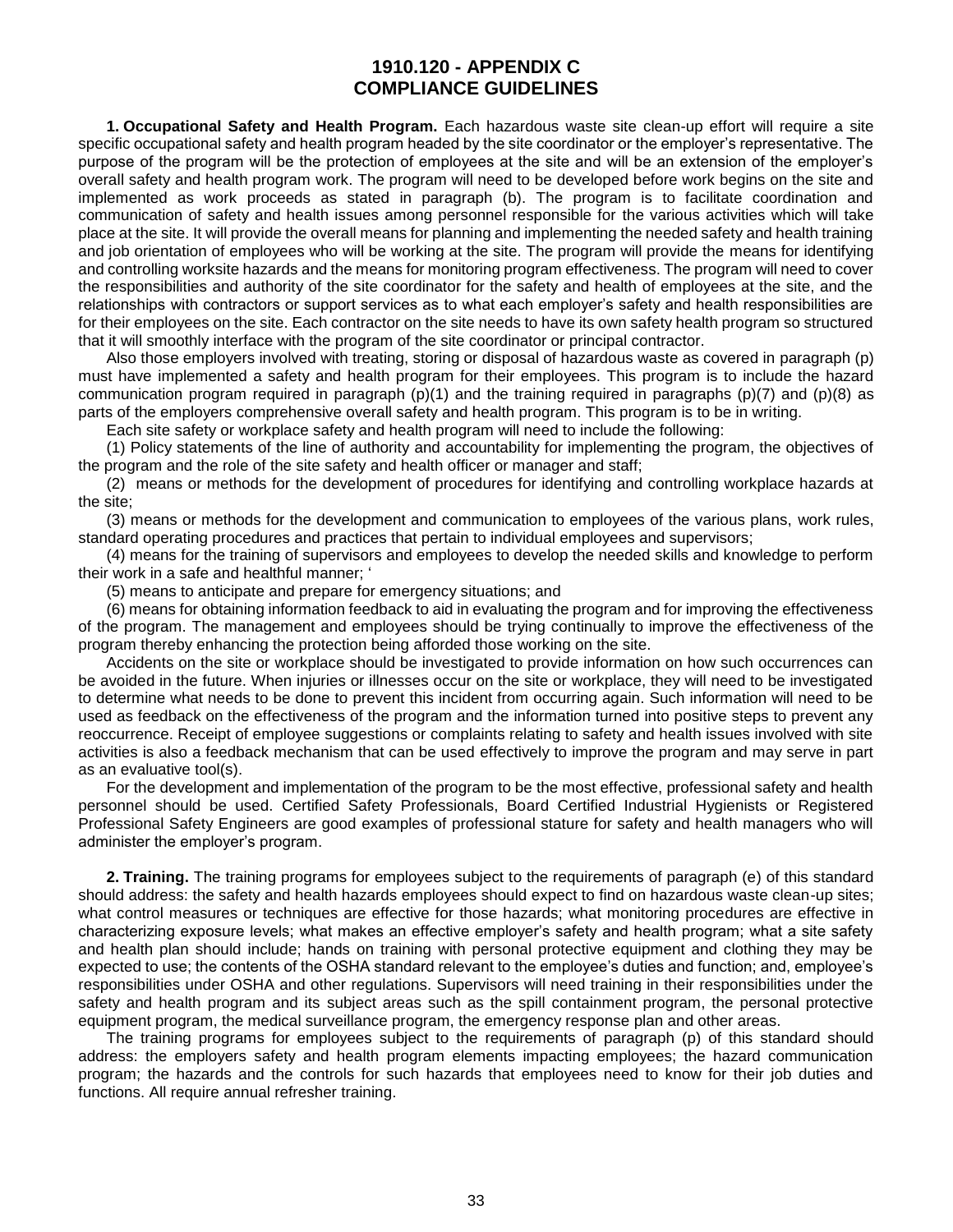The training programs for employees covered by the requirements of paragraph (q) of this standard should address those competencies required for the various levels of response such as: the hazards associated with hazardous substances; hazard identification and awareness; notification of appropriate persons; the need for and use of personal protective equipment including respirators; the decontamination procedures to be used; preplanning activities for hazardous substance incidents including the emergency response plan; company standard operating procedures for hazardous substance emergency responses; the use of the incident command system and other subjects. Hands-on training should be stressed whenever possible. Critiques done after an incident which include an evaluation of what worked and what did not and how could the incident be better handled the next time may be counted as training time.

For hazardous materials specialists (usually members of hazardous materials teams), the training should address the care, use and/or testing of chemical protective clothing including totally-encapsulating suits, the medical surveillance program, the standard operating procedures for the hazardous materials team including the use of plugging and patching equipment and other subject areas.

Officers and leaders who may be expected to be in charge at an incident should be fully knowledgeable of their company's incident command system. They should know where and how to obtain additional assistance and be familiar with the local district's emergency response plan and the state emergency response plan.

Specialist employees such as technical experts, medical experts or environmental experts that work with hazardous materials in their regular jobs, who may be sent to the incident scene by the shipper, manufacturer or governmental agency to advise and assist the person in charge of the incident should have training on an annual basis. Their training should include the care and use of personal protective equipment including respirators; knowledge of the incident command system and how they are to relate to it; and those areas needed to keep them current in their respective field as it relates to safety and health involving specific hazardous substances.

Those skilled support personnel, such as employees who work for public works departments or equipment operators who operate bulldozers, sand trucks, backhoes, etc., who may be called to the incident scene to provide emergency support assistance, should have at least a safety and health briefing before entering the area of potential or actual exposure. These skilled support personnel, who have not been a part of the emergency response plan and do not meet the training requirements, should be made aware of the hazards they face and should be provided all necessary protective clothing and equipment required for their tasks.

There are two National Fire Protection Association standards, NFPA 472 - "Standard for Professional Competence of Responders to Hazardous Material Incidents" and NFPA 471 - "Recommended Practice for Responding to Hazardous Material Incidents," which are excellent resource documents to aid fire departments and other emergency response organizations in developing their training program materials. NFPA 472 provides guidance on the skills and knowledge needed for first responder awareness level, first responder operations level, hazmat technicians, and hazmat specialist. It also offers guidance for the officer corp who will be in charge of hazardous substance incidents.

**3. Decontamination**. Decontamination procedures should be tailored to the specific hazards of the site and may vary in complexity and number of steps, depending on the level of hazard and the employee's exposure to the hazard. Decontamination procedures and PPE decontamination methods will vary depending upon the specific substance, since one procedure or method may not work for all substances. Evaluation of decontamination methods and procedures should be performed, as necessary, to assure that employees are not exposed to hazards by re-using PPE. References in Appendix D may be used for guidance in establishing an effective decontamination program. In addition, the U.S. Coast Guard's Manual, "Policy Guidance for Response to Hazardous Chemical Releases," U.S. Department of Transportation, Washington, DC (COMDTINST M16465.30) is a good reference for establishing an effective decontamination program.

**4. Emergency response plans.** States, along with designated districts within the states, will be developing or have developed emergency response plans. These state and district plans should be utilized in the emergency response plans called for in the standard. Each employer should assure that its emergency response plan is compatible with the local plan. The major reference being used to aid in developing the state and local district plans is the Hazardous Materials Emergency Planning Guide, NTR - 1. The current Emergency Response Guidebook from the U.S. Department of Transportation, CMA's CHEMTREC and the Fire Service Emergency Management Handbook may also be used as resources.

Employers involved with treatment, storage, and disposal facilities for hazardous waste, which have the required contingency plan called for by their permit, would not need to duplicate the same planning elements. Those items of the emergency response plan that may be substituted into the emergency response plan required in 1910.120 or otherwise kept together for employer and employee use.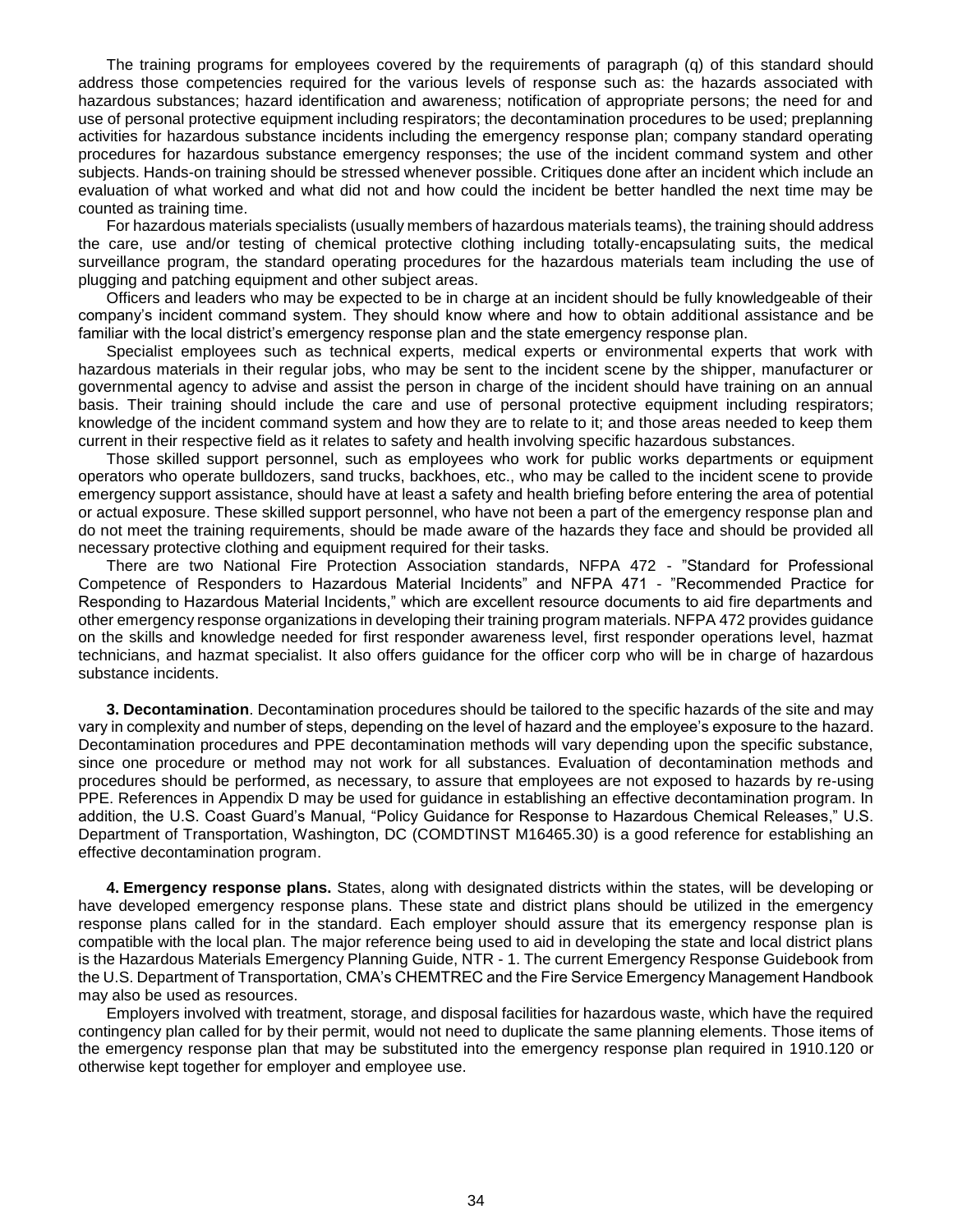**5. Personal protective equipment programs.** The purpose of personal protective clothing and equipment (PPE) is to shield or isolate individuals from the chemical, physical, and biologic hazards that may be encountered at a hazardous substance site.

As discussed in Appendix B, no single combination of protective equipment and clothing is capable of protecting against all hazards. Thus PPE should be used in conjunction with other protective methods and its effectiveness evaluated periodically.

The use of PPE can itself create significant worker hazards, such as heat stress, physical and psychological stress, and impaired vision, mobility, and communication. For any given situation, equipment and clothing should be selected that provide an adequate level of protection. However, over-protection, as well as under-protection, can be hazardous and should be avoided where possible.

Two basic objectives of any PPE program should be to protect the wearer from safety and health hazards, and to prevent injury to the wearer from incorrect use and/or malfunction of the PPE. To accomplish these goals, a comprehensive PPE program should include hazard identification, medical monitoring, environmental surveillance, selection, use, maintenance, and decontamination of PPE and its associated training.

The written PPE program should include policy statements, procedures, and guidelines. Copies should be made available to all employees, and a reference copy should be made available at the worksite. Technical data on equipment, maintenance manuals, relevant regulations, and other essential information should also be collected and maintained.

**6. Incident command system (ICS).** Paragraph 1910.120(q)(3)(ii) requires the implementation of an ICS. The ICS is an organized approach to effectively control and manage operations at an emergency incident. The individual in charge of the ICS is the senior official responding to the incident. The ICS is not much different than the "command post" approach used for many years by the fire service. During large complex fires involving several companies and many pieces of apparatus, a command post would be established. This enabled one individual to be in charge of managing the incident, rather than having several officers from different companies making separate, and sometimes conflicting, decisions. The individual in charge of the command post would delegate responsibility for performing various tasks to subordinate officers. Additionally, all communications were routed through the command post to reduce the number of radio transmissions and eliminate confusion. However, strategy, tactics, and all decisions were made by one individual.

The ICS is a very similar system, except it is implemented for emergency response to all incidents, both large and small, that involve hazardous substances.

For a small incident, the individual in charge of the ICS may perform many tasks of the ICS. There may not be any, or little, delegation of tasks to subordinates. For example, in response to a small incident, the individual in charge of the ICS, in addition to normal command activities, may become the safety officer and may designate only one employee (with proper equipment) as a back-up to provide assistance if needed. OSHA does recommend, however, that at least two employees be designated as back-up personnel since the assistance needed may include rescue.

To illustrate the operation of the ICS, the following scenario might develop during a small incident, such as an overturned tank truck with a small leak of flammable liquid.

The first responding senior officer would implement and take command of the ICS. That person would size-up the incident and determine if additional personnel and apparatus were necessary; would determine what actions to take to control the leak; and, determine the proper level of personal protective equipment. If additional assistance is not needed, the individual in charge of the ICS would implement actions to stop and control the leak using the fewest number of personnel that can effectively accomplish the tasks. The individual in charge of the ICS then would designate himself as the safety officer and two other employees as a back-up in case rescue may become necessary. In this scenario, decontamination procedures would not be necessary.

A large complex incident may require many employees and difficult, time-consuming efforts to control. In these situations, the individual in charge of the ICS will want to delegate different tasks to subordinates in order to maintain a span of control that will keep the number of subordinates, that are reporting, to a manageable level.

Delegation of task at large incidents may be by location, where the incident scene is divided into sectors, and subordinate officers coordinate activities within the sector that they have been assigned.

Delegation of tasks can also be by function. Some of the functions that the individual in charge of the ICS may want to delegate at a large incident are: medical services; evacuation; water supply; resources (equipment, apparatus); media relations; safety; and, site control (integrate activities with police for crowd and traffic control). Also for a large incident the individual in charge of the ICS will designate several employees as back-up personnel; and a number of safety officers to monitor conditions and recommend safety precautions.

Therefore, no matter what size or complexity an incident may be, by implementing an ICS there will be one individual in charge who makes the decisions and gives directions; and, all actions, and communications are coordinated through one central point of command. Such a system should reduce confusion, improve safety, organize and coordinate actions, and should facilitate effective management of the incident.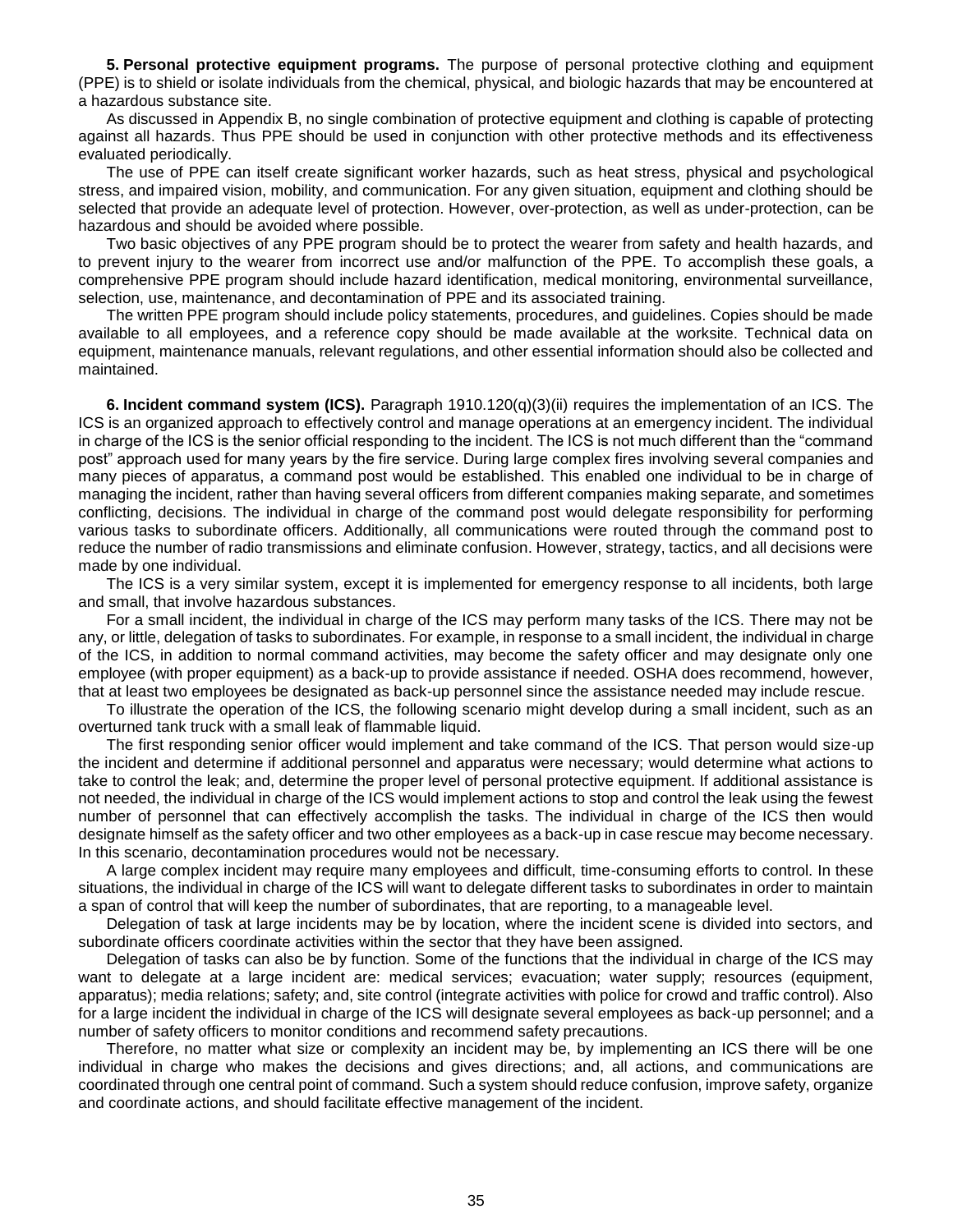**7. Site Safety and Control Plans. The** safety and security of response personnel and others in the area of an emergency response incident site should be of primary concern to the incident commander. The use of a site safety and control plan could greatly assist those in charge of assuring the safety and health of employees on the site.

A comprehensive site safety and control plan should include the following: summary analysis of hazards on the site and a risk analysis of those hazards; site map or sketch; site work zones (clean zone, transition or decontamination zone, work or hot zone); use of the buddy system; site communications; command post or command center; standard operating procedures and safe work practices; medical assistance and triage area; hazard monitoring plan (air contaminate monitoring, etc.); decontamination procedures and area; and other relevant areas. This plan should be a part of the employer's emergency response plan or an extension of it to the specific site.

**8. Medical surveillance programs.** Workers handling hazardous substances may be exposed to toxic chemicals, safety hazards, biologic hazards, and radiation. Therefore, a medical surveillance program is essential to assess and monitor workers' health and fitness for employment in hazardous waste operations and during the course of work; to provide emergency and other treatment as needed; and to keep accurate records for future reference.

**9. New Technology and Spill Containment Programs**. Where hazardous substances may be released by spilling from a container that will expose employees to the hazards of the materials, the employer will need to implement a program to contain and control the spilled material. Diking and ditching, as well as use of absorbents like diatomaceous earth, are traditional techniques which have proven to be effective over the years. However, in recent years new products have come into the marketplace, the use of which complement and increase the effectiveness of these traditional methods. These new products also provide emergency responders and others with additional tools or agents to use to reduce the hazards of spilled materials.

These agents can be rapidly applied over a large area and can be uniformly applied or otherwise can be used to build a small dam, thus improving the workers' ability to control spilled material. These application techniques enhance the intimate contact between the agent and the spilled material allowing for the quickest effect by the agent or quickest control of the spilled material. Agents are available to solidify liquid spilled materials, to suppress vapor generation from spilled materials, and to do both. Some special agents, which when applied as recommended by the manufacturer, will react in a controlled manner with the spilled material to neutralize acids or caustics, or greatly reduce the level of hazard of the spilled material.

There are several modern methods and devices for use by emergency response personnel or others involved with spill control efforts to safely apply spill control agents to control spilled material hazards. These include portable pressurized applicators similar to hand-held portable fire extinguishing devices, and nozzle and hose systems similar to portable fire fighting foam systems which allow the operator to apply the agent without having to come into contact with the spilled material. The operator is able to apply the agent to the spilled material from a remote position.

The solidification of liquids provides for rapid containment and isolation of hazardous substance spills. By directing the agent at run-off points or at the edges of the spill, the reactant solid will automatically create a barrier to slow or stop the spread of the material. Clean-up of hazardous substances is greatly improved when solidifying agents, acid or caustic neutralizers, or activated carbon absorbents are used. Properly applied, these agents can totally solidify liquid hazardous substances or neutralize or absorb them which results in materials which are less hazardous and easier to handle, transport, and dispose of. The concept of spill treatment, to create less hazardous substances, will improve the safety and level of protection of employees working at spill clean-up operations or emergency response operations to spills of hazardous substances.

The use of vapor suppression agents for volatile hazardous substances, such as flammable liquids and those substances such as flammable liquids and those substances which present an inhalation hazard, is important for protecting workers. The rapid and uniform distribution of the agent over the surface of the spilled material can provide quick vapor knockdown. There are temporary and long-term foam-type agents which are effective on vapors and dusts, and activated carbon adsorption agents which are effective for vapor control and soaking-up of the liquid. The proper use of hose lines or hand-held portable pressurized applicators provides good mobility and permits the worker to deliver the agent from a safe distance without having to step into the untreated spilled material. Some of these systems can be recharged in the field to provide coverage of larger spill areas than the design limits of a single charged applicator unit. Some of the more effective agents can solidify the liquid flammable hazardous substances and at the same time elevate the flashpoint above 140 degrees F so the resulting substance may be handled as a nonhazardous waste material if it meets the U.S. Environmental Protection Agency's 40 CFR part 261 requirements (See particularly 261.21).

All workers performing hazardous substance spill control work are expected to wear the proper protective clothing and equipment for the materials present and to follow the employer's established standard operating procedures for spill control. All involved workers need to be trained in the established operating procedures; in the use and care of spill control equipment; and in the associated hazards and control of such hazards of spill containment work.

These new tools and agents are the things that employers will want to evaluate as part of their new technology program. The treatment of spills of hazardous substances or wastes at an emergency incident as part of the immediate spill containment and control efforts is sometimes acceptable to EPA and a permit exception is described in 40 CFR 264.1(g)(8) and 265.1(c)(11).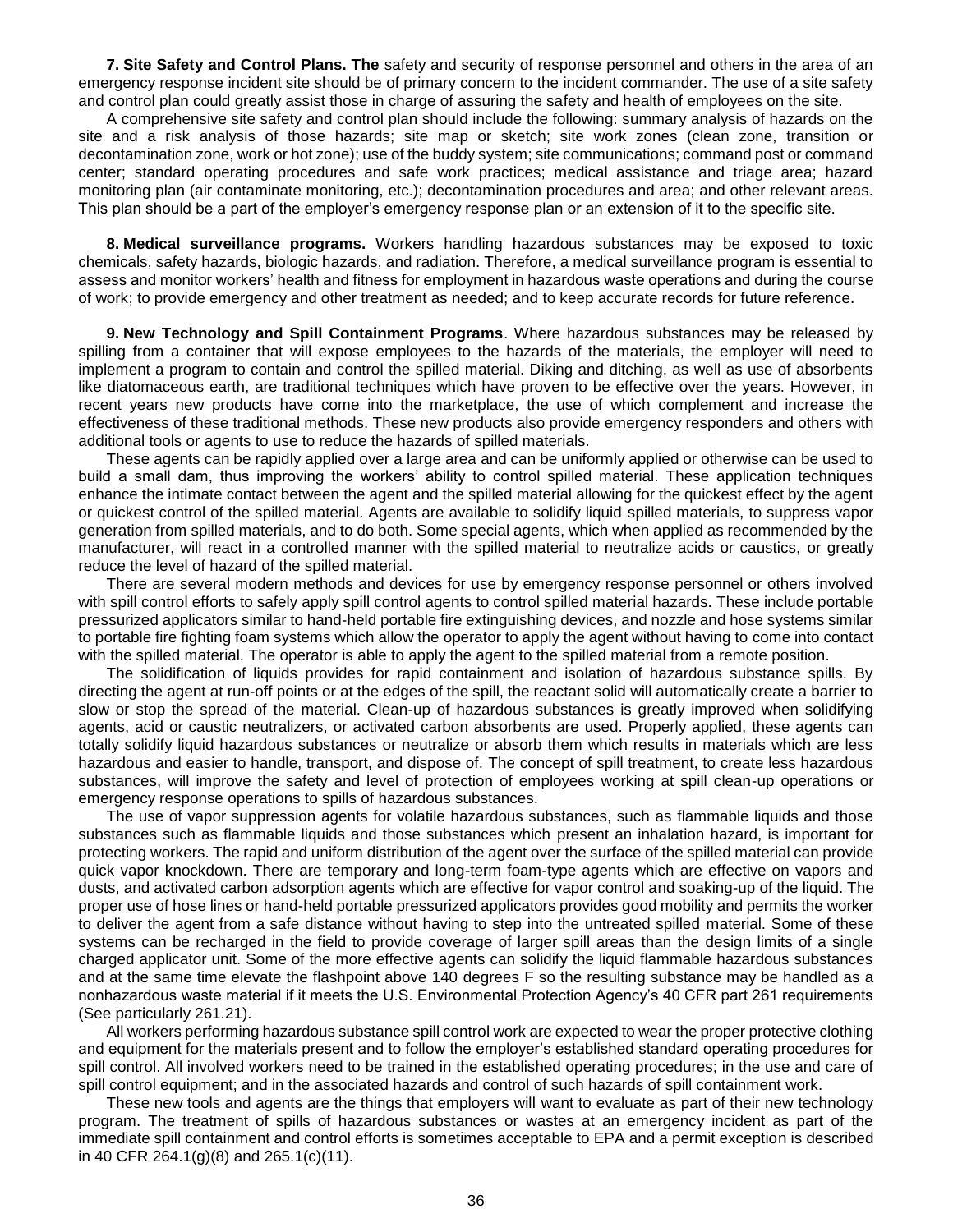## <span id="page-36-0"></span>**1910.120 - APPENDIX D REFERENCES**

The following references may be consulted for further information on the subject of this standard:

1. OSHA Instruction DFO CPL 2.70—January 29, 1986, Special Emphasis Program: Hazardous Waste Sites.

2. OSHA Instruction DFO CPL 2-2.37A—January 29, 1986, Technical Assistance and Guidelines for Superfund and Other Hazardous Waste Site Activities.

3. OSHA Instruction DTS CPL 2.74—January 29, 1986, Hazardous Waste Activity Form, OSHA 175.

4. Hazardous Waste Inspections Reference Manual, U.S. Department of Labor, Occupational Safety and Health Administration, 1986.

5. Memorandum of Understanding Among the National Institute for Occupational Safety and Health, the Occupational Safety and Health Administration, the United States Coast Guard, and the United States Environmental Protection Agency, Guidance for Worker Protection During Hazardous Waste Site Investigations and Clean-up and Hazardous Substance Emergencies. December 18, 1980.

6. National Priorities List, 1st Edition, October 1984; U.S. Environmental Protection Agency, Revised periodically.

7. The Decontamination of Response Personnel, Field Standard Operating Procedures (F.S.O.P.) 7; U.S. Environmental Protection Agency, Office of Emergency and Remedial Response, Hazardous Response Support Division, December 1984.

8. Preparation of a Site Safety Plan, Field Standard Operating Procedures (F.S.O.P.) 9; U.S. Environmental Protection Agency, Office of Emergency and Remedial Response, Hazardous Response Support Division, April 1985.

9. Standard Operating Safety Guidelines; U.S. Environmental Protection Agency, Office of Emergency and Remedial Response, Hazardous Response Support Division, Environmental Response Team; November 1984.

10. Occupational Safety and Health Guidance Manual for Hazardous Waste Site Activities, National Institute for Occupational Safety and Health (NIOSH), Occupational Safety and Health Administration (OSHA), U.S. Coast Guard (USCG), and Environmental Protection Agency (EPA); October 1985.

11. Protecting Health and Safety at Hazardous Waste Sites: An Overview, U.S. Environmental Protection Agency, EPA/625/9-85/006; September 1985.

12. Hazardous Waste Sites and Hazardous Substance Emergencies, NIOSH Worker Bulletin, U.S. Department of Health and Human Services, Public Health Service, Centers for Disease Control, National Institute for Occupational Safety and Health; December 1982.

13. Personal Protective Equipment for Hazardous Materials Incidents: A Selection Guide; U.S. Department of Health and Human Services, Public Health Service, Centers for Disease Control, National Institute for Occupational Safety and Health; October 1984.

14. Fire Service Emergency Management Handbook, Federal Emergency Management Agency, Washington, DC, January 1985.

15. Emergency Response Guidebook, U.S. Department of Transportation, Washington, DC, 1987.

16. Report to the Congress on Hazardous Materials Training, Planning and Preparedness, Federal Emergency Management Agency, Washington, DC, July 1986.

17. Workbook for Fire Command, Alan V. Brunacini and J. David Beageron, National Fire Protection Association, Batterymarch Park, Quincy, MA 02269, 1985.

18. Fire Command, Alan V. Brunacini, National Fire Protection Association, Batterymarch Park, Quincy, MA 02269, 1985.

19. Incident Command System, Fire Protection Publications, Oklahoma State University, Stillwater, OK 74078, 1983.

20. Site Emergency Response Planning, Chemical Manufacturers Association, Washington, DC 20037, 1986.

21. Hazardous Materials Emergency Planning Guide, NRT-1, Environmental Protection Agency, Washington, DC, March 1987.

22. Community Teamwork: Working Together to Promote Hazardous Materials Transportation Safety. U.S. Department of Transportation, Washington, DC, May 1983.

23. Disaster Planning Guide for Business and Industry, Federal Emergency Management Agency, Publication No. FEMA 141, August 1987.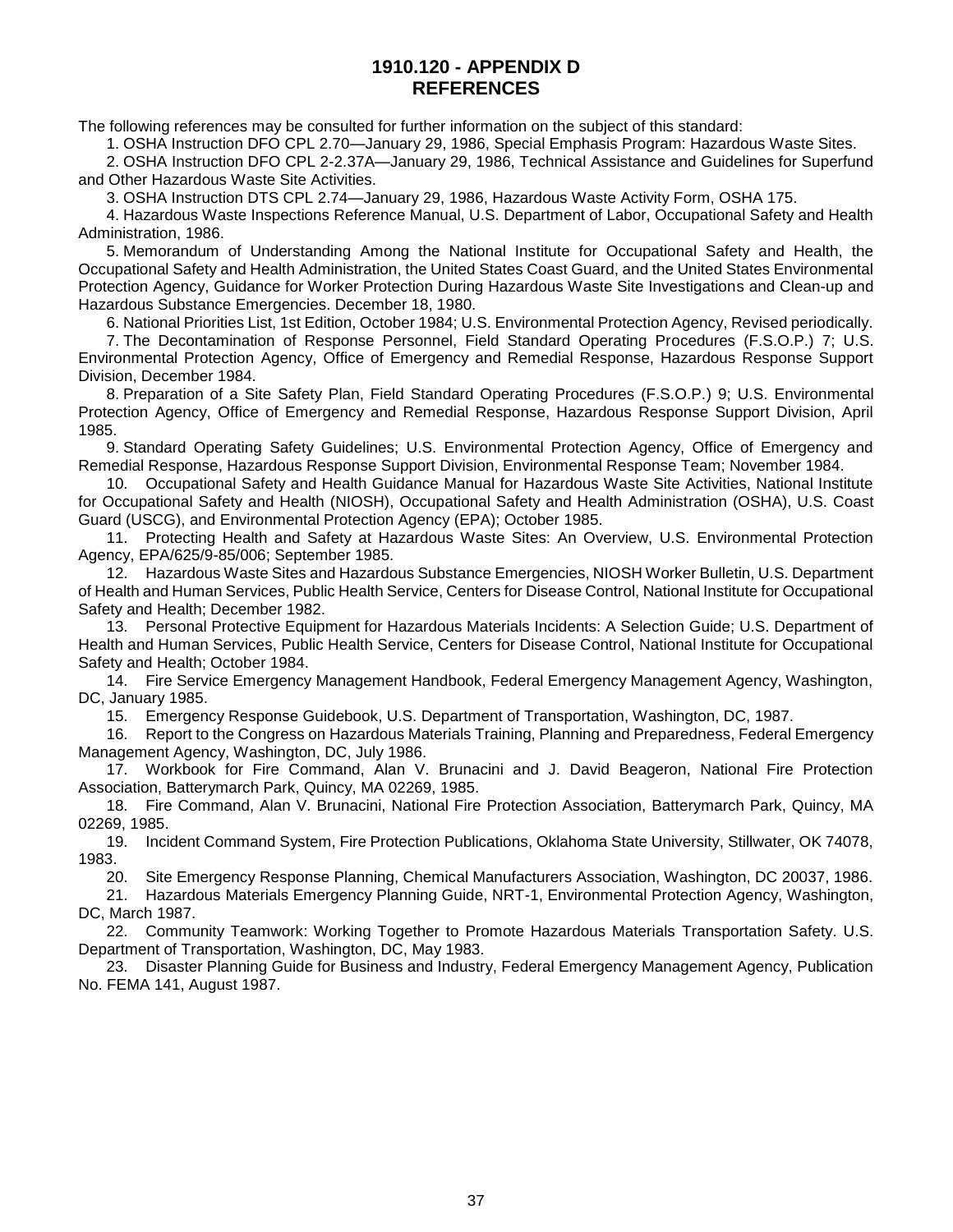## <span id="page-37-0"></span>**1910.120 - APPENDIX E TRAINING CURRICULUM GUIDELINES – (NON-MANDATORY)**

The following non-mandatory general criteria may be used for assistance in developing site-specific training curriculum used to meet the training requirements of 29 CFR 1910.120(e); 29 CFR 1910.120(p)(7), (p)(8)(iii); and 29 CFR 1910.120(q)(6), (q)(7), and (q)(8). These are generic guidelines and they are not presented as a complete training curriculum for any specific employer. Site-specific training programs must be developed on the basis of a needs assessment of the hazardous waste site, RCRA/TSDF, or emergency response operation in accordance with 29 CFR 1910.120.

It is noted that the legal requirements are set forth in the regulatory text of § 1910.120. The guidance set forth here presents a highly effective program that in the areas covered would meet or exceed the regulatory requirements. In addition, other approaches could meet the regulatory requirements.

#### **SUGGESTED GENERAL CRITERIA**

#### **Definitions:**

"Competent" means possessing the skills, knowledge, experience, and judgment to perform assigned tasks or activities satisfactorily as determined by the employer.

"Demonstration" means the showing by actual use of equipment or procedures.

"Hands-on training" means training in a simulated work environment that permits each student to have experience performing tasks, making decisions, or using equipment appropriate to the job assignment for which the training is being conducted.

"Initial training" means training required prior to beginning work.

"Lecture" means an interactive discourse with a class lead by an instructor.

"Proficient" means meeting a stated level of achievement.

"Site-specific" means individual training directed to the operations of a specific job site.

"Training hours" means the number of hours devoted to lecture, learning activities, small group work sessions, demonstration, evaluations, or hands-on experience.

#### **Suggested core criteria:**

1. Training facility. The training facility should have available sufficient resources, equipment, and site locations to perform didactic and hands-on training when appropriate. Training facilities should have sufficient organization, support staff, and services to conduct training in each of the courses offered.

2. Training Director. Each training program should be under the direction of a training director who is responsible for the program. The Training Director should have a minimum of two years of employee education experience.

3. Instructors. Instructors should be deem competent on the basis of previous documented experience in their area of instruction, successful completion of a "train-the-trainer" program specific to the topics they will teach, and an evaluation of instructional competence by the Training Director.

Instructors should be required to maintain professional competency by participating in continuing education or professional development programs or by completing successfully an annual refresher course and having an annual review by the Training Director.

The annual review by the Training Director should include observation of an instructor's delivery, a review of those observations with the trainer, and an analysis of any instructor or class evaluations completed by the students during the previous year.

4. Course materials. The Training Director should approve all course materials to be used by the training provider. Course materials should be reviewed and updated at least annually. Materials and equipment should be in good working order and maintained properly.

All written and audio-visual materials in training curricula should be peer reviewed by technically competent outside reviewers or by a standing advisory committee.

Reviews should possess expertise in the following disciplines were applicable: occupational health, industrial hygiene and safety, chemical/environmental engineering, employee education, or emergency response. One or more of the peer reviewers should be an employee experienced in the work activities to which the training is directed.

5. Students. The program for accepting students should include:

a. Assurance that the student is or will be involved in work where chemical exposures are likely and that the student possesses the skills necessary to perform the work.

b. A policy on the necessary medical clearance.

6. Ratios. Student-instructor ratios should not exceed 30 students per instructor. Hands-on activity requiring the use of personal protective equipment should have the following student- instructor ratios. For Level C or Level D personal protective equipment the ratio should be 10 students per instructor. For Level A or Level B personal protective equipment the ratio should be 5 students per instructor.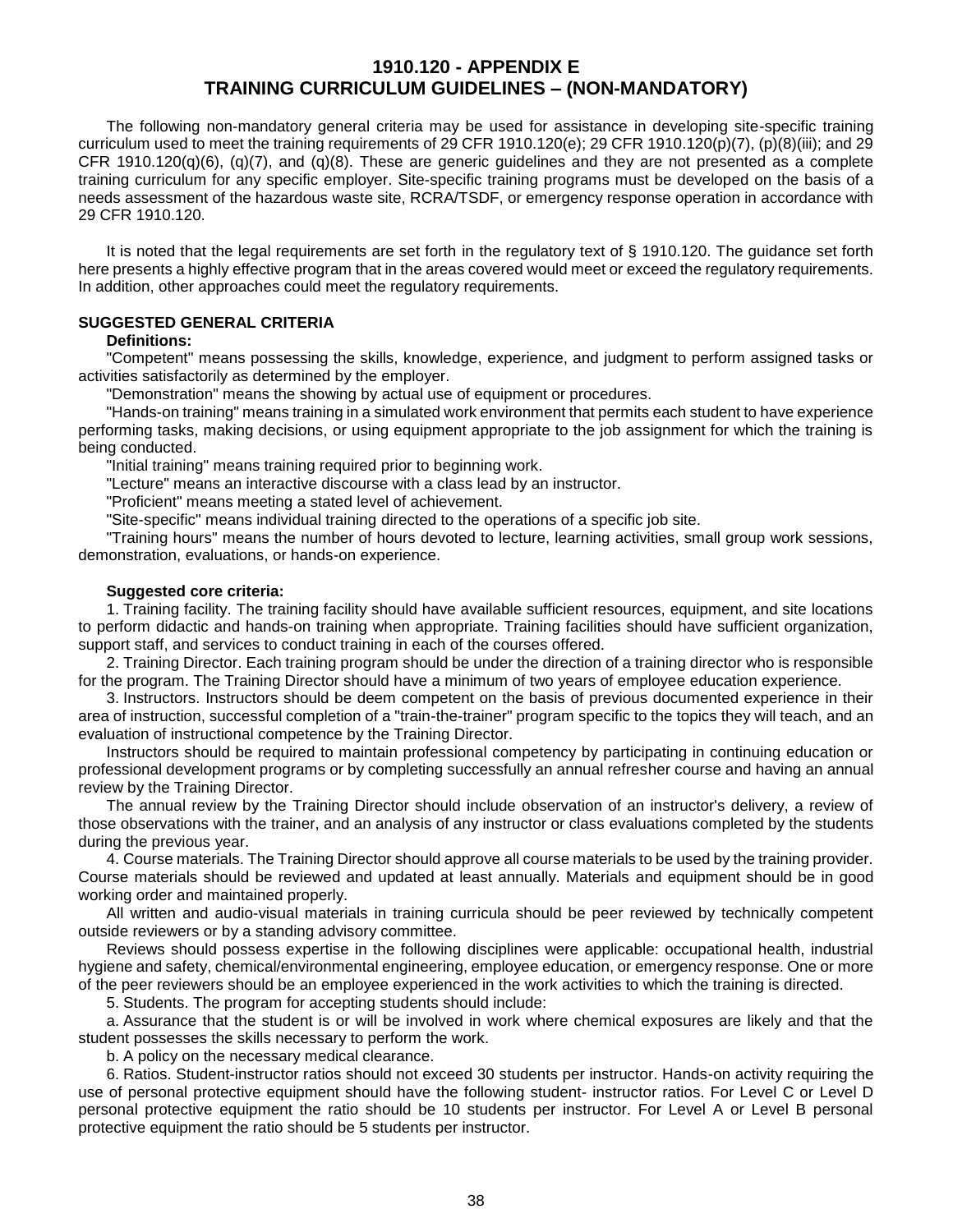7. Proficiency assessment. Proficiency should be evaluated and documented by the use of a written assessment and a skill demonstration selected and developed by the Training Director and training staff. The assessment and demonstration should evaluate the knowledge and individual skills developed in the course of training. The level of minimum achievement necessary for proficiency shall be specified in writing by the Training Director.

If a written test is used, there should be a minimum of 50 questions. If a written test is used in combination with a skills demonstration, a minimum of 25 questions should be used. If a skills demonstration is used, the tasks chosen and the means to rate successful completion should be fully documented by the Training Director.

The content of the written test or of the skill demonstration shall be relevant to the objectives of the course. The written test and skill demonstration should be updated as necessary to reflect changes in the curriculum and any update should be approved by the Training Director.

The proficiency assessment methods, regardless of the approach or combination of approaches used, should be justified, documented and approved by the Training Director.

The proficiency of those taking the additional courses for supervisors should be evaluated and documented by using proficiency assessment methods acceptable to the Training Director. These proficiency assessment methods must reflect the additional responsibilities borne by supervisory personnel in hazardous waste operations or emergency response.

8. Course certificate. Written documentation should be provided to each student who satisfactorily completes the training course. The documentation should include:

- a. Student's name.
- b. Course title.
- c. Course date.
- d. Statement that the student has successfully completed the course.
- e. Name and address of the training provider.
- f. An individual identification number for the certificate.
- g. List of the levels of personal protective equipment used by the student to complete the course.

This documentation may include a certificate and an appropriate wallet-sized laminated card with a photograph of the student and the above information. When such course certificate cards are used, the individual identification number for the training certificate should be shown on the card.

9. Recordkeeping. Training providers should maintain records listing the dates courses were presented, the names of the individual course attenders, the names of those students successfully completing each course, and the number of training certificates issued to each successful student. These records should be maintained for a minimum of five years after the date an individual participated in a training program offered by the training provider. These records should be available and provided upon the student's request or as mandated by law.

10. Program quality control. The Training Director should conduct or direct an annual written audit of the training program. Program modifications to address deficiencies, if any, should be documented, approved, and implemented by the training provider. The audit and the program modification documents should be maintained at the training facility.

#### **SUGGESTED PROGRAM QUALITY CONTROL CRITERIA**

Factors listed here are suggested criteria for determining the quality and appropriateness of employee health and safety training for hazardous waste operations and emergency response.

#### **A. Training Plan.**

Adequacy and appropriateness of the training program's curriculum development, instructor training, distribution of course materials, and direct student training should be considered, including:

1. The duration of training, course content, and course schedules/agendas;

2. The different training requirements of the various target populations, as specified in the appropriate generic training curriculum;

3. The process for the development of curriculum, which includes appropriate technical input, outside review, evaluation, program pretesting.

4. The adequate and appropriate inclusion of hands-on, demonstration, and instruction methods;

5. Adequate monitoring of student safety, progress, and performance during the training.

#### **B. Program management, Training Director, staff, and consultants.**

Adequacy and appropriateness of staff performance and delivering an effective training program should be considered, including:

1. Demonstration of the training director's leadership in assuring quality of health and safety training.

2. Demonstration of the competency of the staff to meet the demands of delivering high quality hazardous waste employee health and safety training.

3. Organization charts establishing clear lines of authority.

4. Clearly defined staff duties including the relationship of the training staff to the overall program.

5. Evidence that the training organizational structure suits the needs of the training program.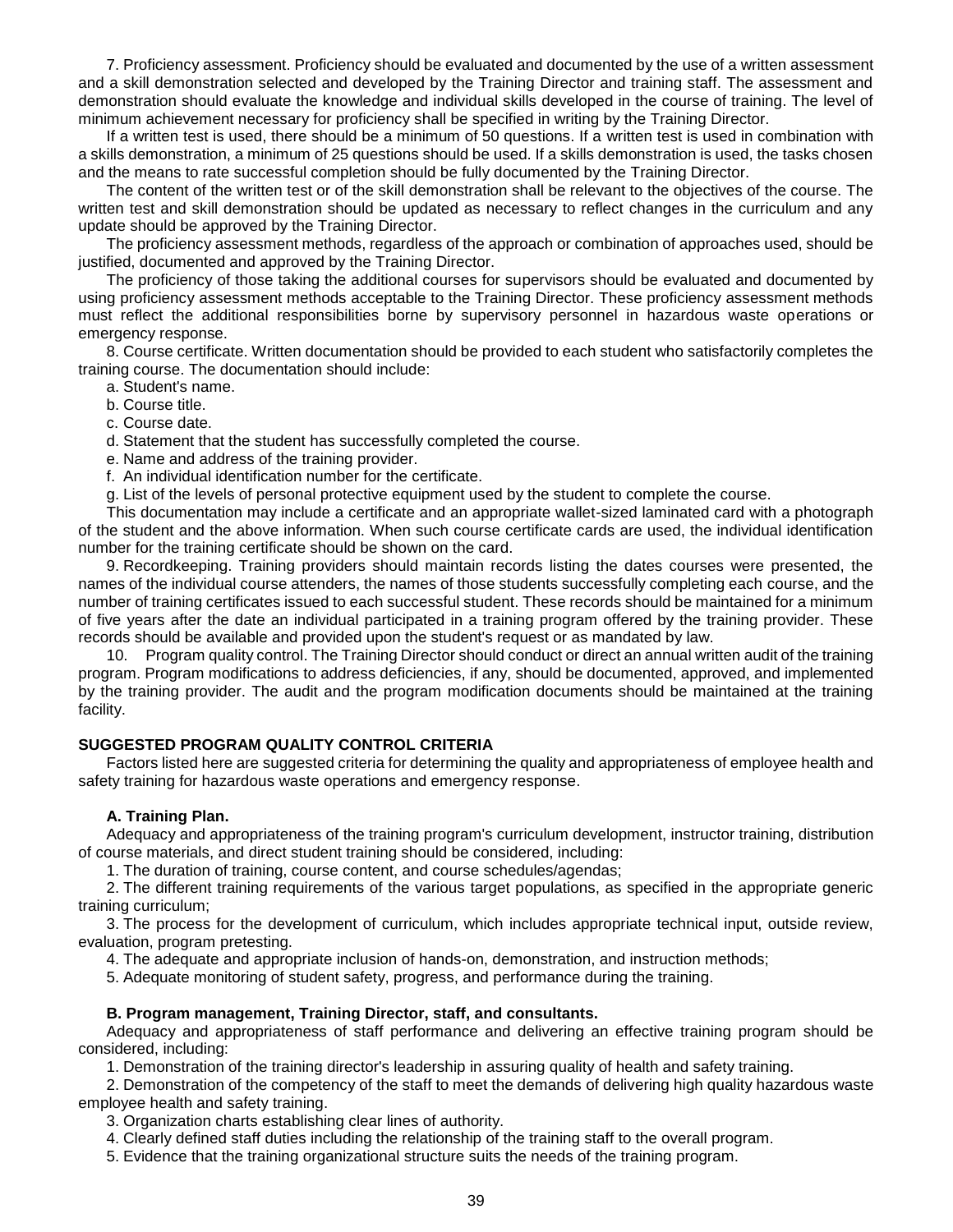- 6. Appropriateness and adequacy of the training methods used by the instructors.
- 7. Sufficiency of the time committed by the training director and staff to the training program.
- 8. Adequacy of the ratio of training staff to students.

9. Availability and commitment of the training program of adequate human and equipment resources in the areas

of:

- a. Health effects,
- b. Safety,
- c. Personal protective equipment (PPE),
- d. Operational procedures,
- e. Employee protection practices/procedures.
- 10. Appropriateness of management controls.
- 11. Adequacy of the organization and appropriate resources assigned to assure appropriate training.
- 12. In the case of multiple-site training programs, adequacy of satellite centers management.

#### **C. Training facilities and resources.**

Adequacy and appropriateness of the facilities and resources for supporting the training program should be considered, including:

1. Space and equipment to conduct the training.

2. Facilities for representative hands-on training.

3. In the case of multiple-site programs, equipment and facilities at the satellite centers.

4. Adequacy and appropriateness of the quality control and evaluations program to account for instructor performance.

5. Adequacy and appropriateness of the quality control and evaluation program to ensure appropriate course evaluation, feedback, updating, and corrective action.

6. Adequacy and appropriateness of disciplines and expertise being used within the quality control and evaluation program.

7. Adequacy and appropriateness of the role of student evaluations to provide feedback for training program improvement.

#### **D. Quality control and evaluation.**

Adequacy and appropriateness of quality control and evaluation plans for training programs should be considered, including:

1. A balanced advisory committee and/or competent outside reviewers to give overall policy guidance;

2. Clear and adequate definition of the composition and active programmatic role of the advisory committee or outside reviewers.

3. Adequacy of the minutes or reports of the advisory committee or outside reviewers' meetings or written communication.

4. Adequacy and appropriateness of the quality control and evaluations program to account for instructor performance.

5. Adequacy and appropriateness of the quality control and evaluation program to ensure appropriate course evaluation, feedback, updating, and corrective action.

6. Adequacy and appropriateness of disciplines and expertise being used within the quality control and evaluation program.

7. Adequacy and appropriateness of the role of student evaluations to provide feedback for training program improvement.

## **E. Students**

Adequacy and appropriateness of the program for accepting students should be considered, including:

1. Assurance that the student already possess the necessary skills for their job, including necessary documentation.

2. Appropriateness of methods the program uses to ensure that recruits are capable of satisfactorily completing training.

3. Review and compliance with any medical clearance policy.

## **F. Institutional Environment and Administrative Support**

The adequacy and appropriateness of the institutional environment and administrative support system for the training program should be considered, including:

1. Adequacy of the institutional commitment to the employee training program.

2. Adequacy and appropriateness of the administrative structure and administrative support.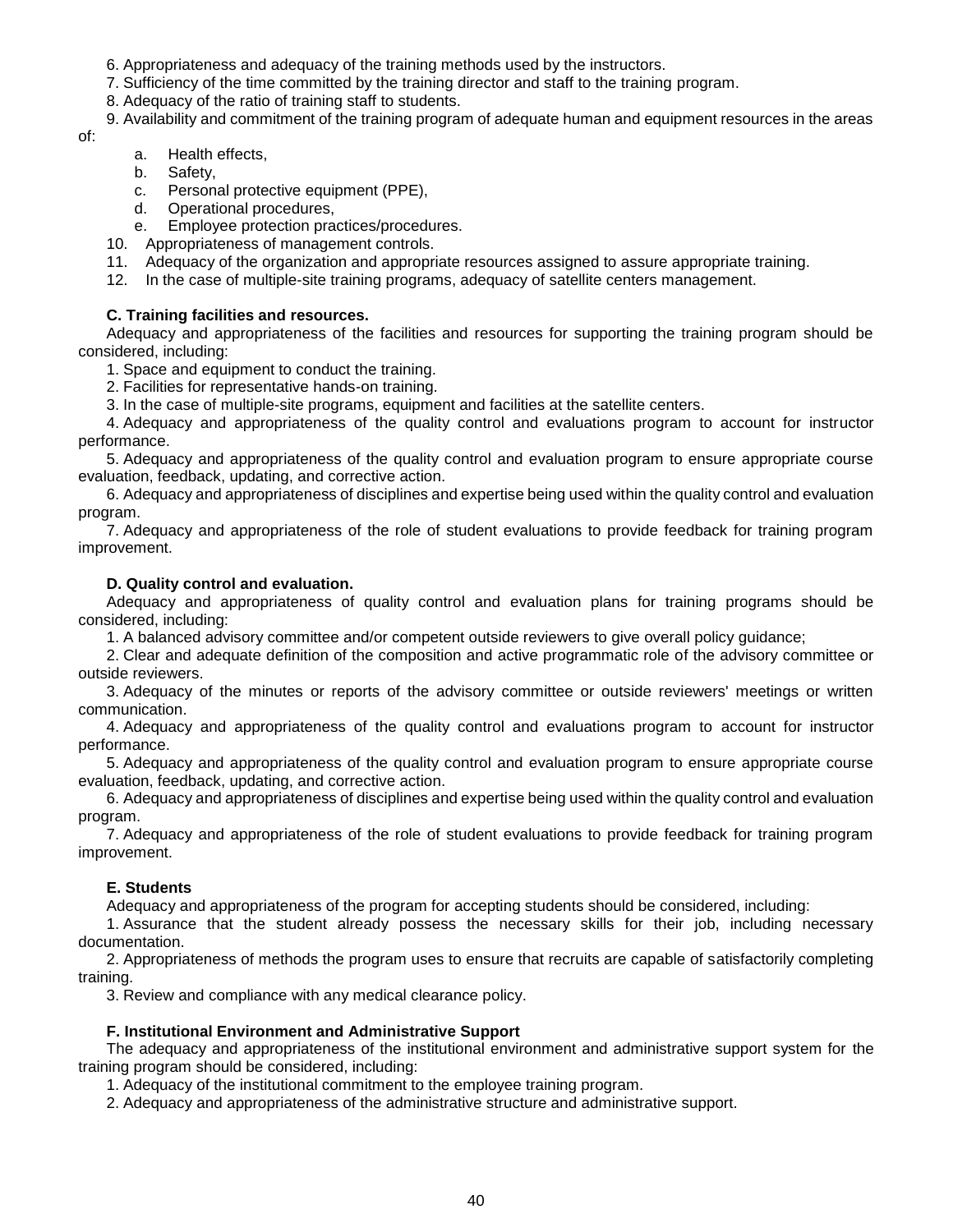## **G. Summary of Evaluation Questions**

Key questions for evaluating the quality and appropriateness of an overall training program should include the following:

1. Are the program objectives clearly stated?

2. Is the program accomplishing its objectives?

3. Are appropriate facilities and staff available?

4. Is there an appropriate mix of classroom, demonstration, and hands-on training?

5. Is the program providing quality employee health and safety training that fully meets the intent of regulatory requirements?

6. What are the program's main strengths?

7. What are the program's main weaknesses?

8. What is recommended to improve the program?

9. Are instructors instructing according to their training outlines?

10. Is the evaluation tool current and appropriate for the program content?

11. Is the course material current and relevant to the target group?

### **SUGGESTED TRAINING CURRICULUM GUIDELINES**

The following training curriculum guidelines are for those operations specifically identified in 29 CFR 1910.120 as requiring training. Issues such as qualifications of instructors, training certification, and similar criteria appropriate to all categories of operations addressed in 1910.120 have been covered in the preceding section and are not re-addressed in each of the generic guidelines. Basic core requirements for training programs that are addressed include:

1. General Hazardous Waste Operations

2. RCRA operations—Treatment, storage, and disposal facilities.

3. Emergency Response.

#### **A.General Hazardous Waste Operations and Site-specific Training**

**1. Off-site training.** Training course content for hazardous waste operations, required by 29 CFR 1910.120(e), should include the following topics or procedures:

#### **a. Regulatory knowledge.**

(1) An review of 29 CFR 1910.120 and the core elements of an occupational safety and health program.

(2) The content of a medical surveillance program as outlined in 29 CFR 1910.120(f).

(3) The content of an effective site safety and health plan consistent with the requirements of 29 CFR 1910.120(b)(4)(ii).

(4) Emergency response plan and procedures as outlined in 29 CFR 1910.38 and 29 CFR 1910.120(l).

(5) Adequate illumination.

(6) Sanitation recommendation and equipment.

(7) Review and explanation of OSHA's hazard-communication standard (29 CFR 1910.1200) and lock-out-tag-out standard (29 CFR 1910.147).

(8) Review of other applicable standards including but not limited to those in the construction standards (29 CFR Part 1926).

(9) Rights and responsibilities of employers and employees under applicable OSHA and EPA laws.

#### **b. Technical knowledge.**

(1) Type of potential exposures to chemical, biological, and radiological hazards; types of human responses to these hazards and recognition of those responses; principles of toxicology and information about acute and chronic hazards; health and safety considerations of new technology.

(2) Fundamentals of chemical hazards including but not limited to vapor pressure, boiling points, flash points, ph, other physical and chemical properties.

(3) Fire and explosion hazards of chemicals.

(4) General safety hazards such as but not limited to electrical hazards, powered equipment hazards, motor vehicle hazards, walking-working surface hazards, excavation hazards, and hazards associated with working in hot and cold temperature extremes.

(5) Review and knowledge of confined space entry procedures in 29 CFR 1910.146.

(6) Work practices to minimize employee risk from site hazards.

(7) Safe use of engineering controls, equipment, and any new relevant safety technology or safety procedures.

(8) Review and demonstration of competency with air sampling and monitoring equipment that may be used in a site monitoring program.

(9) Container sampling procedures and safeguarding; general drum and container handling procedures including special requirement for laboratory waste packs, shock-sensitive wastes, and radioactive wastes.

(10) The elements of a spill control program.

(11) Proper use and limitations of material handling equipment.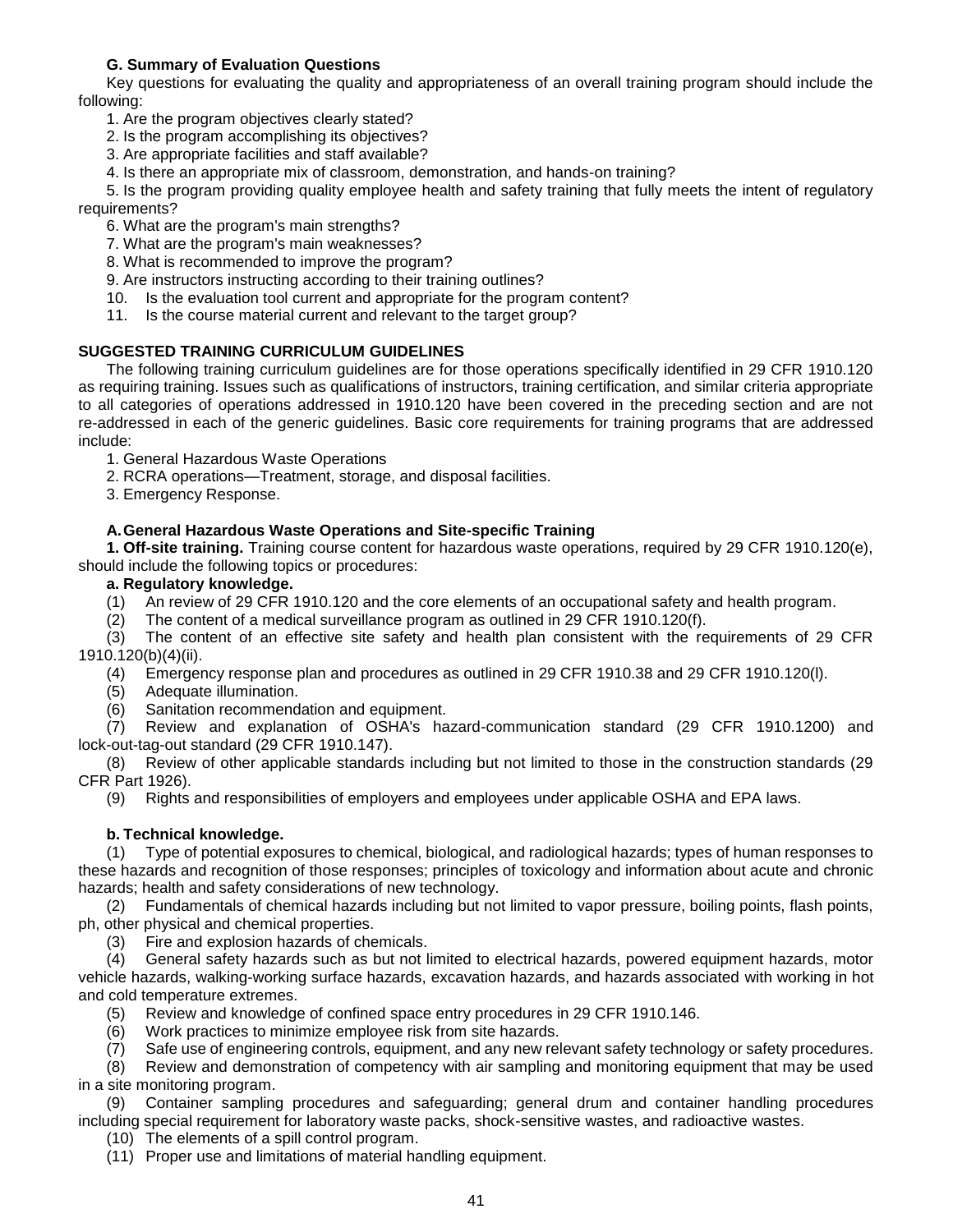- (12) Procedures for safe and healthful preparation of containers for shipping and transport.
- (13) Methods of communication including those used while wearing respiratory protection.

#### **c. Technical skills.**

(1) Selection, use maintenance, and limitations of personal protective equipment including the components and procedures for carrying out a respirator program to comply with 29 CFR 1910.134.

(2) Instruction in decontamination programs including personnel, equipment, and hardware; hands-on training including level A, B, and C ensembles and appropriate decontamination lines; field activities including the donning and doffing of protective equipment to a level commensurate with the employee's anticipated job function and responsibility and to the degree required by potential hazards.

(3) Sources for additional hazard information; exercises using relevant manuals and hazard coding systems.

#### **d. Additional suggested items.**

(1) A laminated, dated card or certificate with photo, denoting limitations and level of protection for which the employee is trained should be issued to those students successfully completing a course.

(2) Attendance should be required at all training modules, with successful completion of exercises and a final written or oral examination with at least 50 questions.

(3) A minimum of one-third of the program should be devoted to hands-on exercises.

(4) A curriculum should be established for the 8-hour refresher training required by 29 CFR 1910.120(e)(8), with delivery of such courses directed toward those areas of previous training that need improvement or reemphasis.

(5) A curriculum should be established for the required 8-hour training for supervisors. Demonstrated competency in the skills and knowledge provided in a 40-hour course should be a prerequisite for supervisor training.

#### **2. Refresher training.**

The 8-hour annual refresher training required in 29 CFR 1910.120(e)(8) should be conducted by qualified training providers. Refresher training should include at a minimum the following topics and procedures:

(a) Review of and retraining on relevant topics covered in the 40-hour program, as appropriate, using reports by the students on their work experiences.

(b) Update on developments with respect to material covered in the 40-hour course.

(c) Review of changes to pertinent provisions of EPA or OSHA standards or laws.

(d) Introduction of additional subject areas as appropriate.

(e) Hands-on review of new or altered PPE or decontamination equipment or procedures. Review of new developments in personal protective equipment.

(f) Review of newly developed air and contaminant monitoring equipment.

## **3. On-site training.**

a. The employer should provide employees engaged in hazardous waste site activities with information and training prior to initial assignment into their work area, as follows:

(1) The requirements of the hazard communication program including the location and availability of the written program, required lists of hazardous chemicals, and safety data sheets.

(2) Activities and locations in their work area where hazardous substance may be present.

(3) Methods and observations that may be used to detect the present or release of a hazardous chemical in the work area (such as monitoring conducted by the employer, continuous monitoring devices, visual appearances, or other evidence (sight, sound or smell) of hazardous chemicals being released, and applicable alarms from monitoring devices that record chemical releases.

(4) The physical and health hazards of substances known or potentially present in the work area.

(5) The measures employees can take to help protect themselves from work-site hazards, including specific procedures the employer has implemented.

(6) An explanation of the labeling system and safety data sheets and how employees can obtain and use appropriate hazard information.

(7) The elements of the confined space program including special PPE, permits, monitoring requirements, communication procedures, emergency response, and applicable lock-out procedures.

b. The employer should provide hazardous waste employees information and training and should provide a review and access to the site safety and plan as follows:

- (1) Names of personnel and alternate responsible for site safety and health.
- (2) Safety and health hazards present on the site.
- (3) Selection, use, maintenance, and limitations of personal protective equipment specific to the site.
- (4) Work practices by which the employee can minimize risks from hazards.
- (5) Safe use of engineering controls and equipment available on site.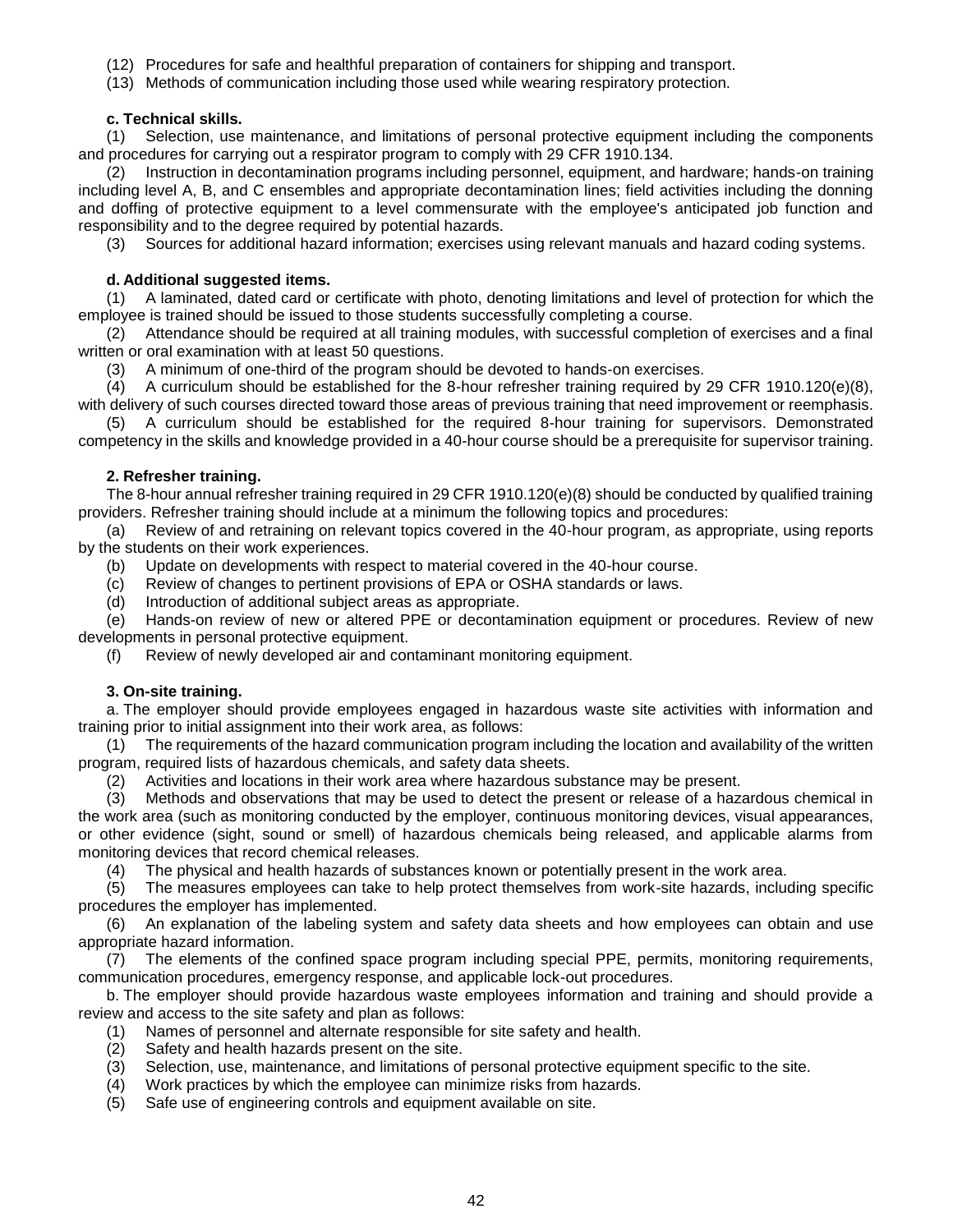(6) Safe decontamination procedures established to minimize employee contact with hazardous substances, including:

- (A) Employee decontamination,
- (B) Clothing decontamination, and
- (C) Equipment decontamination.
- (7) Elements of the site emergency response plan, including:
- (A) Pre-emergency planning.
- (B) Personnel roles and lines of authority and communication.
- (C) Emergency recognition and prevention.
- (D) Safe distances and places of refuge.
- (E) Site security and control.
- (F) Evacuation routes and procedures.
- (G) Decontamination procedures not covered by the site safety and health plan.
- (H) Emergency medical treatment and first aid.
- (I) Emergency equipment and procedures for handling emergency incidents.

c. The employer should provide hazardous waste employees information and training on personal protective equipment used at the site, such as the following:

(1) PPE to be used based upon known or anticipated site hazards.

(2) PPE limitations of materials and construction; limitations during temperature extremes, heat stress, and other appropriate medical considerations; use and limitations of respirator equipment as well as documentation procedures as outlined in 29 CFR 1910.134.

- (3) PPE inspection procedures prior to, during, and after use.
- (4) PPE donning and doffing procedures.
- (5) PPE decontamination and disposal procedures.
- (6) PPE maintenance and storage.
- (7) Task duration as related to PPE limitations.

d. The employer should instruct the employee about the site medical surveillance program relative to the particular site, including:

- (1) Specific medical surveillance programs that have been adapted for the site.
- (2) Specific signs and symptoms related to exposure to hazardous materials on the site.
- (3) The frequency and extent of periodic medical examinations that will be used on the site.
- (4) Maintenance and availability of records.

(5) Personnel to be contacted and procedures to be followed when signs and symptoms of exposures are recognized.

e. The employees will review and discuss the site safety plan as part of the training program. The location of the site safety plan and all written programs should be discussed with employees including a discussion of the mechanisms for access, review, and references described.

## **B.RCRA Operations Training for Treatment, Storage and Disposal Facilities.**

#### **1. As a minimum, the training course required in 29 CFR 1910.120 (p) should include the following topics:**

(a) Review of the applicable paragraphs of 29 CFR 1910.120 and the elements of the employer's occupational safety and health plan.

(b) Review of relevant hazards such as, but not limited to, chemical, biological, and radiological exposures; fire and explosion hazards; thermal extremes; and physical hazards.

(c) General safety hazards including those associated with electrical hazards, powered equipment hazards, lock-out-tag-out procedures, motor vehicle hazards and walking-working surface hazards.

- (d) Confined-space hazards and procedures.
- (e) Work practices to minimize employee risk from workplace hazards.
- (f) Emergency response plan and procedures including first aid meeting the requirements of paragraph (p)(8).

(g) A review of procedures to minimize exposure to hazardous waste and various type of waste streams, including the materials handling program and spill containment program.

(h) A review of hazard communication programs meeting the requirements of 29 CFR 1910.1200.

(i) A review of medical surveillance programs meeting the requirements of 29 CFR 1910.120(p)(3) including the recognition of signs and symptoms of overexposure to hazardous substance including known synergistic interactions.

(j) A review of decontamination programs and procedures meeting the requirements of 29 CFR 1910.120(p)(4).

(k) A review of an employer's requirements to implement a training program and its elements.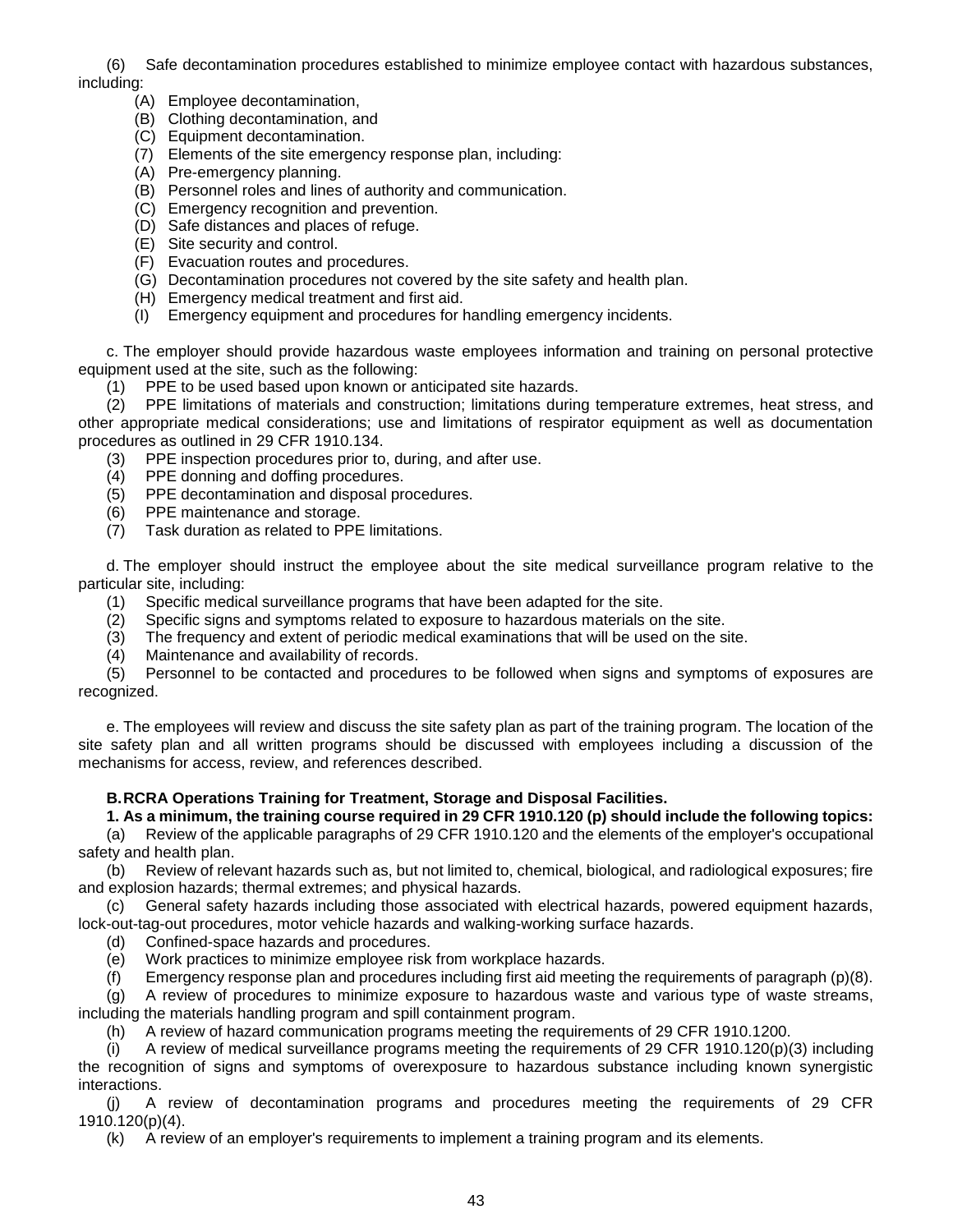(l) A review of the criteria and programs for proper selection and use of personal protective equipment, including respirators.

(m) A review of the applicable appendices to 29 CFR 1910.120.

(n) Principles of toxicology and biological monitoring as they pertain to occupational health.

(o) Rights and responsibilities of employees and employers under applicable OSHA and EPA laws.

(p) Hands-on exercises and demonstrations of competency with equipment to illustrate the basic equipment principles that may be used during the performance of work duties, including the donning and doffing of PPE.

(q) Sources of reference, efficient use of relevant manuals, and knowledge of hazard coding systems to include information contained in hazardous waste manifests.

(r) At least 8 hours of hands-on training.

(s) Training in the job skills required for an employee's job function and responsibility before they are permitted to participate in or supervise field activities.

2. The individual employer should provide hazardous waste employees with information and training prior to an employee's initial assignment into a work area. The training and information should cover the following topics:

(a) The Emergency response plan and procedures including first aid.

(b) A review of the employer's hazardous waste handling procedures including the materials handling program and elements of the spill containment program, location of spill response kits or equipment, and the names of those trained to respond to releases.

(c) The hazardous communication program meeting the requirements of 29 CFR 1910.1200.

(d) A review of the employer's medical surveillance program including the recognition of signs and symptoms of exposure to relevant hazardous substance including known synergistic interactions.

(e) A review of the employer's decontamination program and procedures.

(f) A review of the employer's training program and the parties responsible for that program.

(g) A review of the employer's personal protective equipment program including the proper selection and use of PPE based upon specific site hazards.

(h) All relevant site-specific procedures addressing potential safety and health hazards. This may include, as appropriate, biological and radiological exposures, fire and explosion hazards, thermal hazards, and physical hazards such as electrical hazards, powered equipment hazards, lock-out-tag-out hazards, motor vehicle hazards, and walking-working surface hazards.

(i) Safe use engineering controls and equipment on site.

(j) Names of personnel and alternates responsible for safety and health.

#### **C.Emergency response training.**

Federal OSHA standards in 29 CFR 1910.120(q) are directed toward private sector emergency responders. Therefore, the guidelines provided in this portion of the appendix are directed toward that employee population. However, they also impact indirectly through State OSHA or USEPA regulations some public sector emergency responders. Therefore, the guidelines provided in this portion of the appendix may be applied to both employee populations.

States with OSHA state plans must cover their employees with regulations at least as effective as the Federal OSHA standards. Public employees in states without approved state OSHA programs covering hazardous waste operations and emergency response are covered by the U.S. EPA under 40 CFR 311, a regulation virtually identical to § 1910.120.

Since this is a non-mandatory appendix and therefore not an enforceable standard, OSHA recommends that those employers, employees or volunteers in public sector emergency response organizations outside Federal OSHA jurisdiction consider the following criteria in developing their own training programs. A unified approach to training at the community level between emergency response organizations covered by Federal OSHA and those not covered directly by Federal OSHA can help ensure an effective community response to the release or potential release of hazardous substances in the community.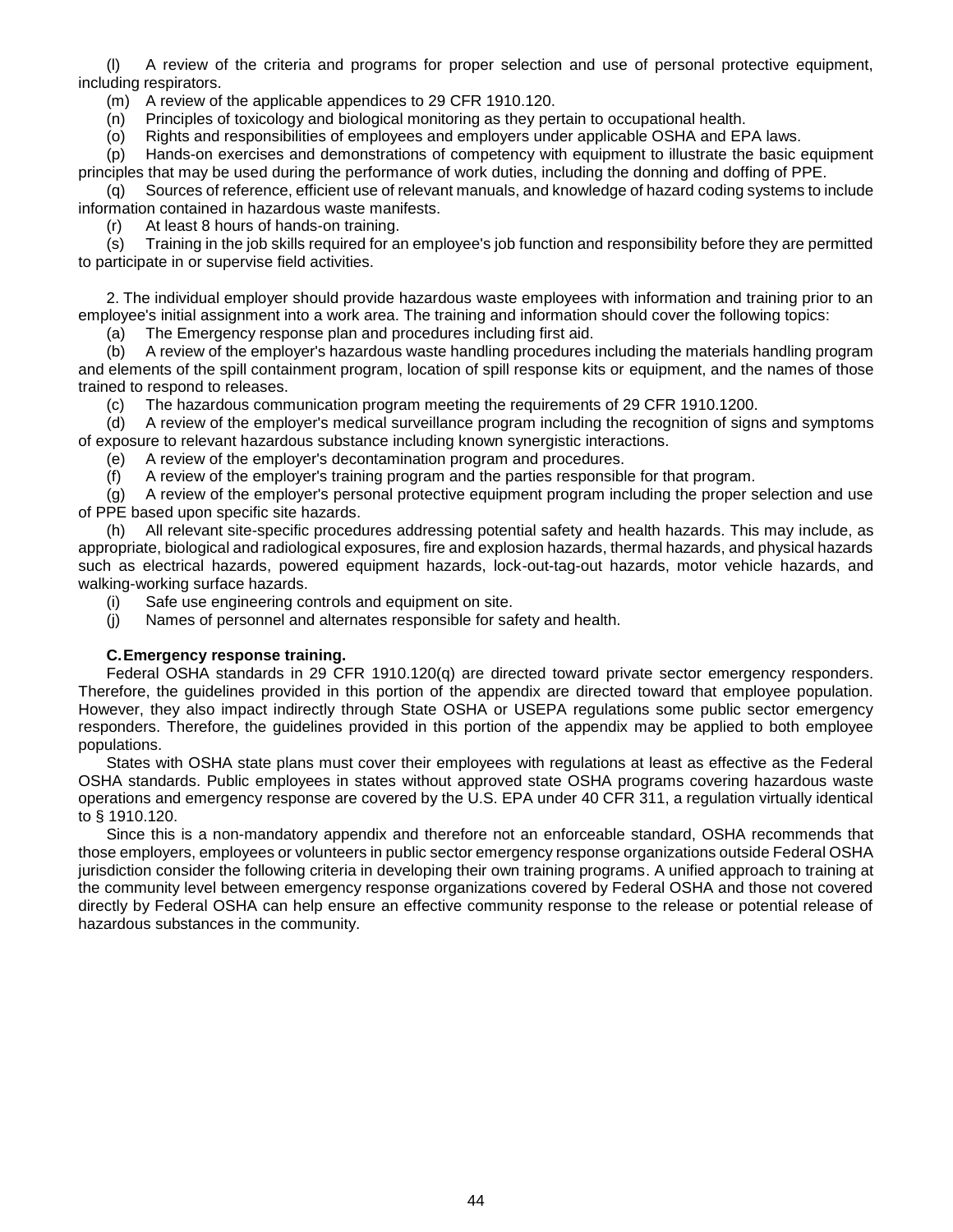#### **a. General considerations.**

Emergency response organizations are required to consider the topics listed in § 1910.120(q)(6). Emergency response organizations may use some or all of the following topics to supplement those mandatory topics when developing their response training programs. Many of the topics would require an interaction between the response provider and the individuals responsible for the site where the response would be expected.

- (1) Hazard recognition, including:
	- (A) Nature of hazardous substances present,
	- (B) Practical applications of hazard recognition, including presentations on biology, chemistry, and physics.
- (2) Principles of toxicology, biological monitoring, and risk assessment.
- (3) Safe work practices and general site safety.
- (4) Engineering controls and hazardous waste operations.
- (5) Site safety plans and standard operating procedures.
- (6) Decontamination procedures and practices.
- (7) Emergency procedures, first aid, and self-rescue.
- (8) Safe use of field equipment.
- (9) Storage, handling, use and transportation of hazardous substances.
- (10) Use, care, and limitations of personal protective equipment.
- (11) Safe sampling techniques.

(12) Rights and responsibilities of employees under OSHA and other related laws concerning right-to-know, safety and health, compensations and liability.

- (13) Medical monitoring requirements.
- (14) Community relations.

#### **b. Suggested criteria for specific courses.**

- (1) First responder awareness level.
	- (A) Review of and demonstration of competency in performing the applicable skills of 29 CFR 1910.120(q).

(B) Hands-on experience with the U.S. Department of Transportation's Emergency Response Guidebook (ERG) and familiarization with OSHA standard 29 CFR 1910.1201.

(C) Review of the principles and practices for analyzing an incident to determine both the hazardous substances present and the basic hazard and response information for each hazardous substance present.

(D) Review of procedures for implementing actions consistent with the local emergency response plan, the organization's standard operating procedures, and the current edition of DOT's ERG including emergency notification procedures and follow-up communications.

(E) Review of the expected hazards including fire and explosions hazards, confined space hazards, electrical hazards, powered equipment hazards, motor vehicle hazards, and walking-working surface hazards.

(F) Awareness and knowledge of the competencies for the First Responder at the Awareness Level covered in the National Fire Protection Association's Standard No. 472, Professional Competence of Responders to Hazardous Materials Incidents.

#### **(2) First responder operations level.**

(A) Review of and demonstration of competency in performing the applicable skills of 29 CFR 1910.120(q).

(B) Hands-on experience with the U.S. Department of Transportation's Emergency Response Guidebook (ERG), manufacturer safety data sheets, CHEMTREC/CANUTEC, shipper or manufacturer contacts, and other relevant sources of information addressing hazardous substance releases. Familiarization with OSHA standard 29 CFR 1910.1201.

(C) Review of the principles and practices for analyzing an incident to determine the hazardous substances present, the likely behavior of the hazardous substance and its container, the types of hazardous substance transportation containers and vehicles, the types and selection of the appropriate defensive strategy for containing the release.

(D) Review of procedures for implementing continuing response actions consistent with the local emergency response plan, the organization's standard operating procedures, and the current edition of DOT's ERG including extended emergency notification procedures and follow-up communications.

(E) Review of the principles and practice for proper selection and use of personal protective equipment.

(F) Review of the principles and practice of personnel and equipment decontamination.

(G) Review of the expected hazards including fire and explosions hazards, confined space hazards, electrical hazards, powered equipment hazards, motor vehicle hazards, and walking-working surface hazards.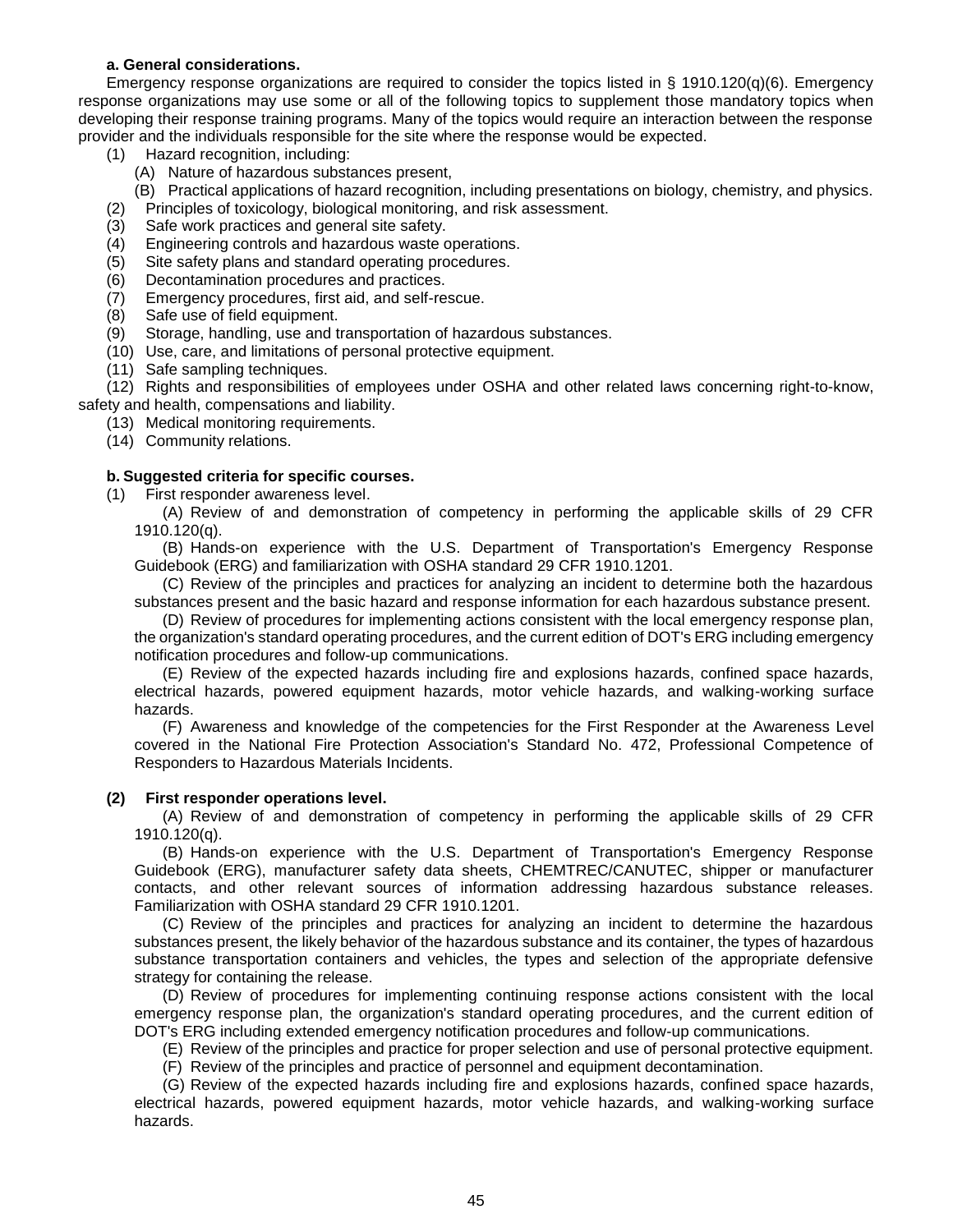(H) Awareness and knowledge of the competencies for the First Responder at the Operations Level covered in the National Fire Protection Association's Standard No. 472, Professional Competence of Responders to Hazardous Materials Incidents.

#### **(3) Hazardous materials technician.**

(A) Review of and demonstration of competency in performing the applicable skills of 29 CFR 1910.120(q).

(B) Hands-on experience with written and electronic information relative to response decision making including but not limited to the U.S. Department of Transportation's Emergency Response Guidebook (ERG), manufacturer safety data sheets, CHEMTREC/CANUTEC, shipper or manufacturer contacts, computer data bases and response models, and other relevant sources of information addressing hazardous substance releases. Familiarization with OSHA standard 29 CFR 1910.1201.

(C) Review of the principles and practices for analyzing an incident to determine the hazardous substances present, their physical and chemical properties, the likely behavior of the hazardous substance and its container, the types of hazardous substance transportation containers and vehicles involved in the release, the appropriate strategy for approaching release sites and containing the release.

(D) Review of procedures for implementing continuing response actions consistent with the local emergency response plan, the organization's standard operating procedures, and the current edition of DOT's ERG including extended emergency notification procedures and follow-up communications.

(E) Review of the principles and practice for proper selection and use of personal protective equipment.

(F) Review of the principles and practices of establishing exposure zones, proper decontamination and medical surveillance stations and procedures.

(G) Review of the expected hazards including fire and explosions hazards, confined space hazards, electrical hazards, powered equipment hazards, motor vehicle hazards, and walking-working surface hazards.

(H) Awareness and knowledge of the competencies for the Hazardous Materials Technician covered in the National Fire Protection Association's Standard No. 472, Professional Competence of Responders to Hazardous Materials Incidents.

#### **(4) Hazardous materials specialist.**

(A) Review of and demonstration of competency in performing the applicable skills of 29 CFR 1910.120(q).

(B) Hands-on experience with retrieval and use of written and electronic information relative to response decision making including but not limited to the U.S. Department of Transportation's Emergency Response Guidebook (ERG), manufacturer safety data sheets, CHEMTREC/CANUTEC, shipper or manufacturer contacts, computer data bases and response models, and other relevant sources of information addressing hazardous substance releases. Familiarization with OSHA standard 29 CFR 1910.1201.

(C) Review of the principles and practices for analyzing an incident to determine the hazardous substances present, their physical and chemical properties, and the likely behavior of the hazardous substance and its container, vessel, or vehicle.

(D) Review of the principles and practices for identification of the types of hazardous substance transportation containers, vessels and vehicles involved in the release; selecting and using the various types of equipment available for plugging or patching transportation containers, vessels or vehicles; organizing and directing the use of multiple teams of hazardous material technicians and selecting the appropriate strategy for approaching release sites and containing or stopping the release.

(E) Review of procedures for implementing continuing response actions consistent with the local emergency response plan, the organization's standard operating procedures, including knowledge of the available public and private response resources, establishment of an incident command post, direction of hazardous material technician teams, and extended emergency notification procedures and follow-up communications.

(F) Review of the principles and practice for proper selection and use of personal protective equipment.

(G) Review of the principles and practices of establishing exposure zones and proper decontamination, monitoring and medical surveillance stations and procedures.

(H) Review of the expected hazards including fire and explosions hazards, confined space hazards, electrical hazards, powered equipment hazards, motor vehicle hazards, and walking-working surface hazards.

(I) Awareness and knowledge of the competencies for the Off-site Specialist Employee covered in the National Fire Protection Association's Standard No. 472, Professional Competence of Responders to Hazardous Materials Incidents.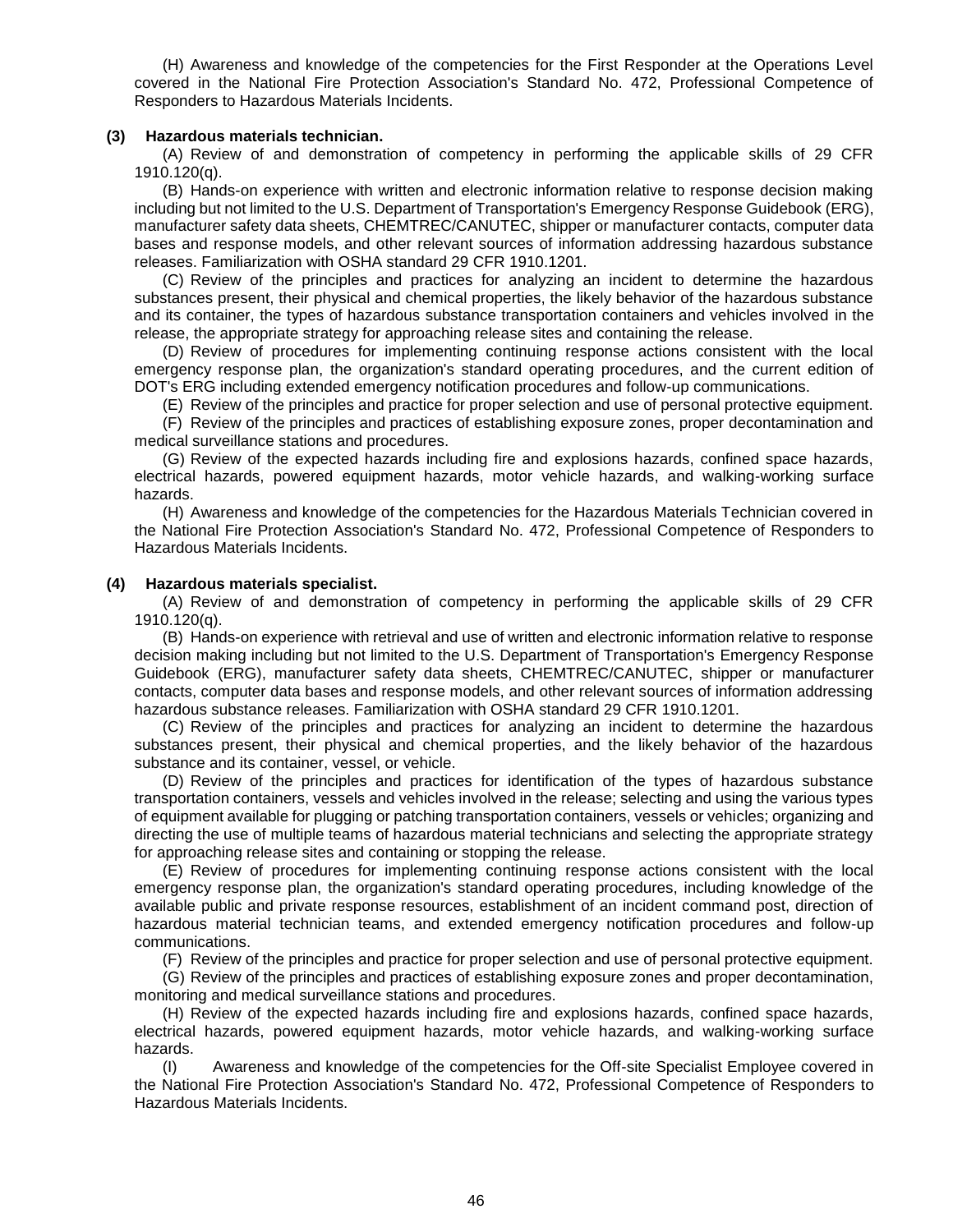### **(5) Incident commander.**

The incident commander is the individual who, at any one time, is responsible for and in control of the response effort. This individual is the person responsible for the direction and coordination of the response effort. An incident commander's position should be occupied by the most senior, appropriately trained individual present at the response site. Yet, as necessary and appropriate by the level of response provided, the position may be occupied by many individuals during a particular response as the need for greater authority, responsibility, or training increases. It is possible for the first responder at the awareness level to assume the duties of incident commander until a more senior and appropriately trained individual arrives at the response site.

Therefore, any emergency responder expected to perform as an incident commander should be trained to fulfill the obligations of the position at the level of response they will be providing including the following:

(A) Ability to analyze a hazardous substance incident to determine the magnitude of the response problem.

(B) Ability to plan and implement an appropriate response plan within the capabilities of available personnel and equipment.

(C) Ability to implement a response to favorably change the outcome of the incident in a manner consistent with the local emergency response plan and the organization's standard operating procedures.

(D) Ability to evaluate the progress of the emergency response to ensure that the response objectives are being met safely, effectively, and efficiently.

(E) Ability to adjust the response plan to the conditions of the response and to notify higher levels of response when required by the changes to the response plan.

[54 FR 9317, Mar. 6, 1898, as amended at 55 FR 14073, Apr. 13, 1990; 56 FR 15832, Apr. 18, 1991; 59 FR 43268, Aug. 22, 1994; 61 FR 9227, March 7, 1996; 78 FR 9313, Feb. 8, 2013]